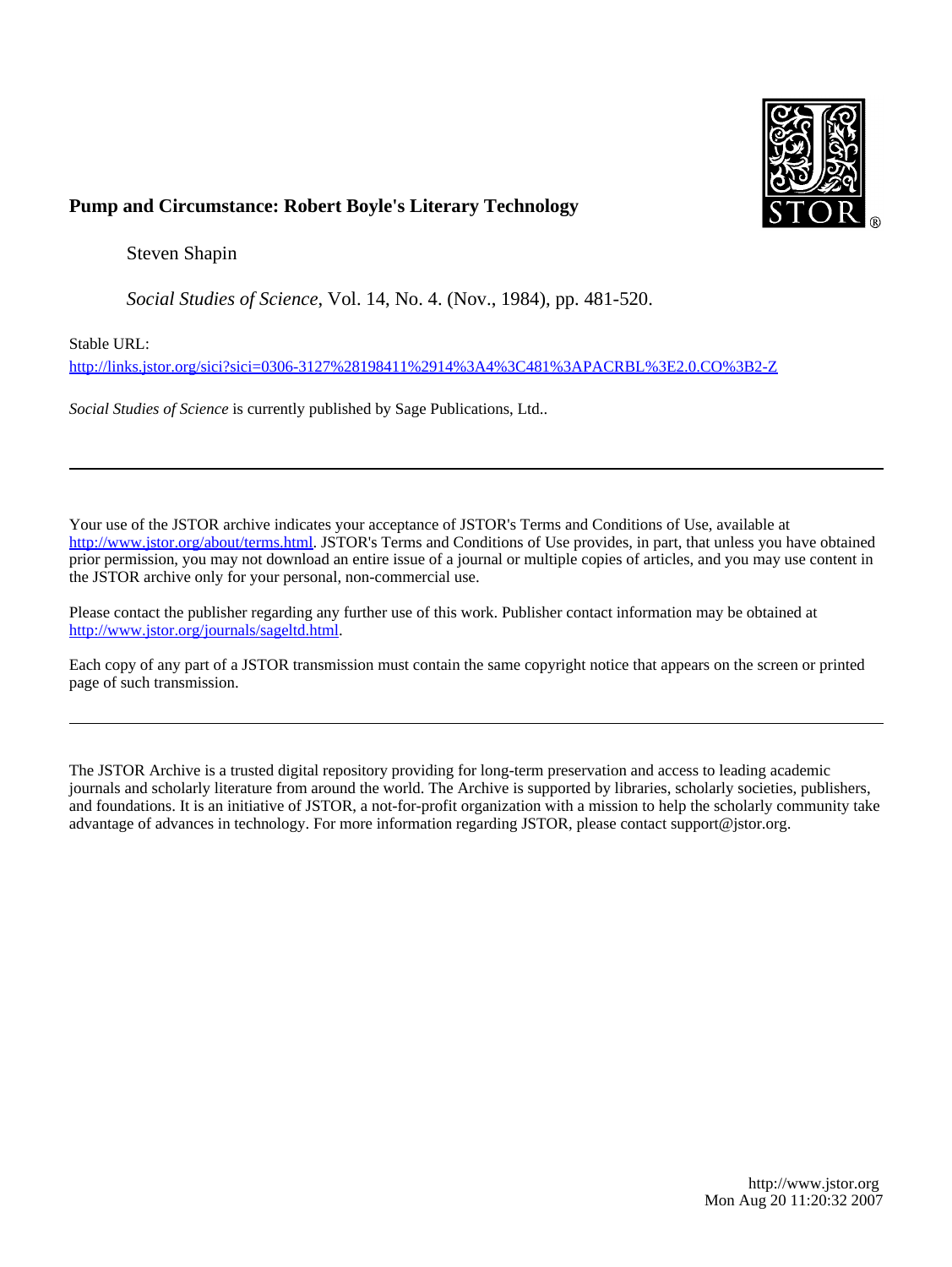

Robert Boyle's experimental programme had as its end-product the generation of indisputable matters of fact. In this paper 1analyze the resources used to produce these matters of fact, paying particular attention to linguistic practices. Experimental reports rich in circumstantial detail were designed to enable readers of the text to create a mental image of an experimental scene they did not directly witness. I call this 'virtual witnessing', and its importance was as a means of enlarging the witnessing public. The notion of a 'public' for experimental science is, 1argue, essential to our understanding of how facts are generated and validated. In these episodes, circumstantial reporting was a technique for creating a public and for constituting authentic knowledge.

# **Pump and Circumstance: Robert Boyle's Literary Technology**

## **Steven Shapin**

**The production of knowledge** and the communication of knowledge are usually regarded as distinct activities. In this paper I shall argue to the contrary: speech about natural reality is a means of generating knowledge about reality, of securing assent to that knowledge, and of bounding domains of certain knowledge from areas of less certain standing. I shall attempt to display the conventional status of specific ways of speaking about nature and natural knowledge, and I shall examine the historical circumstances in which these ways of speaking were institutionalized. Although I shall be dealing with communication within a scientific community, there is a clear connection between this study and the analysis of scientific popularization. The popularization of science is usually understood as the extension of experience from the few to the many. I argue here that one of the major resources for generating and validating items of knowledge within the scientific community under study was this same extension of experience from the few to the many: the creation of a scientific public. The etymology of some of our key terms is apposite: if a *community* is a group

Social Studies of Science (SAGE, London, Beverly Hills and New Delhi), Vol. 14  $(1984), 481 - 520.$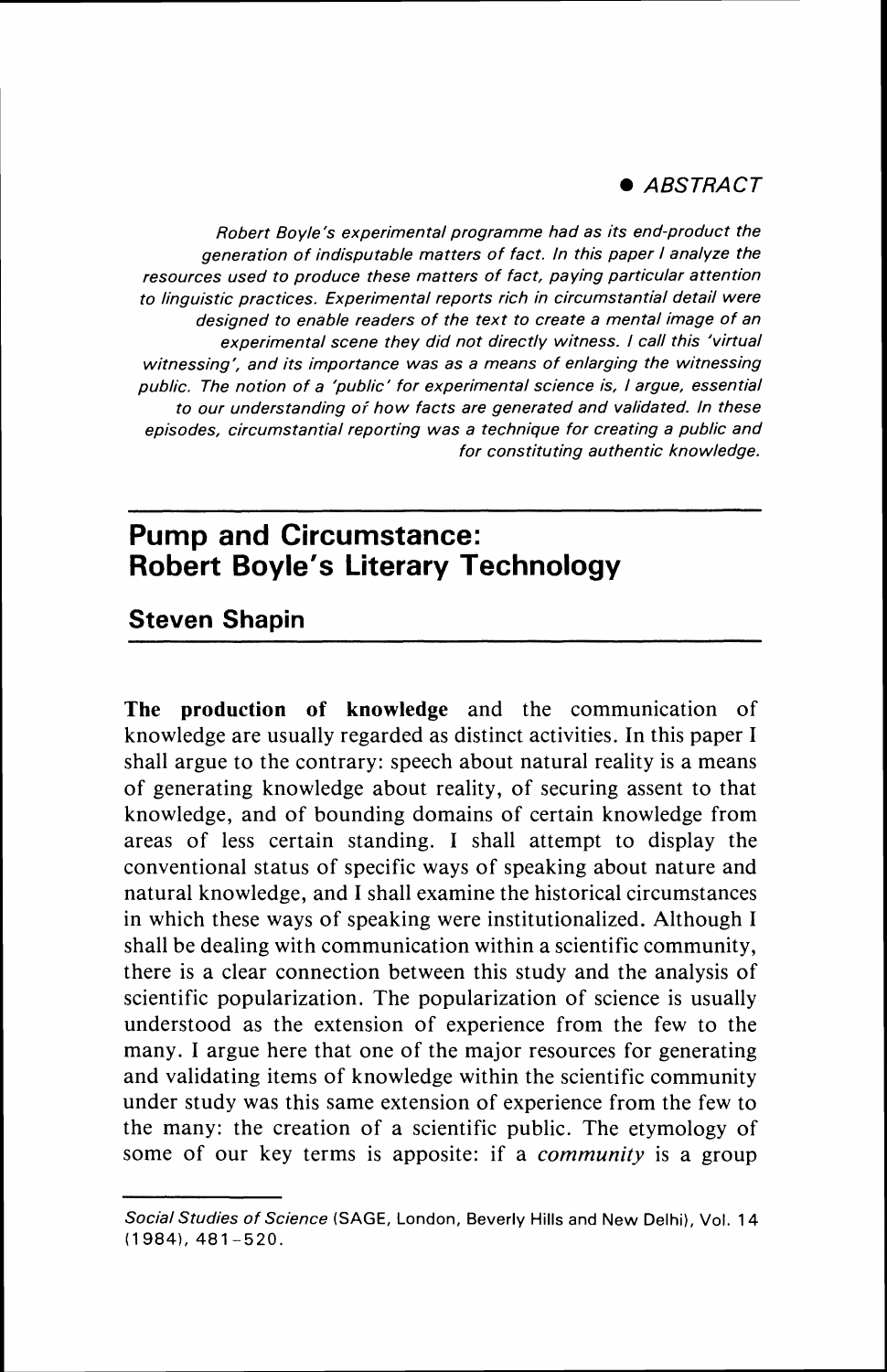sharing a common life, *communication* is a means of making things common.

The materials selected to address this issue come from episodes of unusual interest to the history, philosophy and sociology of science. Robert Boyle's experiments in pneumatics in the late 1650s and early 1660s represent a revolutionary moment in the career of scientific knowledge. In his *New Experiments Physico-Mechanical*  (1660) and related texts of the early Restoration, Boyle not only produced new knowledge of the behaviour of air, he exhibited the proper experimental means by which legitimate knowledge was to be generated and evaluated. And he did so against the background of alternative programmes for the production of knowledge, the proponents of which subjected Boyle's recommended methods to explicit criticism. What was at issue in the controversies over Boyle's air-pump experiments during the 1660s was the question of how claims were to be authenticated as knowledge. What was to count as knowledge, or 'science'? How was this to be distinguished from other epistemological categories, such as 'belief' and 'opinion'? What degree of certainty could be expected of various intellectual enterprises and items of knowledge? And how could the appropriate grades of assurance and certainty be secured?'

These were all practical matters. In the setting of early Restoration England there was no one solution to the problem of knowledge which commanded universal assent. The technology of producing knowledge had to be built, exemplified and defended against attack. The categories of knowledge and their generation that seem to us self-evident and unproblematic were neither selfevident nor unproblematic in the 1660s. The foundations of knowledge were not matters merely for philosophers' reflections; they had to be constructed and the propriety of their foundational status had to be argued. The difficulties that many historians evidently have in recognizing this work of construction arise from the very success of that work: to a very large extent we live in the conventional world of knowledge-production that Boyle and his colleagues amongst the experimental philosophers laboured to make safe, self-evident and solid.

Robert Boyle sought to secure universal assent by way of the experimental *matter of fact.* About such facts one could be highly certain; about other items of natural knowledge more circumspection was indicated. Boyle was, therefore, an important actor in the probabilist and fallibilist movement of seventeenth-century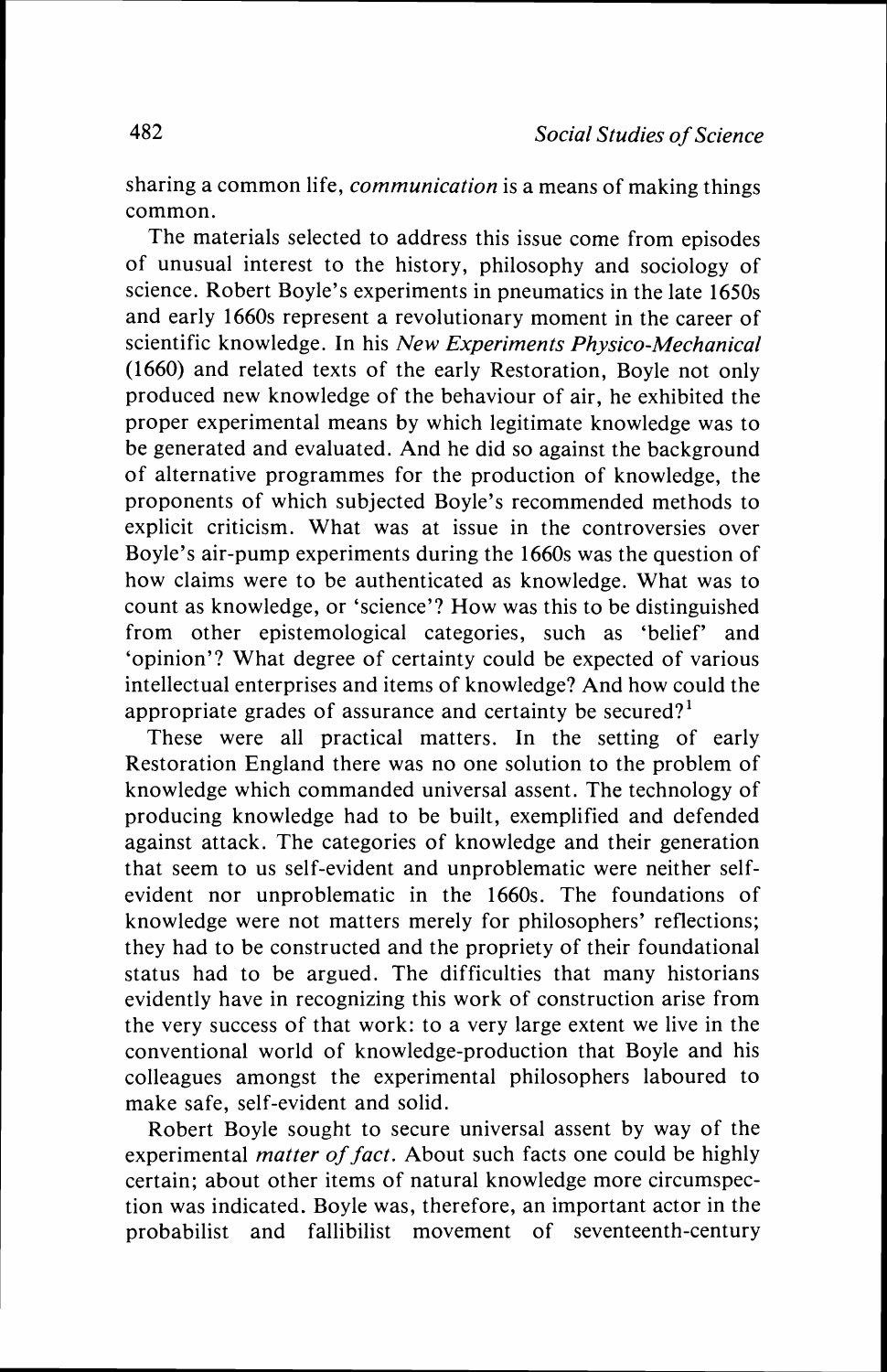England. Before *circa* 1660, as Hacking and Shapiro have shown, the designations of 'knowledge' and 'science' were rigidly distinguished from 'opinion'.2 Of the former one could expect the absolute certainty of *demonstration,* exemplified by logic and geometry. The goal of physical science had been to attain to this kind of certainty that compelled assent. By contrast, the English experimentalists of the mid-seventeenth century increasingly took the view that all that could be expected of physical knowledge was *probability,* thus breaking down the radical distinction between 'knowledge' and 'opinion'. Physical hypotheses were provisional and revisable; assent to them was not necessary, as it was to mathematical demonstration; and physical science was, to varying degrees, removed from the realm of the demonstrative.<sup>3</sup> The probabilistic conception of physical knowledge was not regarded as a regrettable retreat from more ambitious goals; it was celebrated by its proponents as a wise rejection of failed dogmatism. The quest for necessary and universal assent to physical propositions was seen as improper and impolitic.

If universal assent was not to be expected of explanatory constructs in science, how, then, was proper science to be founded? Boyle and the experimentalists offered the *matter of fact.* The fact was the item of knowledge about which it was legitimate to be 'morally certain'. A crucial boundary was drawn around the domain of the factual, separating it from those items which might be otherwise and from which absolute and permanent certainty should not be expected. Nature was like a clock: man could be certain of its effects, of the hours shown by its hands; but the mechanism by which these effects were produced, the clock-work, might be various.<sup>4</sup>

It is in the understanding of how matters of fact were produced and how they came to command universal assent that historians have tended to succumb to the temptations of self-evidence.<sup>5</sup> It is the purpose of this paper to display the processes by which Boyle constructed experimental matters of fact and thereby produced the conditions in which assent could be mobilized.

### **The Mechanics of Fact-Making**

Boyle proposed that matters of fact be generated by a multiplication of the witnessing experience. An experience, even of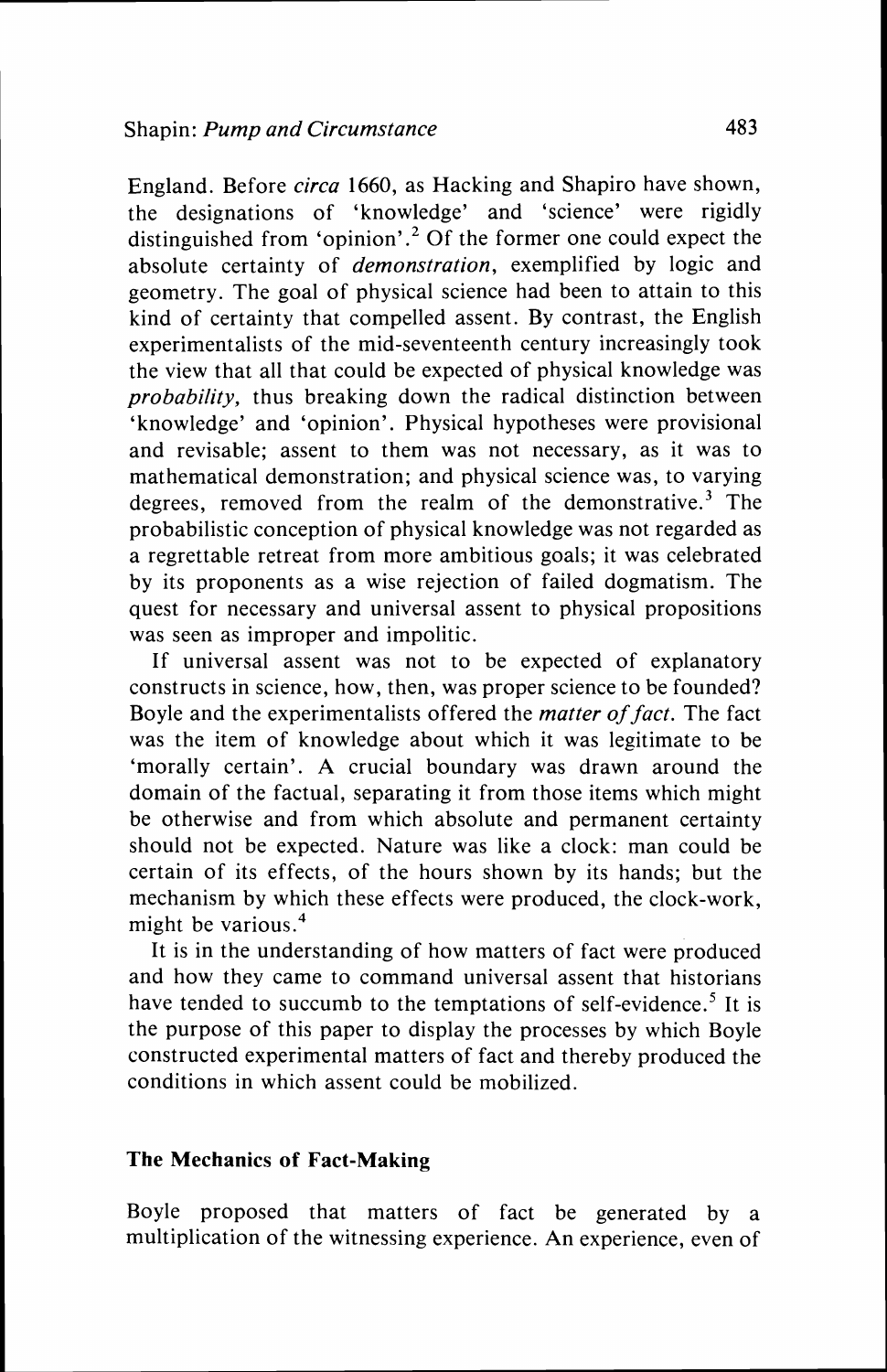an experimental performance, that was witnessed by one man alone was not a matter of fact. If that witness could be extended to many, and in principle to all men, then the result could be constituted as a matter of fact. In this way, the matter of fact was at once an epistemological and a social category. The foundational category of the experimental philosophy, and of what counted as properly grounded knowledge generally, was an artefact of communication and of whatever social forms were deemed necessary to sustain and enhance communication. I argue that the establishment of matters of fact utilized three technologies: a *material technology* embedded in the construction and operation of the air-pump; a *literary technology* by means of which the phenomena produced by the pump were made known to those who were not direct witnesses; and a *social technology* which laid down the conventions natural philosophers should employ in dealing with each other and considering knowledge-claims.<sup>6</sup> Given the concerns of this paper, I shall be devoting most attention to Boyle's literary technology: the expository means by which matters of fact were established and assent mobilized. Yet the impression should not be given that we are dealing with three distinct technologies: each embedded the others. For example, experimental practices employing the material technology of the air-pump crystallized particular forms of social organization; desired forms of social organization were dramatized in the exposition of experimental findings; the literary reporting of air-pump performances provided an experience that was said to be essential to the propagation of the material technology or even to be a valid substitute for direct witness. In studying Boyle's literary technology we are not, therefore, talking about something which is merely a 'report' of what was done elsewhere; we are dealing with a most important form of experience and the means for extending and validating experience.

### *The Material Technology of the Air-Pump*

We start by noting the obvious: Boyle's matters of fact were *machine-made.* In his terminology, performances using the airpump counted as 'unobvious' or 'elaborate' experiments, contrasted to either the 'simple' observation of nature or the 'obvious' experiments involved in reflecting upon common artefacts like the gardener's watering-pot.<sup>7</sup> The air-pump (or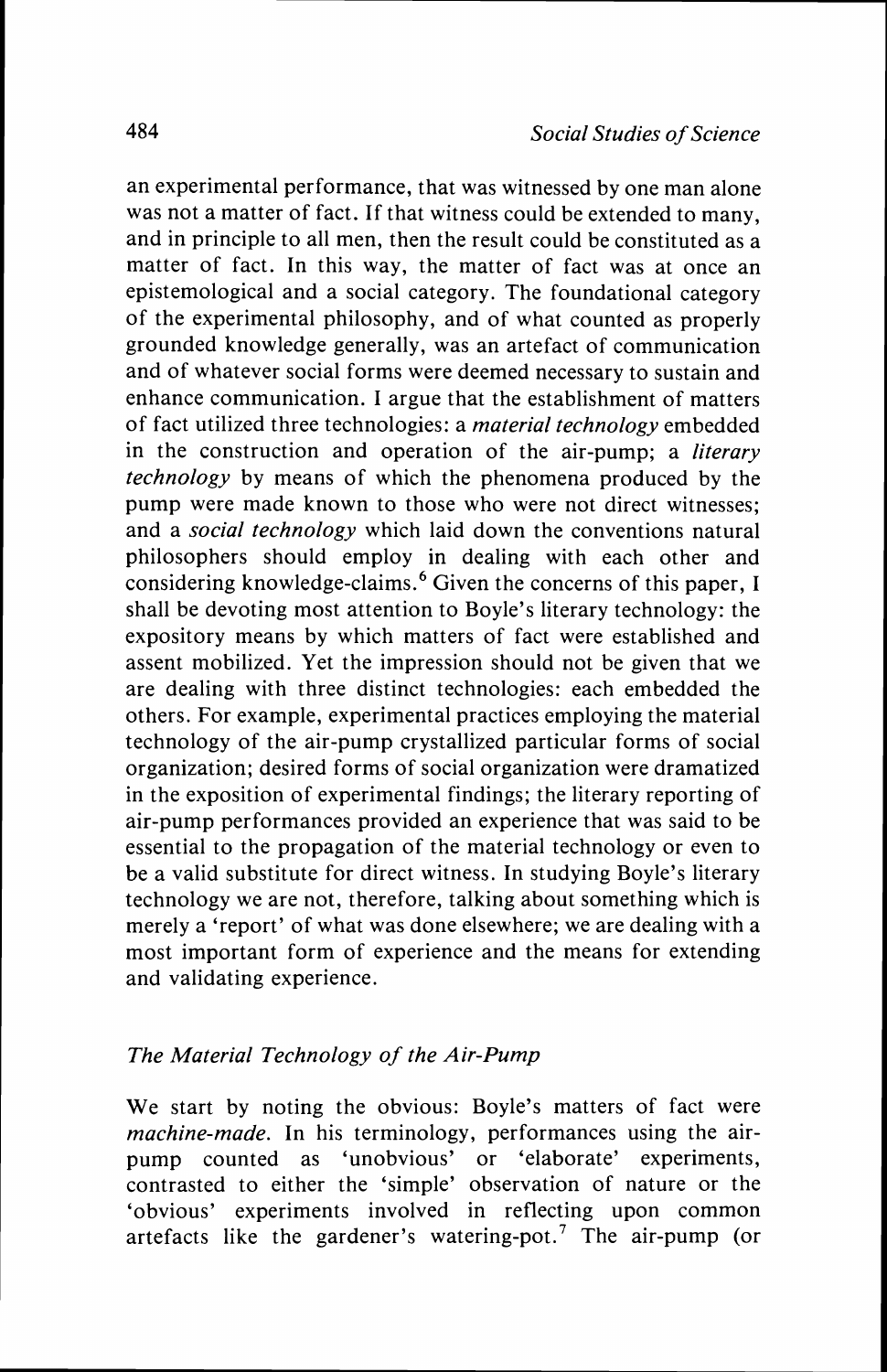

**Figure 1 Bo?le'5 Air Pump of 1660** 

*(Source:* from Boyle 'New Experiments Physico-Mechanical', op. cit. note 1)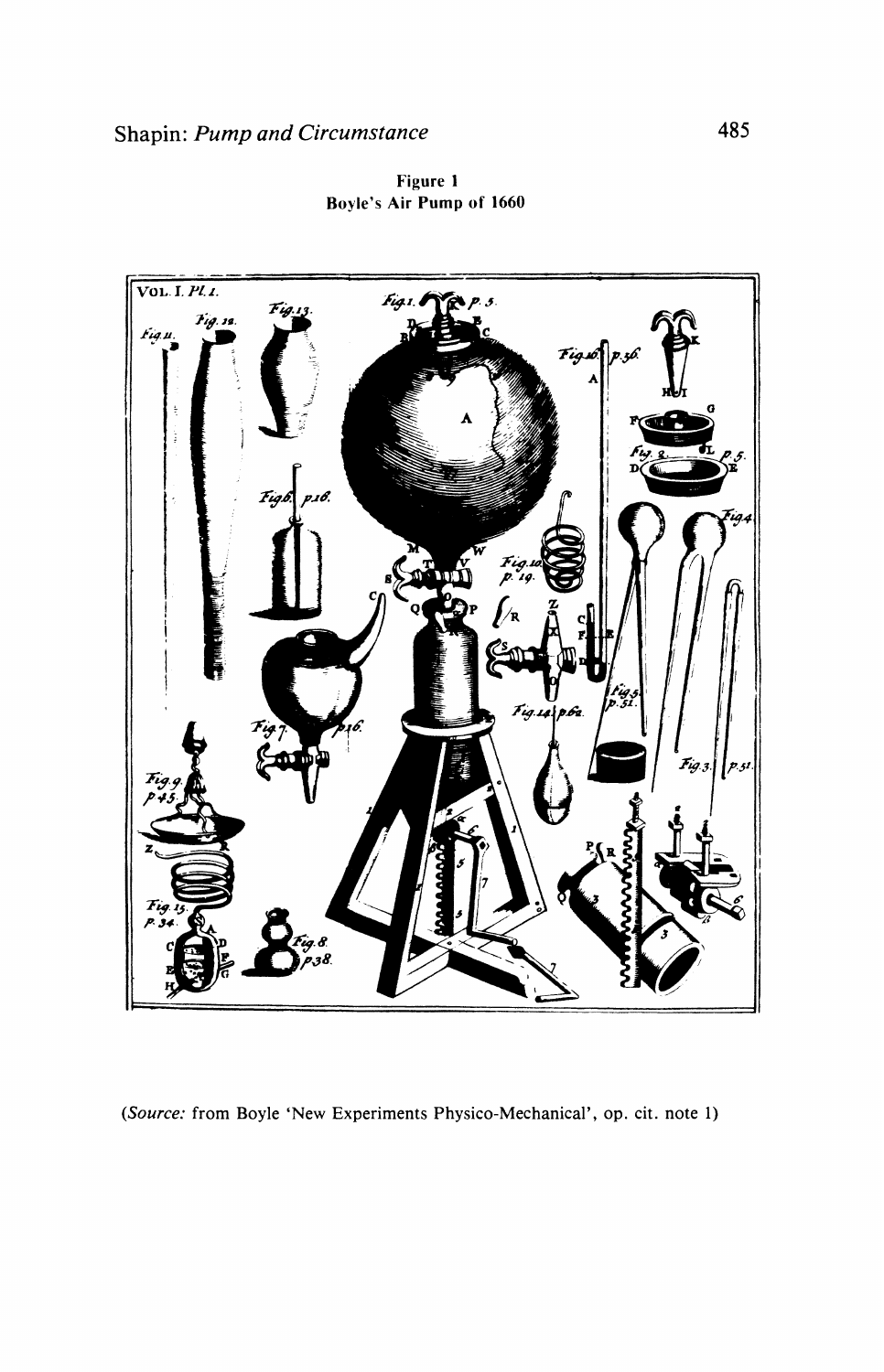'pneumatic engine') constructed for Boyle in 1659 (largely by Robert Hooke) was indeed an elaborate bit of scientific machinery (see Figure 1). $<sup>8</sup>$  It consisted of a glass 'receiver' of about 30-quarts</sup> volume, connected to a brass 'cylinder' ('3') within which plied a wooden piston or 'sucker' ('4'). The aim was to evacuate the receiver of atmospheric air and thus to achieve a working vacuum. This was done by manually operating a pair of valves: on the downstroke, valve 'S' (the stop-cock) was opened and valve 'R' was inserted; the sucker was then moved down by means of a rack-andpinion device ('5' and '7'). On the upstroke, the stop-cock was closed, the valve 'R' removed, and a quantity of air drawn into the cylinder was expelled. This operation was repeated many times until the effort of moving the sucker became too great, at which point a working vacuum was deemed to have been attained. Great care had to be taken to ensure that the pump was sealed against leakage, for example at the juncture of receiver and cylinder and around the sides of the sucker. Experimental apparatus could be placed into the receiver through an aperture at the top of the receiver ('B-C'), for instance a barometer or simple Torricellian apparatus. The machine was then ready to produce matters of fact. Boyle used the pump to generate phenomena which he interpreted in terms of 'the spring of the air' (its elasticity) and the weight of the air (its pressure).

Boyle's air-pump was, as he said, an 'elaborate' device; it was also temperamental (difficult to operate properly) and very expensive: the air-pump was seventeenth-century 'Big Science'. To finance its construction on an individual basis it helped mightily to be a son of the Earl of Cork. Other natural philosophers, almost as well supplied with cash, shied away from the cost of having one built, and a major justification for founding scientific societies in the 1660s and afterwards was the collective financing of the instruments upon which the experimental philosophy was deemed to depend. Air-pumps were not widely distributed in the 1660s. They were scarce commodities: Boyle's original machine was quickly presented to the Royal Society of London; he had one or two re-designed instruments built for him by 1662, operating mainly in Oxford; Christiaan Huygens had one made in The Hague in 1661; there was one at the Montmor Academy in Paris; there was probably one at Christ's College, Cambridge by the mid-1660s, and Henry Power may have possessed one in Halifax from 1661. So far as can be found out, these were all the air-pumps that existed in the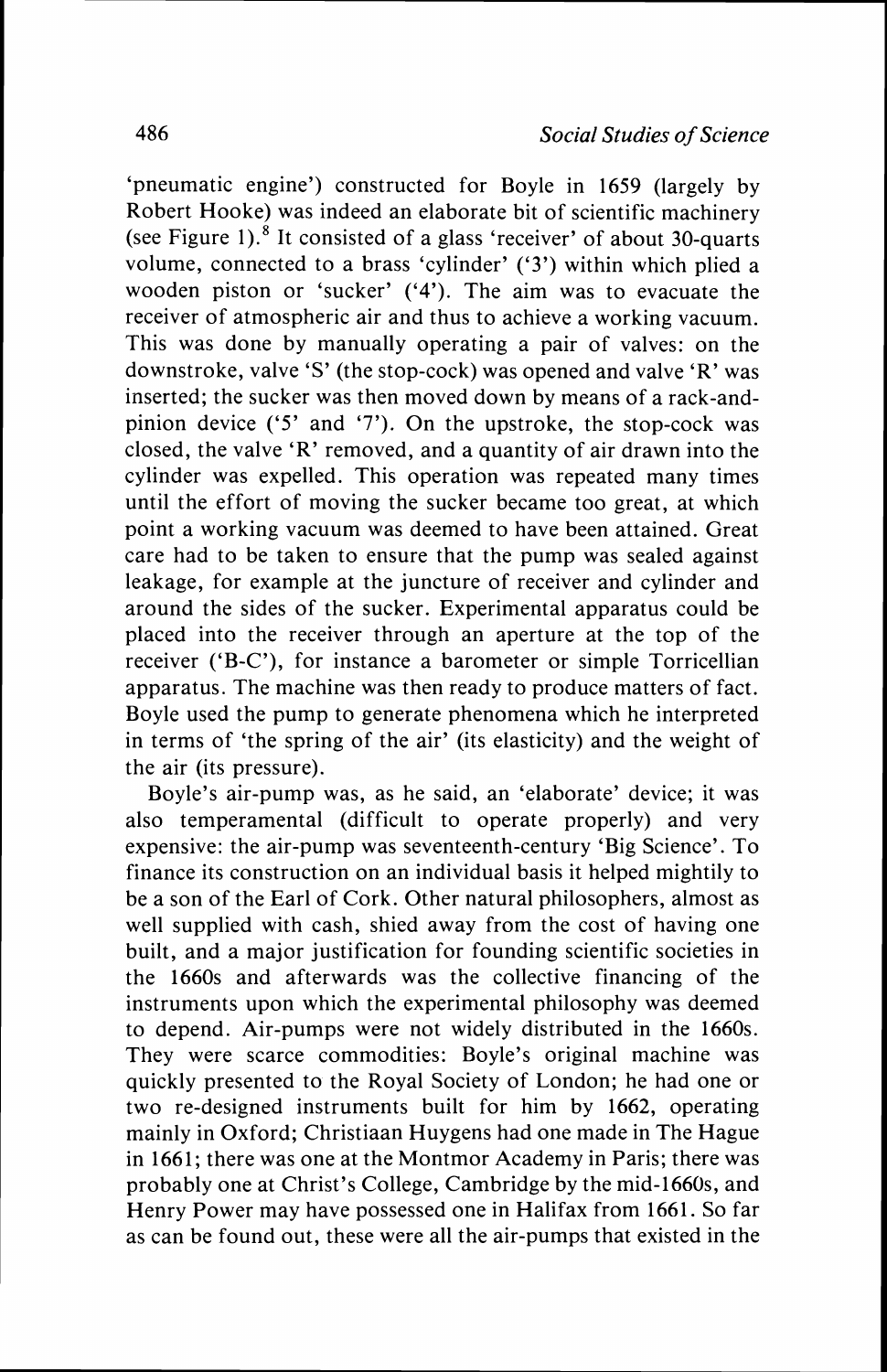decade after their invention.<sup>9</sup>

Thus, air-pump technology posed a problem of access. If knowledge was to be produced using this technology, then the numbers of philosophers who could produce it were limited. Indeed, in Restoration England this restriction was one of the chief recommendations of 'elaborate' experimentation: knowledge could no longer legitimately be generated by alchemical 'secretists' and sectarian 'enthusiasts' who claimed individual and unmediated inspiration from God. Experimental knowledge was to be tempered by collective labour and disciplined by artificial devices. The very intricacy of machines like the air-pump allowed philosophers, it was said, to discern which cause, amongst the many possible, might be responsible for observed effects. This was something, in Boyle's view, that the gardener's pot could not do.<sup>10</sup> However, access to the machine had to be opened up if knowledge-claims were not to be regarded as mere individual opinion and if the machine's matters of fact were not to be validated on the bare say-so of an individual's authority. How was this special sort of access to be achieved?

#### *Witnessing Science*

In Boyle's programme the capacity of experiments to yield matters of fact depended not only upon their actual performance but essentially upon the assurance of the relevant community that they had been so performed. He therefore made an important distinction between actual experiments and what are now termed 'thought experiments'.<sup>11</sup> If knowledge was to be empirically based, as Boyle and other English experimentalists insisted it should, then its experimental foundations had to be attested to by eye-witnesses. Many phenomena, and particularly those alleged by the alchemists, were difficult to credit; in which cases Boyle averred 'that they that have seen them can much more reasonably believe them, than they that have not.<sup> $12$ </sup> The problem with eye-witnessing as a criterion for assurance was one of discipline. How did one police the reports of witnesses so as to avoid radical individualism? Was one obliged to credit a report on the testimony of any witness whatever?

Boyle insisted that witnessing was to be a collective enterprise. In natural philosophy, as in criminal law, the reliability of testimony depended crucially upon its multiplicity: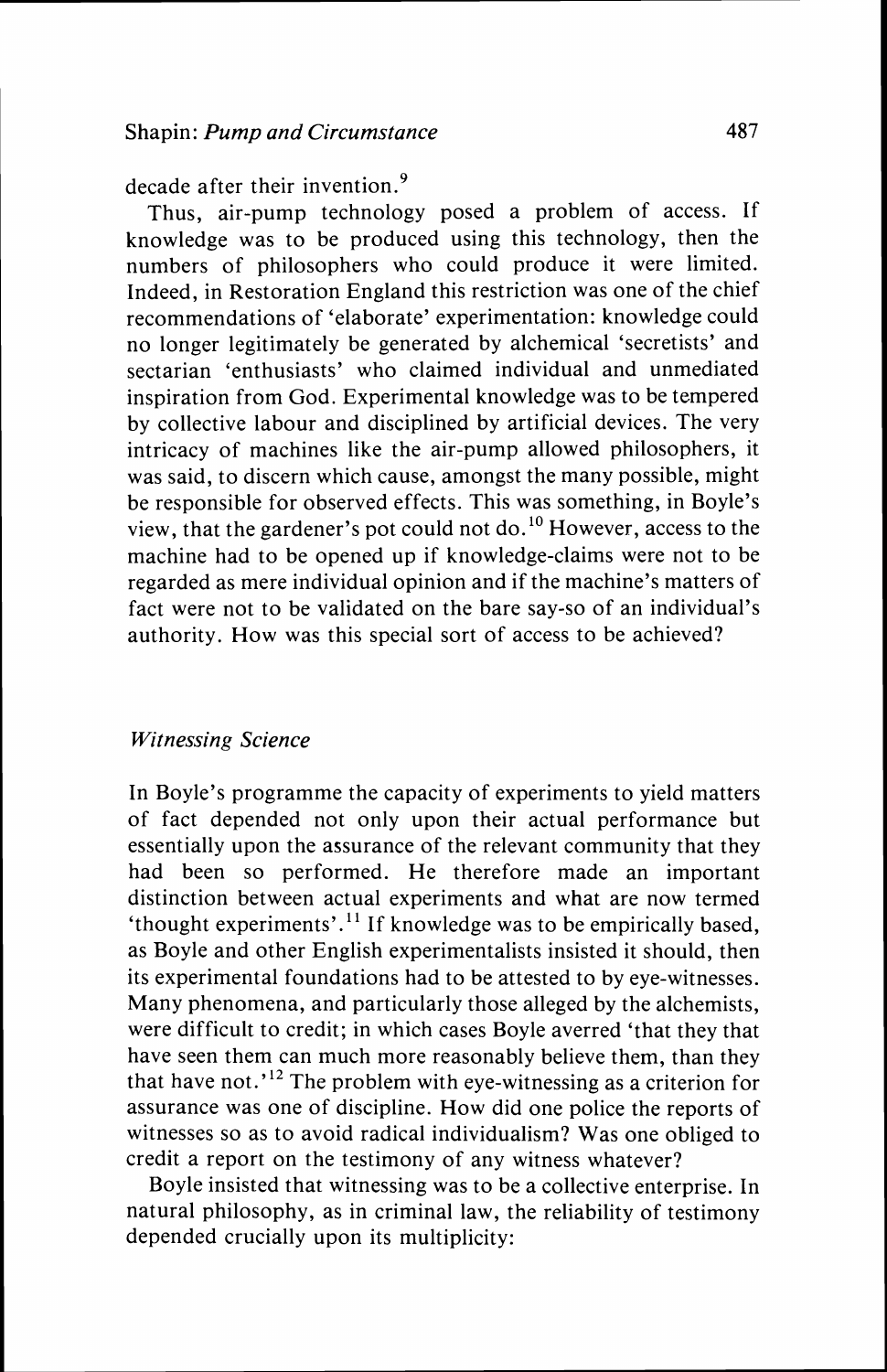For, though the testimony of a single witness shall not suffice to prove the accused party guilty of murder; yet the testimony of two witnesses, though but of equal credit . . . shall ordinarily suffice to prove a man guilty; because it is thought reasonable to suppose, that, though each testimony single be but probable, yet a concurrence of such probabilities, (which ought in reason to be attributed to the truth of what they jointly tend to prove) may well amount to a moral certainty, i.e. such a certainty, as may warrant the judge to proceed to the sentence of death against the indicted party.<sup>13</sup>

## And Thomas Sprat, defending the reliability of the Royal Society's judgements in matters of fact, inquired

whether, seeing in all Countreys, that are govern'd by Laws, they expect no more, than the consent of two, or three witnesses, in matters of life, and estate; they will not think, they are fairly dealt withall, in what concerns their *Knowledg,* if they have the concurring Testimonies of *threescore or an hundred.14* 

The thrust of the legal analogy should not be missed. It was not just that one was multiplying authority by multiplying witnesses (although this was part of the tactic); it was that right *action* could be taken, and seen to be taken, on the basis of these collective testimonies. The action concerned the positive giving of assent to matters of fact. The multiplication of witness was an indication that testimony referred to a true state of affairs in nature. Multiple witnessing was counted as an active, and not just a descriptive, licence. Does it not force the conclusion that such and such an action was done (a specific trial), and that subsequent action (offering assent) was warranted?

In experimental practice one way of securing the multiplication of witnesses was to perform experiments in a social space. The 'laboratory' was contrasted to the alchemist's closet precisely in that the former was said to be a public and the latter a private space. The early air-pump trials were routinely performed in the Royal Society's ordinary public rooms, the machine being brought there specially for the occasion.<sup>15</sup> In reporting upon his experimental performances Boyle commonly specified that they were 'many of them tried in the presence of ingenious men', or that he made them 'in the presence of an illustrious assembly of virtuosi (who were spectators of the experiment).<sup> $16$ </sup> Boyle's collaborator Robert Hooke worked to codify the Society's procedures for the standard recording of experiments: the register was 'to be sign'd by a certain Number of the Persons present, who have been present, and Witnesses of all the said Proceedings, who, by Sub-scribing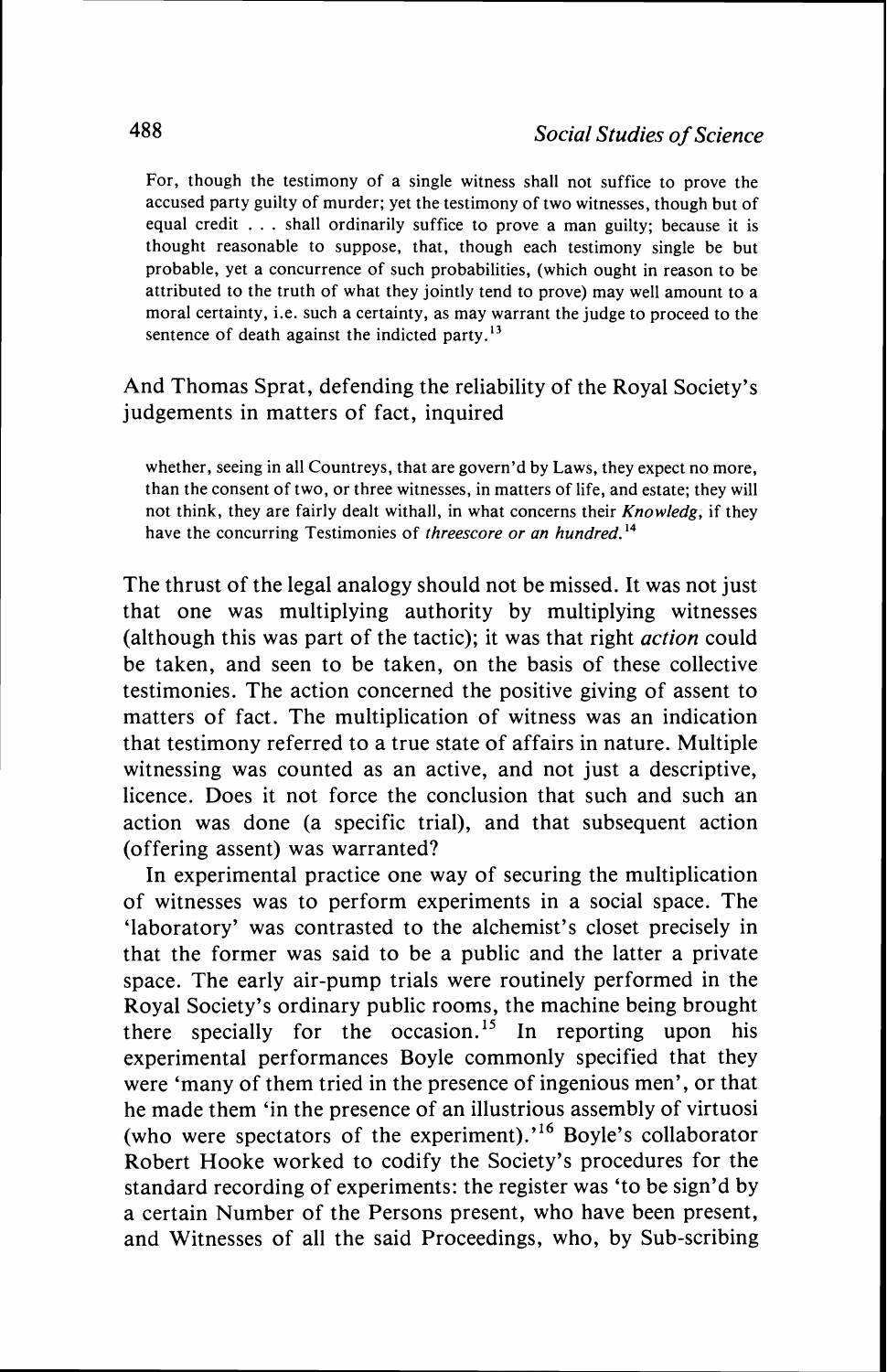their Names, will prove undoubted Testimony . . **.'I7** And Sprat described the role of the 'Assembly' in 'resolv[ing] upon the matter of Fact' by collectively correcting individual idiosyncracies of observation and judgement.<sup>18</sup> In reporting experiments that were particularly crucial or problematic, Boyle named his witnesses and stipulated their qualifications. Thus, the experiment of the original air-pump trials that was 'the principal fruit I promised myself from our engine' was conducted in the presence of 'those excellent and deservedly famous Mathematic Professors, Dr Wallis, Dr Ward, and Mr  $Wren$  . . ., whom I name, both as justly counting it an honour to be known to them, and as being glad of such judicious and illustrious witnesses of our experiment . . .'Another important experiment was attested to by Wallis 'who will be allowed to be a very competent judge in these matters.' And in his censure of the alchemists Boyle generally warned natural philosophers not 'to believe chymical experiments . . . unless he, that delivers that, mentions his doing it upon his own particular knowledge, or upon the relation of some credible person, avowing it upon his own experience.' Alchemists were recommended to name the putative author of these experiments 'upon whose credit they relate' them.19 The credibility of witnesses followed the taken-for-granted conventions of that setting for assessing individuals' reliability and trustworthiness: Oxford professors were accounted more reliable witnesses than Oxfordshire peasants. The natural philosopher had no option but to rely for a substantial part of his knowledge on the testimony of witnesses; and, in assessing that testimony, he (no less than judge or jury) had to determine their credibility. This necessarily involved their moral constitution as well as their knowledgeableness, 'for the two grand requisites, of a witness [are] the knowledge he has of the things he delivers, and his faithfulness in truly delivering what he knows.' Thus, the giving of witness in experimental philosophy transitted the social and moral accounting systems of Restoration England. $20$ 

Another important way of multiplying witnesses to experimentally produced phenomena was to facilitate their replication. Experimental protocols could be reported in such a way as to enable readers of the reports to perform the experiments for themselves, thus ensuring distant but direct witnesses. Boyle elected to publish several of his experimental series in the form of letters to other experimentalists or potential experimentalists. The New Experiments of 1660 was written as a letter to his nephew Lord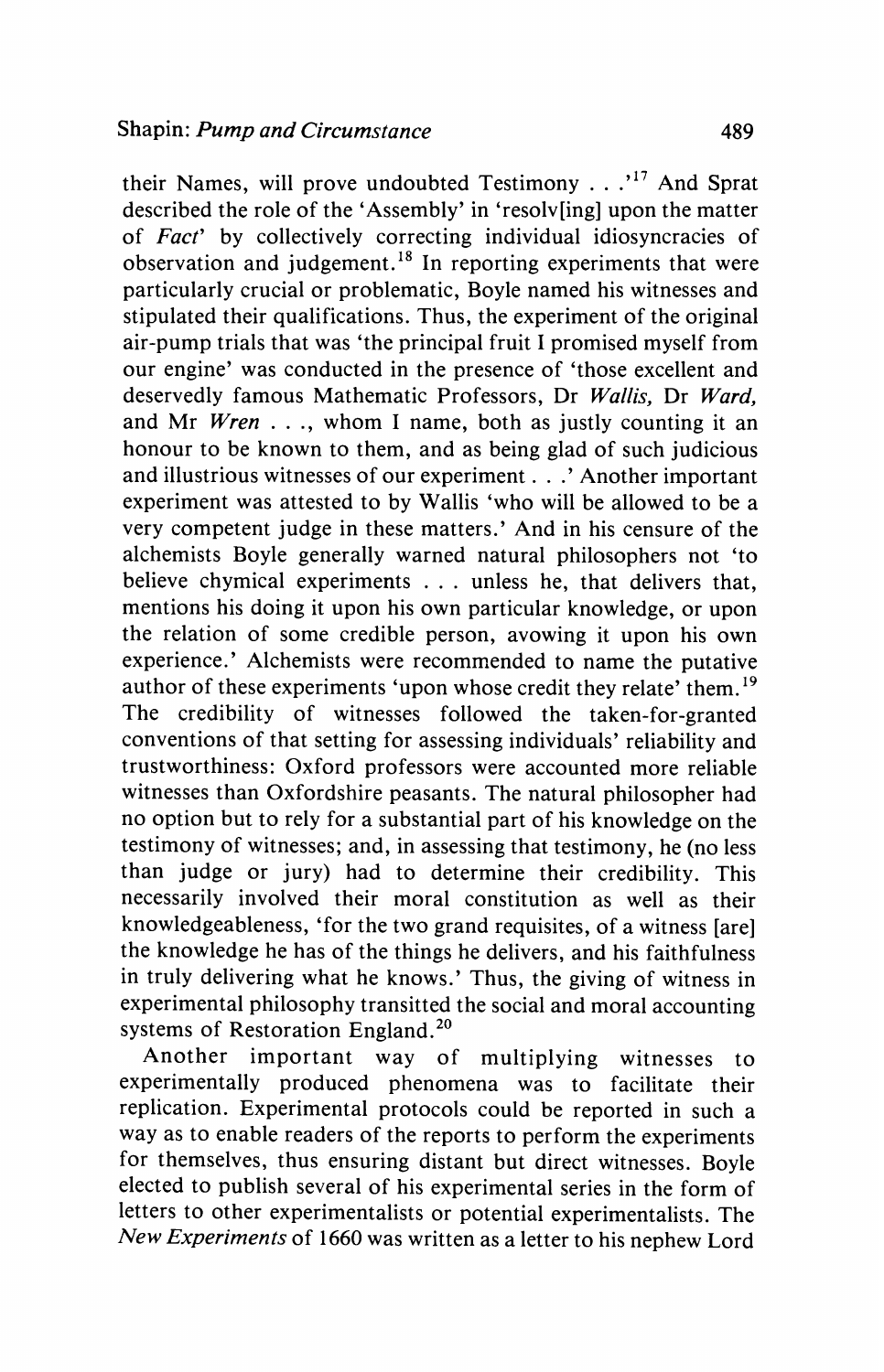Dungarvan; the various tracts of the *Certain Physiological Essays*  of 1661 were written to another nephew Richard Jones; the *History of Colours* of 1664 was originally written to an unspecified friend. The purpose of this form of communication was explicitly to proselytize. The *New Experiments* was published so 'that the person I addressed them to might, without mistake, and with as little trouble as possible, be able to repeat such unusual experiments . . .'. The *History of Colours* was designed 'not barely to relate [the experiments], but  $\dots$  to teach a young gentleman to make them.'<sup> $21$ </sup> Boyle wished to encourage young gentlemen to 'addict' themselves to experimental pursuits and, thereby, to multiply both experimental philosophers and experimental facts.

Replication, however, rarely succeeded, as Boyle himself recognized. When he came to prepare the *Continuation of New Experiments* seven years after the original air-pump trials, Boyle admitted that, despite his care in communicating details of the engine and of his procedures, there had been few successful replications:

. . . in five or six years I could hear but of one or two engines that were brought to be fit to work, and of but one or two new experiments that had been added by the ingenious owners of them  $\ldots$ <sup>22</sup>

This situation had not notably changed by the mid-1670s. In the seven or eight years after the *Continuation,* Boyle said that he heard 'of very few experiments made, either in the engine I used, or in any other made after the model thereof.' By this time a note of despair began to appear in Boyle's statements concerning the replication of his air-pump experiments. He

was more willing to set down divers things with their minute circumstances; because 1 was of opinion, that probably many of these experiments would be never either re-examined by others, or re-iterated by myself. For though they may be easily read . . . yet he, that shall really go about to repeat them, will find it no easy task.23

### **The Literary Technology of Virtual Witnessing**

The third way by which witnesses could be multiplied is far more important than the performance of experiments before direct witnesses or the facilitating of actual replication: it is what I shall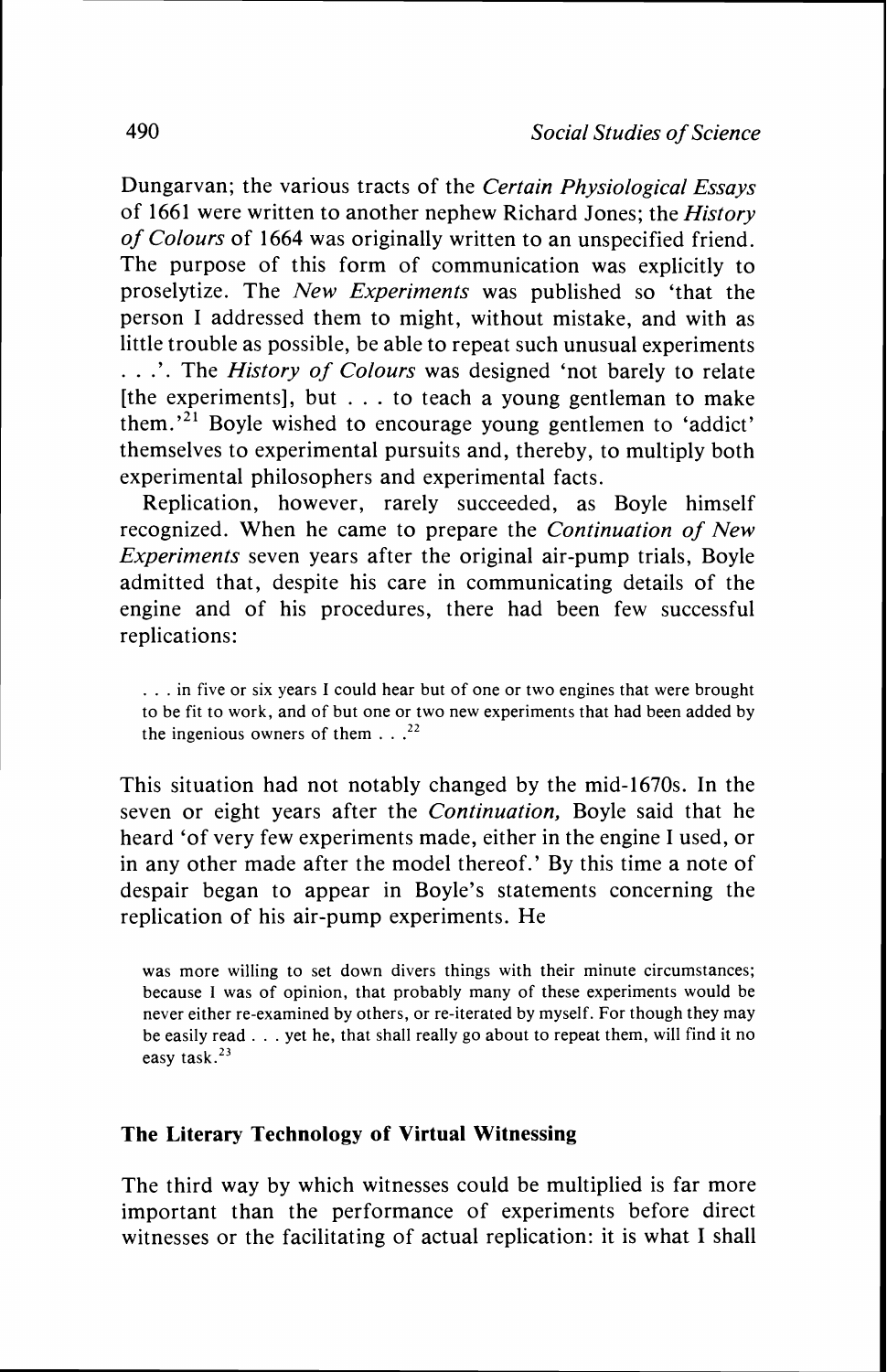call 'virtual witnessing'. The technology of virtual witnessing involves the production in a reader's mind of such an image of an experimental scene as obviates the necessity for either its direct witness or its replication. Through virtual witnessing the multiplication of witnesses could be in principle unlimited. It was therefore the most powerful technology for constituting matters of fact. The validation of experiments, and the crediting of their outcomes as matters of fact, necessarily entailed their realization in the laboratory of the mind and the mind's eye. What was required was a technology of trust and assurance that the things had been done and done in the way claimed.

The technology of virtual witnessing was not different in kind to that used to facilitate actual replication. One could deploy the same linguistic resources in order to encourage the physical replication of experiments or to trigger in the reader's mind a naturalistic image of the experimental scene. Of course, actual replication was to be preferred, for this eliminated reliance upon testimony altogether. Yet, because of natural and legitimate suspicion amongst those who were neither direct witnesses nor replicators, a greater degree of assurance was required to produce assent in virtual witnesses. Boyle's literary technology was crafted to secure this assent.

## *Prolixity and Iconography*

In order to understand how Boyle deployed his literary technology of virtual witnessing we have to reorientate some of our common ideas about the status of the scientific *text.* We usually think of an experimental report as a narration of some prior visual experience: it points to sensory experience that lies behind the text. This is correct. However, we should also appreciate that the text itself constitutes a visual source. It is my task here to see how Boyle's texts were constructed so as to provide a source of virtual witness that was agreed to be reliable. The best way to fasten upon the notion of the text as this kind of source might be to start by looking at some of the pictures that Boyle provided alongside his prose.

Figure 1, for example, is an engraving of his original air-pump, appended to the *New Experiments.* Producing these kinds of images was an expensive business in the mid-seventeenth century and natural philosophers used them sparingly. As we see, Figure **<sup>1</sup>** is not a schematized line-drawing but an -attempt at detailed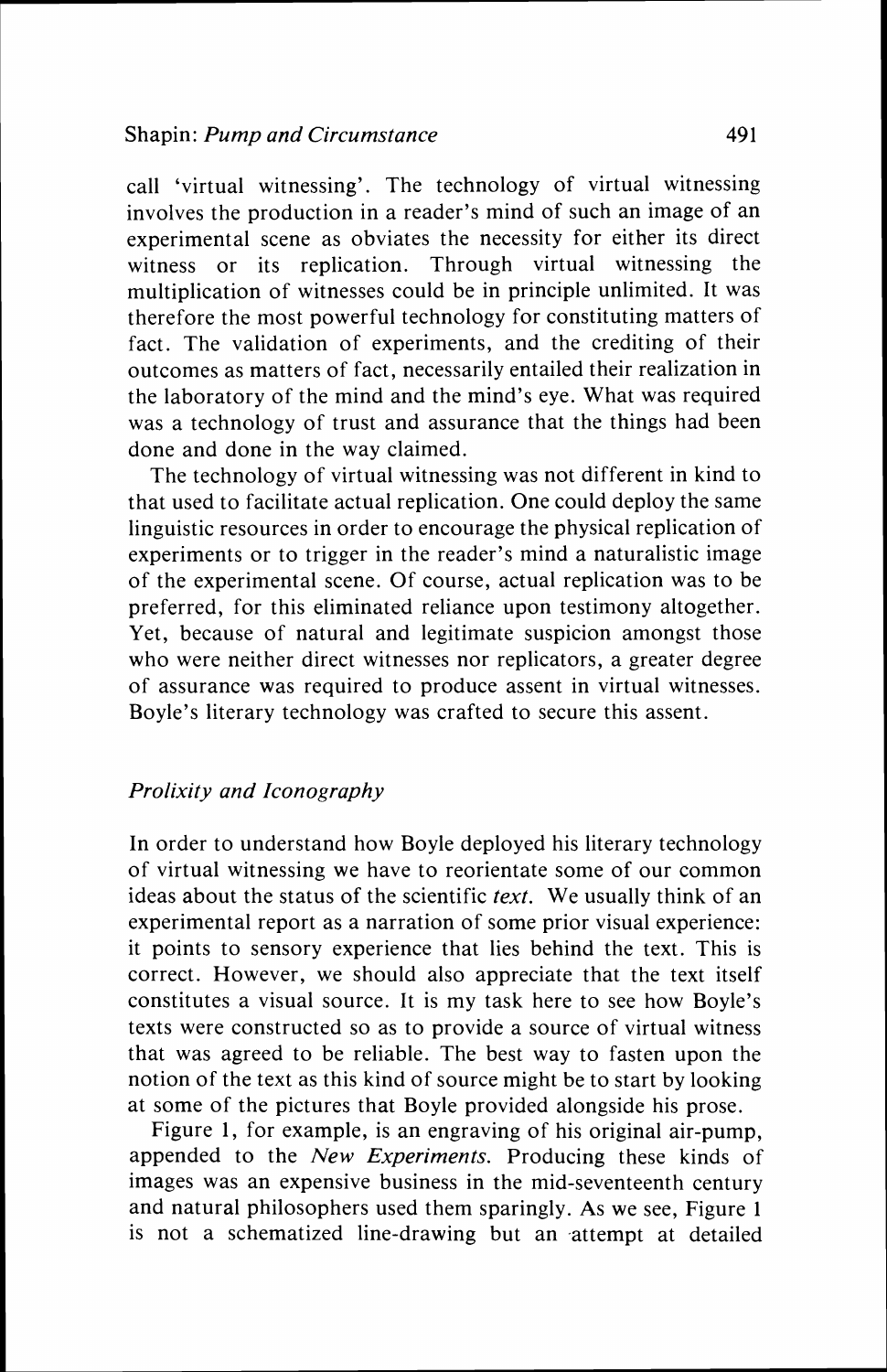naturalistic representation, complete with the conventions of shadowing and cut-away sections of parts. This is not a picture of the 'idea' of an air-pump but of a particular existing air-pump.<sup>24</sup> The same applies to Boyle's pictorial representations of his particular pneumatic experiments: in one, we are shown a mouse lying dead in the receiver; in another, images of the experimenters. Boyle devoted great attention to the manufacture of these engravings, sometimes consulting directly with artist and engraver, sometimes by way of  $Hooke.<sup>25</sup>$  Their role was to be a supplement to the imaginative witness provided by the words in the text. In the *Continuation* Boyle expanded upon the relationships between the two sorts of exposition. He told his readers that 'they who either were versed in such kind of studies or have any peculiar facility of imagining, would well enough conceive my meaning only by words,' but others required visual assistance. He apologized for the relative poverty of the images, 'being myself absent from the engraver for a good part of the time he was at work, some of the cuts were misplaced, and not graven in the plates.<sup>'26</sup>

Thus, visual representations, few as they necessarily were in Boyle's texts, were mimetic devices. By virtue of the density of *circumstantial* detail that could be conveyed through the engraver's laying of lines, the images imitated reality and gave the viewer a vivid impression of the experimental scene. The sort of naturalistic images that Boyle favoured provided a greater density of circumstantial detail than would have been proffered by more schematic representations. The images served to announce that 'this was really done' and that it was done in the way stipulated; they allayed distrust and facilitated virtual witnessing. Therefore, understanding the role of pictorial representations offers a way of appreciating what Boyle was trying to achieve with his literary technology.27

In the introductory pages of the *New Experiments,* Boyle's first published experimental findings, he directly announced his intention to be 'somewhat prolix'. His excuses were three-fold: first delivering things 'circumstantially' would, as we have already seen, facilitate replication; second, the density of circumstantial details was justified by the fact that these were 'new' experiments, with novel conclusions drawn from them: it was therefore necessary that they be 'circumstantially related, to keep the reader from distrusting them'; third, circumstantial reports such as these offered the possibility of virtual witnessing. As Boyle said, 'these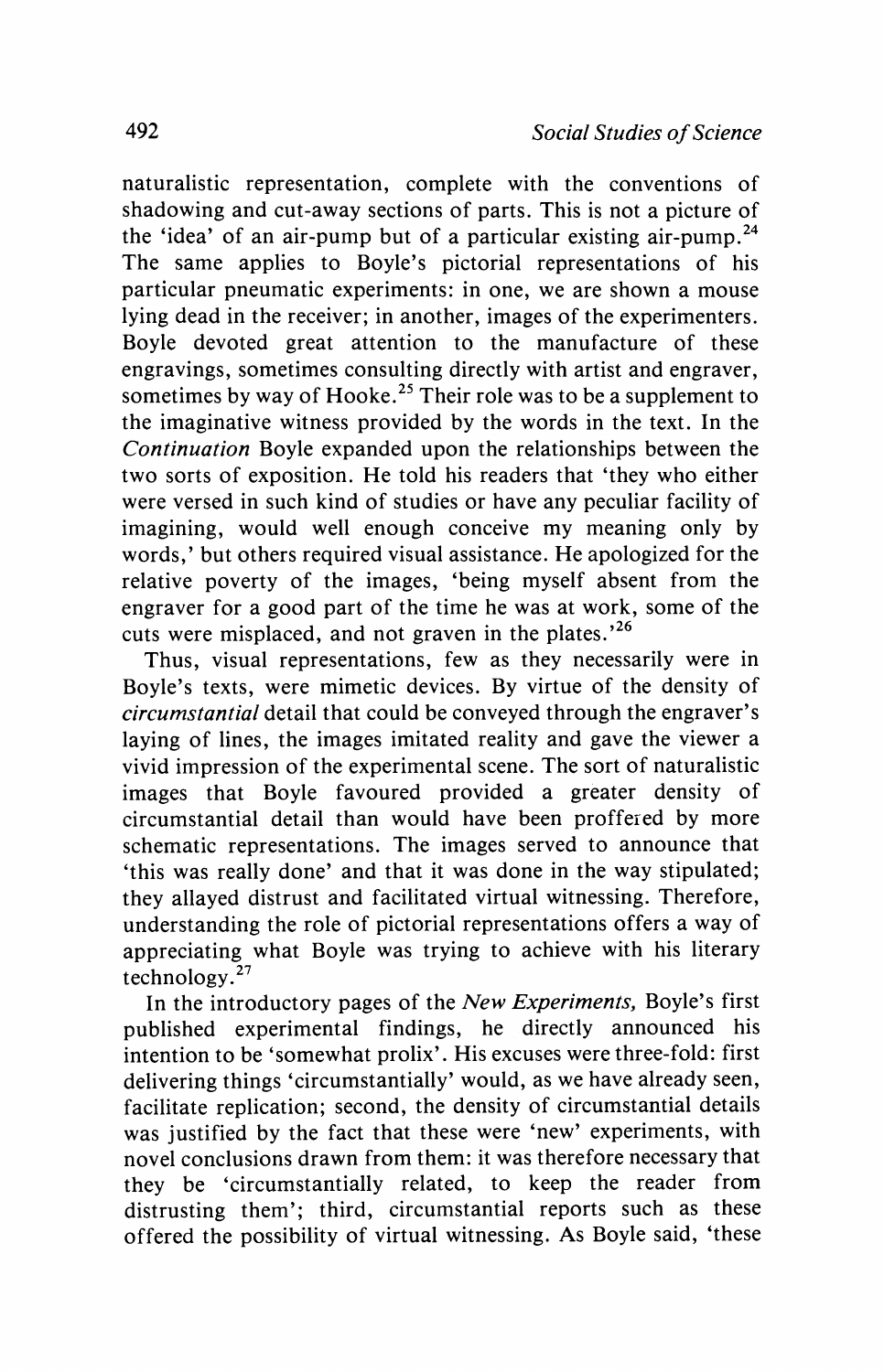narratives [are to be] as standing records in our new pneumatics, and [readers] need not reiterate themselves an experiment *to have as distinct an idea of it,* as may suffice them to ground their reflexions and speculations upon'.28 If one wrote an experimental report in the correct way, the reader could take on trust that these things happened. Further, it would be as if that reader had been present at the proceedings. He would be recruited as a witness and be put in a position where he could validate experimental phenomena as matters of fact.<sup>29</sup> Therefore, attention to the writing of experimental reports was of equal importance to doing the experiments themselves.

In the late 1650s Boyle devoted himself to laying down the rules for the literary technology of the experimental programme. Stipulations about how to write proper scientific prose are dispersed throughout his experimental reports of the 1660s, but he also composed a special tract on the subject of 'experimental essays'. Here Boyle offered extended apologia for his 'prolixity': 'I have,' he understated, 'declined that succinct way of writing'; he had sometimes 'delivered things, to make them more clear, in such a multitude of words, that I now seem even to myself to have in divers places been guilty of verbosity . . .' Not just his 'verbosity' but also Boyle's ornate sentence-structure, with appositive clauses piled on top of each other, was, he said, part of a plan to convey circumstantial details and to give the impression of verisimilitude:

... I have knowingly and purposely transgressed the laws of oratory in one particular, namely, in making sometimes my periods [i.e., complete sentences] or parentheses over-long: for when I could not within the compass of a regular period comprise what I thought requisite to be delivered at once, I chose rather to neglect the precepts of rhetoricians, than the mention of those things, which 1 thought pertinent to my subject, and useful to you, my reader.<sup>30</sup>

Elaborate sentences, with circumstantial details encompassed within the confines of one grammatical entity, might mimic that immediacy and simultaneity of experience afforded by pictorial representations.

Boyle was endeavouring to constitute himself as a reliable purveyor of experimental testimony and to offer conventions by means of which others could do likewise. The provision of circumstantial details of experimental scenes was a way of assuring readers that real experiments had yielded the findings stipulated. It was also necessary, in Boyle's view, to offer readers circumstantial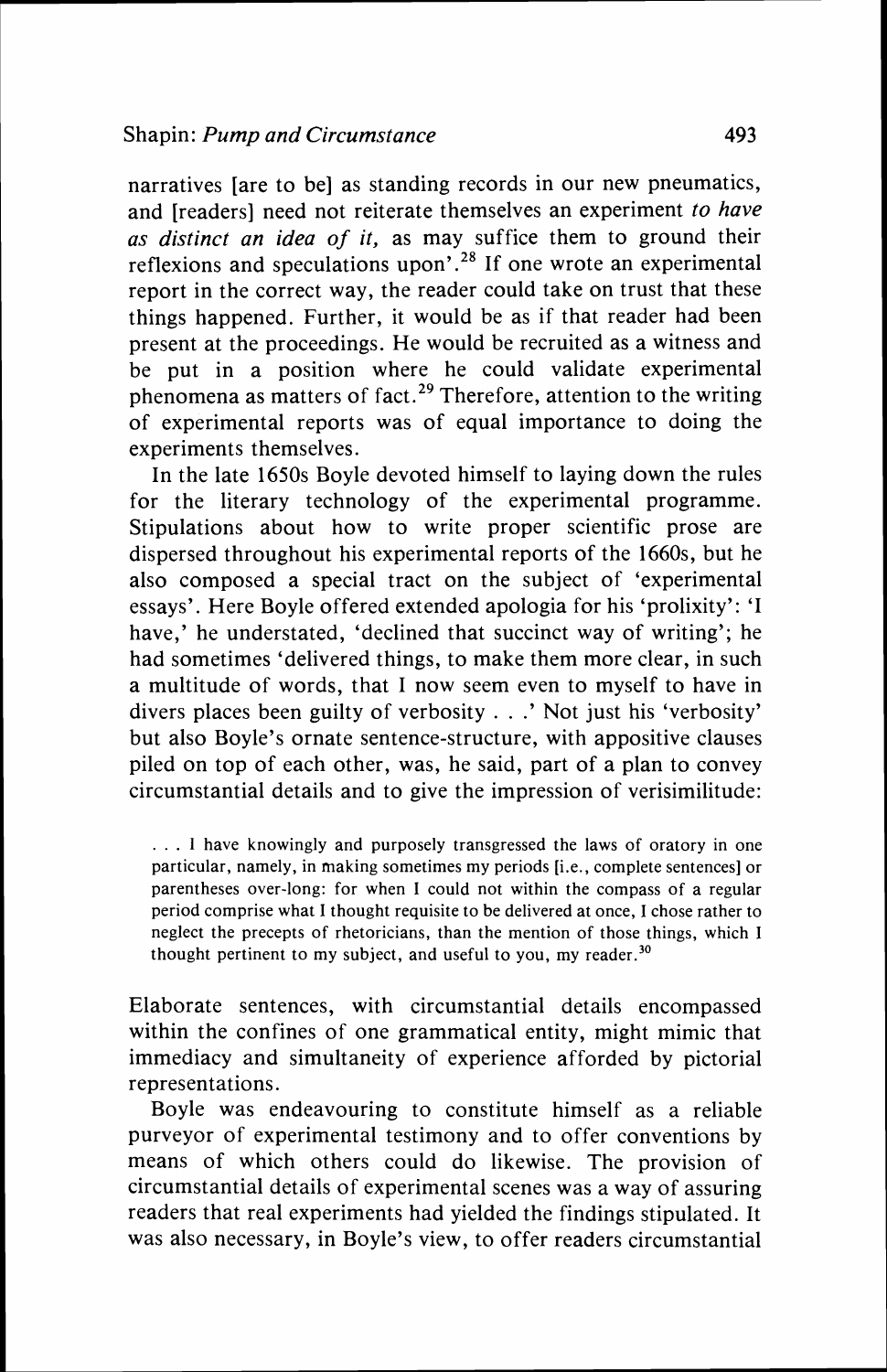accounts of *failed* experiments. This performed two functions: first, it allayed anxieties in those neophyte experimentalists whose expectations of success were not immediately fulfilled; second, it assured the reader that the relator was not wilfully suppressing inconvenient evidence, that he was in fact being faithful to reality. Complex and circumstantial accounts were to be taken as undistorted mirrors of complex experimental performances, in which a wide range of contingencies might influence outcomes. $^{31}$ So, for example, it was not legitimate to hide the fact that airpumps sometimes did not work properly or that they often leaked: '. . . I think it becomes one, that professeth himself a faithful relator of experiments not to conceal' such unfortunate contingencies.<sup>32</sup> It is, however, vital to keep in mind that the contingencies proffered in Boyle's circumstantial accounts represent a selection of possible contingencies. There was not, nor can there be, any such thing as a report which notes all circumstances which might affect an experiment. Circumstantial, or stylized, accounts do not, therefore, exist as pure forms but as publicly acknowledged moves towards or away from the reporting of contingencies.

## *The Modesty of Experimental Narrative*

The ability of the reporter to multiply witnesses depended upon readers' acceptance of him as a provider of reliable testimony. It was the burden of Boyle's literary technology to assure his readers that he was such a man as should be believed. He therefore had to find the means to make visible in the text the accepted tokens of a man of good faith. One technique has just been discussed: the reporting of experimental failures. A man who recounted unsuccessful experiments was such a man whose objectivity was not distorted by his interests. Thus, the literary display of a certain sort of morality was a technique in the making of matters of fact. A man whose narratives could be credited as mirrors of reality was a 'modest man'; his reports should make that modesty visible.

Boyle found a number of ways of displaying modesty. One of the most straightforward was the use of the form of the experimental essay. The essay, (that is, the piece-meal reporting of experimental trials) was explicitly contrasted to the natural philosophical system. Those who wrote entire systems were identified as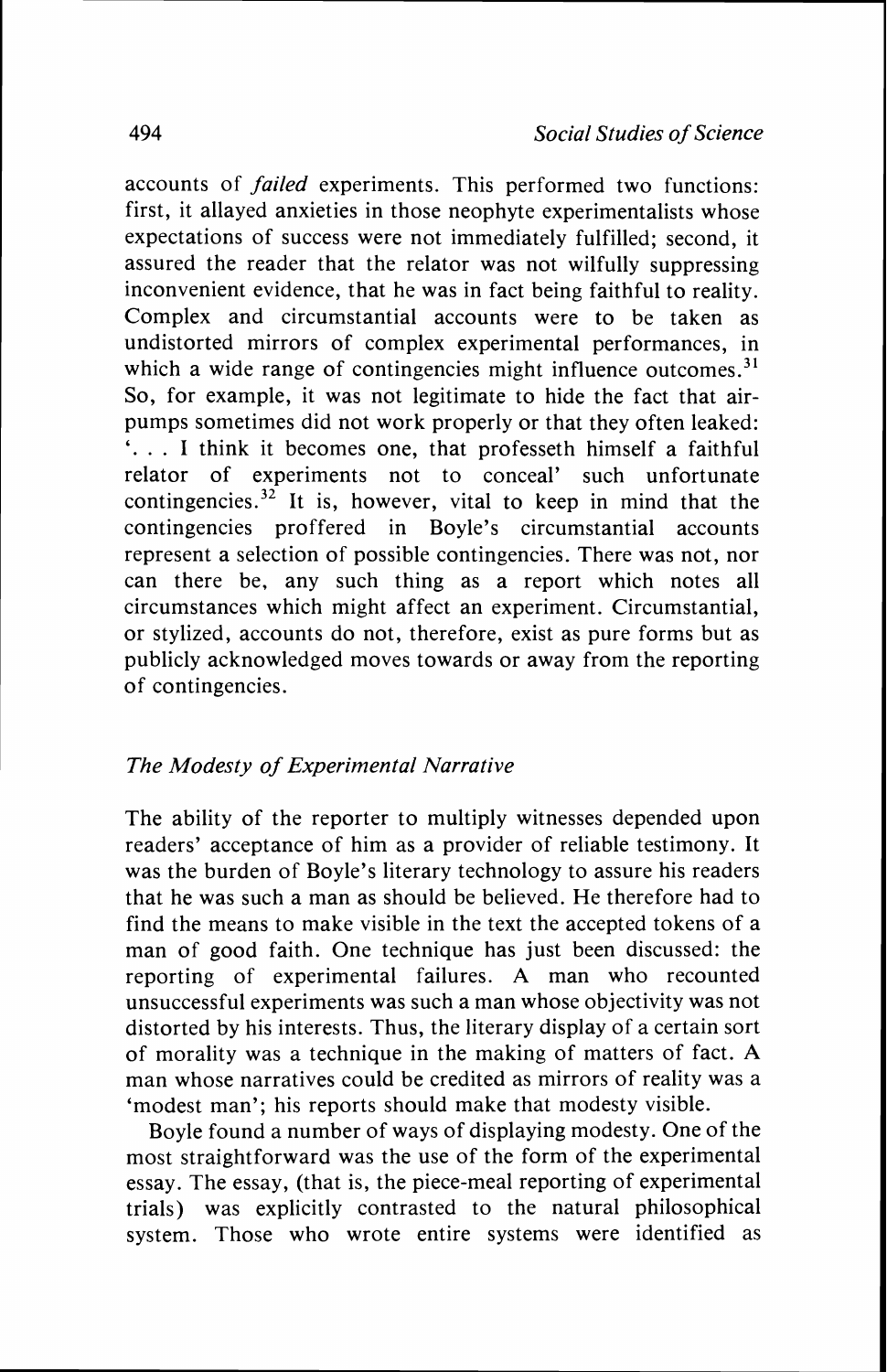'confident' individuals, whose ambition extended beyond what was proper or possible. By contrast, those who wrote experimental essays were 'sober and modest men', 'diligent and judicious' philosophers, who did not 'assert more than they can prove.' This practice cast the experimental philosopher into the role of intellectual 'under-builder', or even that of 'a drudge of greater industry than reason'. This was, however, a noble character, for it was one that was freely chosen to further 'the real advancement of true natural philosophy' rather than personal reputation.<sup>33</sup> The public display of this modesty was an exhibition that concern for individual celebrity did not cloud judgement and distort the integrity of one's reports. In this connection it is absolutely crucial to remember who it was that was portraying himself as a mere 'under-builder'. He was the son of the Earl of Cork, and everyone knew that very well. Thus, it was plausible that such modesty could have a noble character, and Boyle's presentation of self as a role model for experimental philosophers was powerful.<sup>34</sup>

Another technique for displaying modesty was Boyle's professedly 'naked way of writing'. He would eschew a 'florid' style; his object was to write 'rather in a philosophical than a rhetorical strain'. This plain, puritanical, unadorned (yet convoluted) style was identified as *functional.* It served to exhibit, once more, the philosopher's dedication to community service rather than to his personal reputation. Moreover, the 'florid' style to be avoided was a hindrance to the clear provision of virtual witness: it was, Boyle said, like painting 'the eye-glasses of a telescope' *.35* 

The most important literary device Boyle employed for demonstrating modesty acted to protect the fundamental epistemological category of the experimental programme: the matter of fact. There were to be appropriate moral postures, and appropriate modes of speech, for epistemological items on either side of the crucial boundary that separated matters of fact from the locutions used to account for them: theories, hypotheses, speculations, and the like. Thus, Boyle told his nephew,

in almost every one of the following essays 1 . . . speak so doubtingly, and use so often, *perhaps, it seems, it is not improbable,* and such other expressions, as argue a diffidence of the truth of the opinions I incline to, and that I should be so shy of laying down principles, and sometimes of so much as venturing at explications.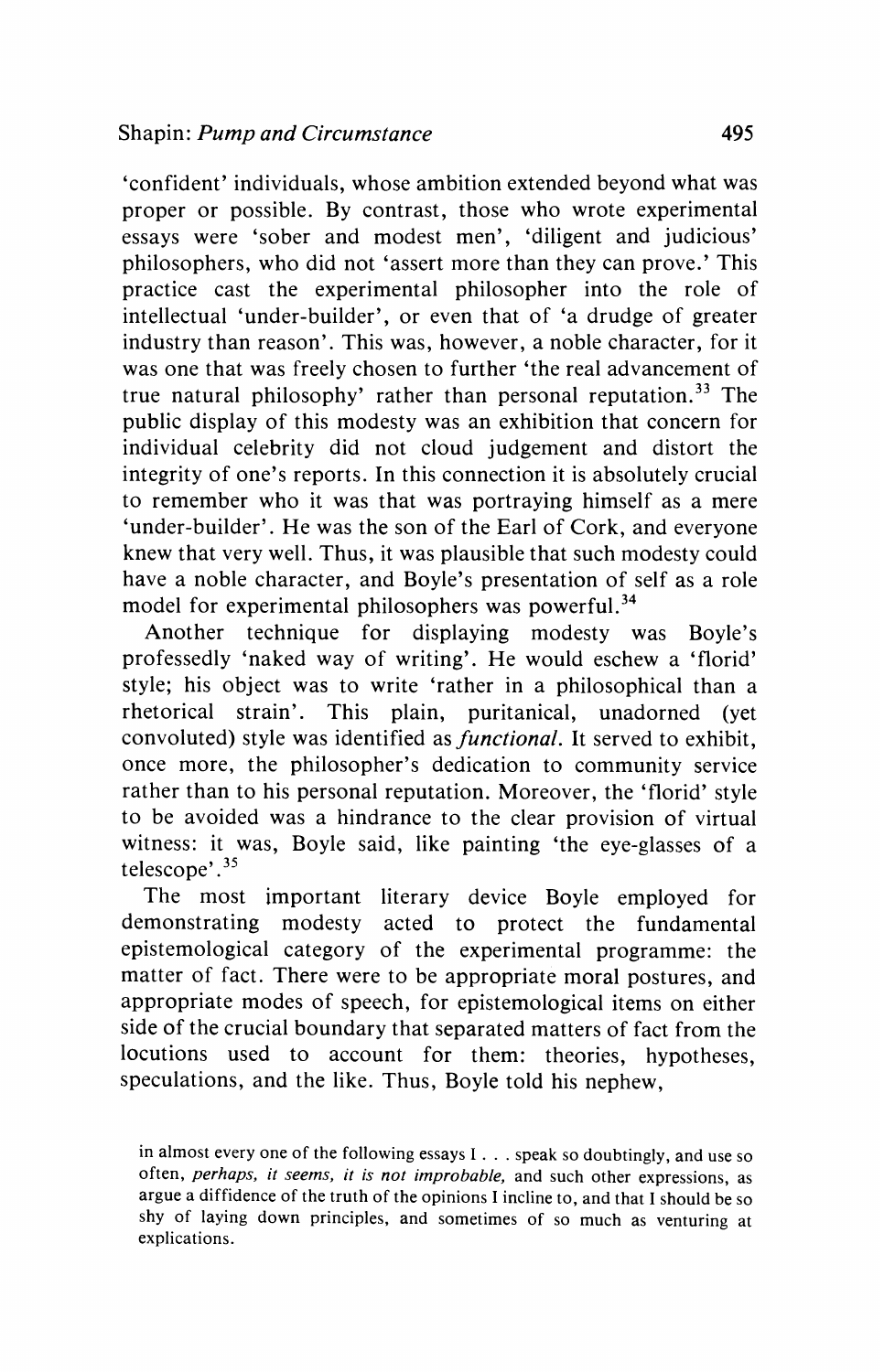Since knowledge of physical causes was only 'probable', this was the correct moral stance and manner of speech, but things were otherwise with matters of fact, and here a confident mode was not only permissible but necessary:

. . . I dare speak confidently and positively of very few things, except of matters of fact.<sup>36</sup>

It was necessary to speak confidently of matters of fact because, as the foundations of proper philosophy, they required protection. And it was proper to speak confidently of matters of fact, because they were not of one's own making; they were, in the empiricist model, discovered rather than invented. As Boyle told one of his adversaries, experimental facts can 'make their own way' and 'such as were very probable, would meet with patrons and defenders  $\ldots$  .  $\cdot$  .<sup>37</sup> The separation of modes of speech, and the ability of facts to make their own way, was made visible on the printed page. In *New Experiments* Boyle said he intended to leave 'a conspicuous interval' between his narratives of experimental findings and his occasional 'discourses' upon their interpretation. One might then read the experiments and the 'reflexions' separately.<sup>38</sup> Indeed, the construction of Boyle's experimental essays makes manifest the proper balance between the two categories: *New Experiments*  consists of a sequential narrative of **43** pneumatic experiments; *Continuation* of 50; and the second part of *Continuation* of an even larger number of disconnected experimental observations, only sparingly larded with interpretative locutions.

The confidence with which one ought to speak about matters of fact extended to stipulations about the proper use of authorities. Citations of other writers should be employed to use them not as 'judges, but as witnesses', as 'certificates to attest matters of fact.' If this practice ran the risk of identifying the experimental philosopher as an ill-read philistine, it was, however, necessary:  $\cdot$ ... I could be very well content to be thought to have scarce looked upon any other book than that of nature.'<sup>39</sup> The injunction against citing of authorities performed a significant function in the mobilization of assent to matters of fact. It was a way of displaying that one was aware of the workings of the Baconian 'Idols' and was taking measures to mitigate their corrupting effects on knowledgeclaims.40 A disengagement between experimental narrative and the authority of systematists served to dramatize the author's lack of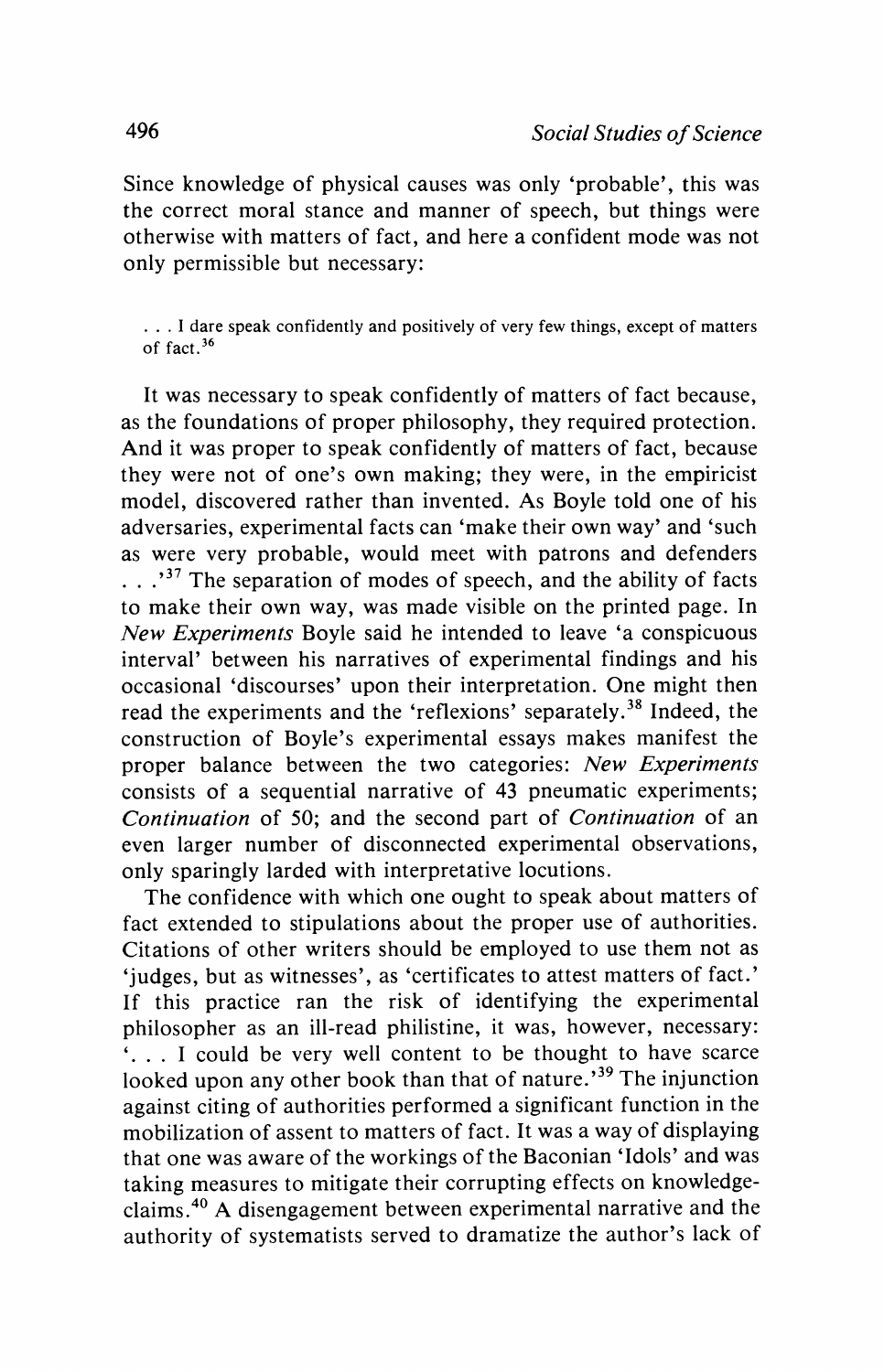preconceived expectations and, especially, of theoretical investments in the outcome of experiments. For example, Boyle several times insisted that he was an innocent of the great theoretical systems of the seventeenth century. In order to reinforce the primacy of experimental findings, 'I had purposely refrained from acquainting myself thoroughly with the intire system of either the Atomical, or the Cartesian, or any other whether new or received philosophy . . .' And, again, he claimed that he had avoided a systematic acquaintance with the systems of Gassendi, Descartes, and even of Bacon, 'that I might not be prepossessed with any theory or principles . . .<sup>41</sup>

Boyle's 'naked way of writing', his professions and displays of humility, and his exhibition of theoretical innocence all complemented each other in the establishment and the protection of matters of fact. They served to portray the author as a disinterested observer and his accounts as unclouded and undistorted mirrors of nature. Such an author gave the signs of a man whose testimony was reliable. Hence, his texts could be credited and the number of witnesses to his experimental narratives could be multiplied indefinitely.

### **Scientific Discourse and the Community**

I have said that the matter of fact was a social as well as an intellectual category. And I have argued that Boyle deployed his literary technology so as to make virtual witnessing a practical option for the validation of experimental performances. I want in this section to examine the ways in which Boyle's literary technology dramatized the social relations proper to a community of experimental philosophers. Only by establishing right rules of discourse between individuals could matters of fact be generated and defended, and only by constituting these matters of fact into the agreed foundations of knowledge could a moral community of experimentalists be created and sustained. Matters of fact were to be produced in a public space: a particular space in which experiments were collectively performed and directly witnessed and an abstract space constituted through virtual witnessing. The problem of producing this kind of knowledge was, therefore, the problem of maintaining a certain form of discourse and a certain form of social solidarity. In the following sections I will discuss the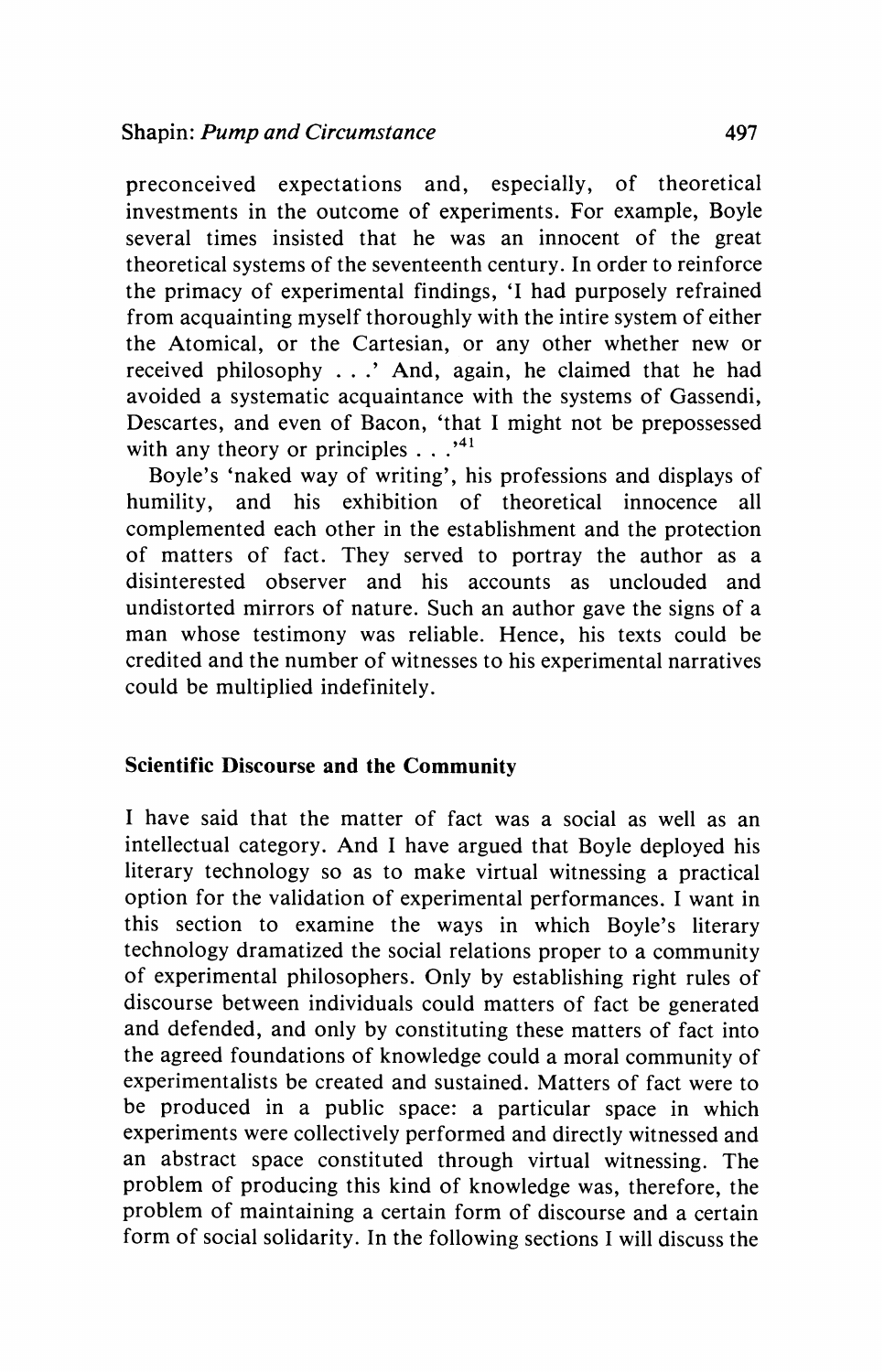ways in which Boyle's literary technology worked to create and maintain this social solidarity amongst experimental philosophers.

## *The Linguistic Boundaries of the Experimental Community*

In the late 1650s and early 1660s, when Boyle was formulating his experimental and literary practices, the English experimental community was still in its infancy. Even with the founding of the Royal Society, the crystallization of an experimental community centred on Gresham College, and the network of correspondence organized by Henry Oldenburg, the experimental programme was far from securely institutionalized. Criticisms of the experimental way of producing physical knowledge emanated from English philosophers (notably Hobbes) and from Continental writers committed to rationalist methods and to the practice of physics as a demonstrative discipline. Experimentalists were made into figures of fun on the Restoration stage: Thomas Shadwell's *The Virtuoso*  dramatized the absurdity of weighing the air, and scored most of its good jokes by parodying the convoluted language of Sir Nicholas Gimcrack (Boyle). $42$  The practice of experimental philosophy, despite what numerous historians have assumed, was not overwhelmingly popular in Restoration England.<sup>43</sup> In order for experimental philosophy to be established as a legitimate activity, several things needed to be done. First, it required *recruits:*  experimentalists had to be enlisted as neophytes, and converts from other forms of philosophical practice had to be obtained. Second, the social role of the experimental philosopher and the linguistic practices appropriate to an experimental community needed to be defined and publicized.<sup>44</sup> What was the proper nature of discourse in such a community? What were the linguistic signs of competent membership? And what uses of language could be taken as indications that an individual had transgressed the conventions of the community?

The entry fee to the experimental community was to be the communication of a candidate matter of fact. In *The Sceptical Chymist,* for instance, Boyle extended an olive-branch even to the alchemists. The solid experimental findings produced by some alchemists could be sifted from the dross of their 'obscure' speculations. Since the experiments of the alchemists (and of the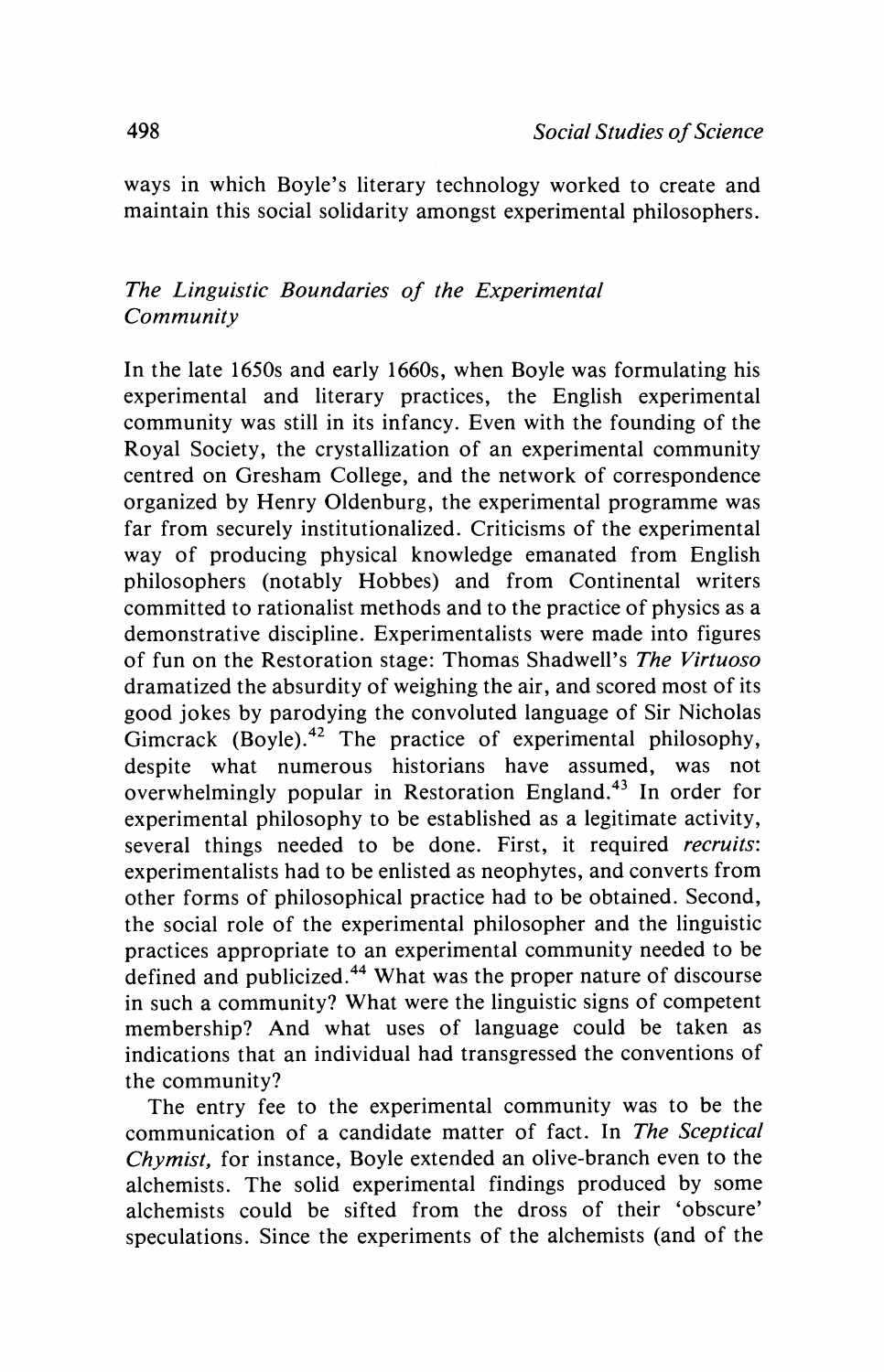Aristotelians) frequently 'do not evince what they are alleged to prove', the former could be accepted into the experimental philosophy by stripping away the theoretical language with which they happened to be glossed. As Carneades (Boyle's mouthpiece) said,

. . . your hermetic philosophers present us, together with divers substantial and noble experiments, theories, which either like peacocks feathers make a great shew, but are neither solid nor useful; or else like apes, if they have some appearance of being rational, are blemished with some absurdity or other, that, when they are attentively considered, make them appear ridiculous.<sup>45</sup>

Thus, those alchemists who wished to be incorporated into a legitimate philosophical community were instructed what linguistic practices could secure their entry. The same principles were laid down with respect to any practitioner: 'let his opinions be never so false, his experiments being true, I am not obliged to believe the former, and am left at liberty to benefit myself by the latter.'46 By arguing that there was only a contingent, not a necessary, connection between the language of matters of fact and theoretical language, Boyle was defining the linguistic terms upon which existing communities could join the experimental enterprise. They were liberal terms, which might serve to maximize potential membership. $47$ 

There were other natural philosophers Boyle despaired to recruit. Hobbes, notably, was the kind of philosopher who, on no account, ought to be admitted, for he denied the value of systematic and elaborate experimentation, the foundational status of the matter of fact, and the distinction between causal and descriptive language. Of Hobbes's *Dialogus physicus,* Boyle asked 'What new experiment or matter of fact Mr *Hobbes* has therein added to enrich the history of nature . . .?' In his criticisms of Boyle's experiments Hobbes 'does not, that I remember, deny the truth of any of the matters of fact I have delivered.' According to Boyle, both Hobbes and another critic, the Jesuit Franciscus Linus, had not 'seen cause to deny any thing that I deliver as experiment.<sup> $48$ </sup> One could not be regarded as a competent member of the experimental community if one failed to communicate experimental matters of fact, or if one did so in a manner that failed to recognize the linguistic boundaries between factual and causal locutions.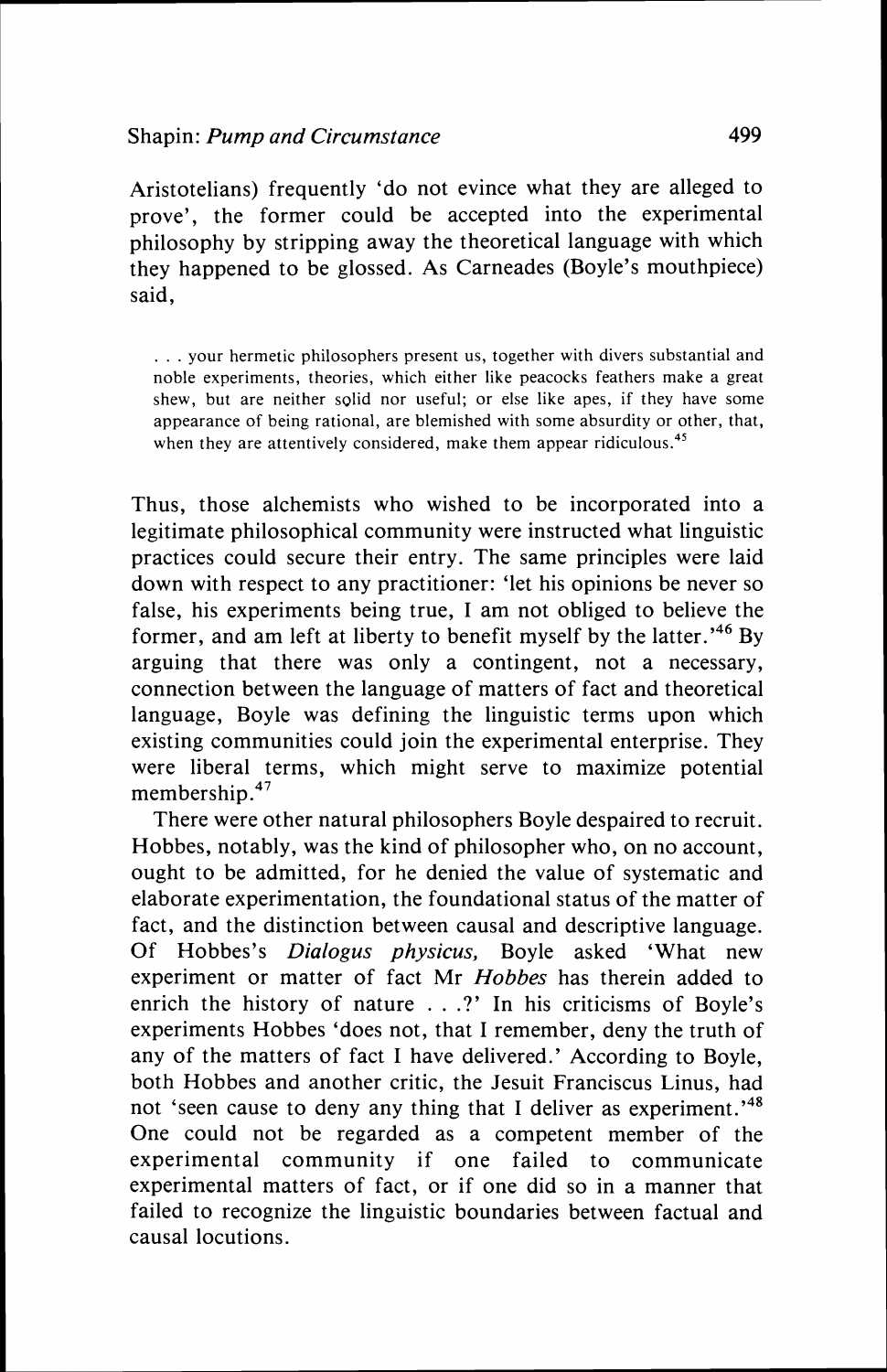## *Linguistic Boundaries within the Experimental Community*

Just as linguistic categories were used to manage entry to the experimental community, distinctions between the language of facts and that of theories were deployed to regulate discourse within it. In broad terms, Boyle insisted upon a separation between 'physiological' and 'metaphysical' languages: experimental discourse was to be confined to the former. One of the central examples of Boyle's 'new pneumatics' also happened to be a major preoccupation of the old physics - namely, vacuism versus plenism, and the judgement whether a vacuum was possible in nature. How was it proper to speak of the contents of the receiver of an evacuated air-pump? And how did this speech relate to traditional usages of the term 'vacuum'?

A practical problem was posed by the fact that the lexicon of the new philosophy was largely compiled out of the usages of old discursive practices. Old words had to be given new meanings. Thus, it was proper to apply the term 'vacuum' to the contents of the exhausted receiver, but it was improper to take this to mean that the space was absolutely devoid of all matter. Such an absolutely void space was the 'vacuum' of metaphysical discourse. What Boyle meant by the air-pump's 'vacuum' was 'not a space, wherein there is no body at all, but such as is either altogether, or almost totally devoid of air.'49 If contemporary plenists maintained that this vacuum might be filled by a subtle form of matter, or 'aether', Boyle could reply with a series of experiments which showed that such an aether could not be made 'sensible', that is, it had no physical manifestations. And speech of entities that were not amenable to sensible experimentation was not permissible within experimental philosophy.<sup>50</sup>

The separation of 'physiological' from 'metaphysical' language was most crucial to Boyle's strategy for dealing with causal inquiry in physical science. In keeping with his probabilist conception of knowledge, Boyle wished to bracket off speech about matters of fact, about which one might be certain, from speech of their physical causes, which were at best probable. In terms of Boyle's air-pump programme, the most important instance of this bracketing concerned the notion which was the main product of these experiments: the 'spring of the air'. Boyle said that his 'business' was 'not to assign the adequate cause of the spring of the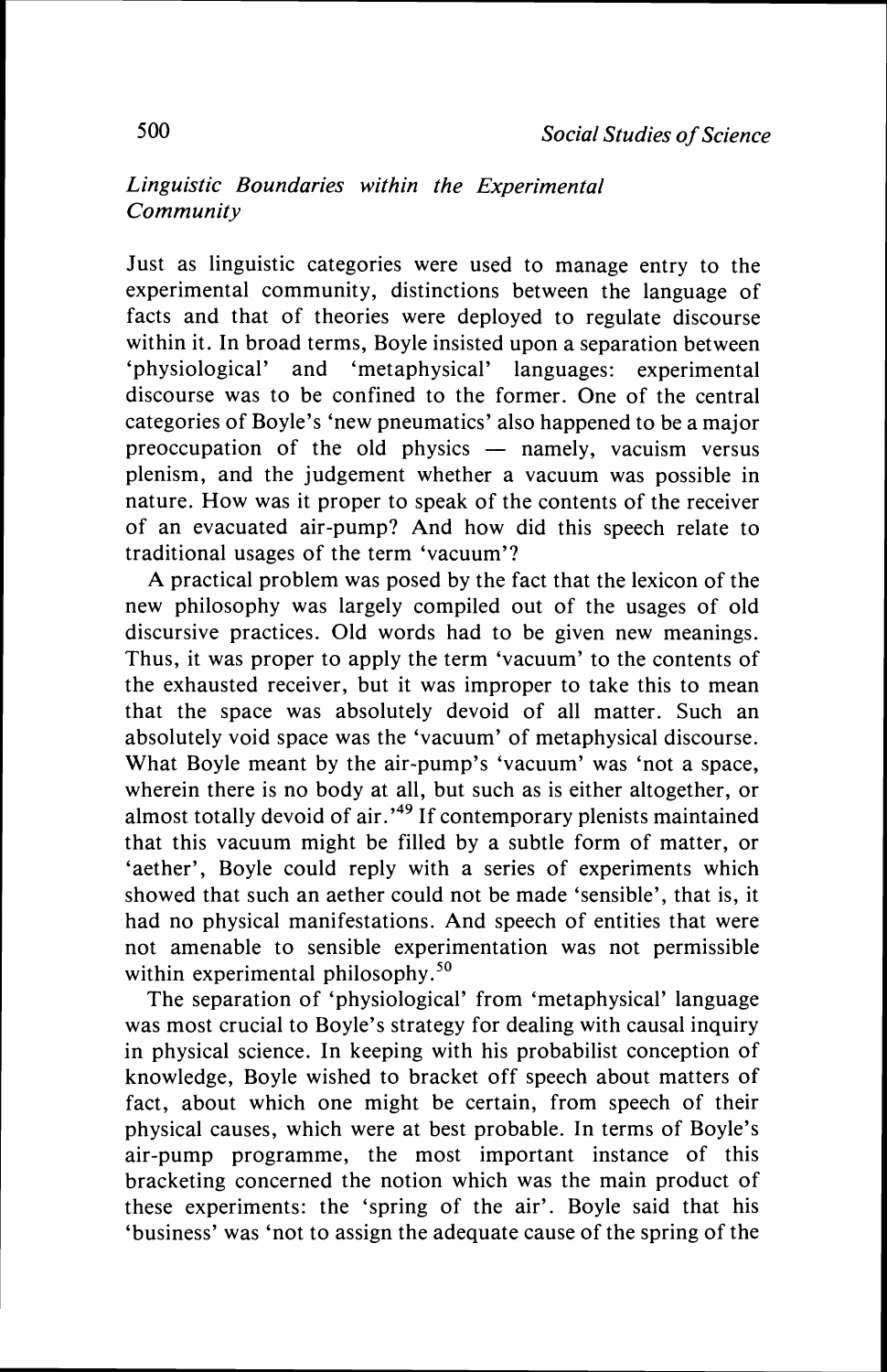air, but only to manifest, that the air hath a spring, and to relate some of its effects.' The cause of the air's elasticity *might* be accounted for variously: by Cartesian vortices, or by the real physical existence in the corpuscles of the air of 'slender springs' or of a fleecy structure.<sup>51</sup> The job of the experimental philosopher was to speak of experimentally-produced matters of fact, not to conjecture further than that.<sup>52</sup>

Boyle had considerable problems in diffusing this new mode of speech. Plenist critics persisted in understanding Boyle to be using 'vacuum' in its metaphysical sense, and Boyle was obliged persistently to reiterate its proper usage.<sup>53</sup> Other writers either refused to conceive of a natural philosophy that bracketed off causal speech, or reckoned that Boyle must be committed to some (illegitimate and unacknowledged) causal account of the spring of the air.<sup>54</sup> So far as the 'spring of the air' was concerned, Boyle's stipulation that it had been made experimentally 'manifest' and his disinclination to speak of its cause had an interesting effect. By putting the spring on the other side of the boundary from causal locutions, Boyle constituted the spring, for all practical purposes, into a matter of fact. When it came to labelling the epistemological status of the spring, Boyle variously referred to it as an 'hypothesis' or even as a 'doctrine'. However, by making the spring into something that was made manifest through experiment, and by protecting it from the uncertainties that afflicted epistemological items like causal notions, Boyle treated this 'hypothesis' in the same way that he treated other matters of fact.<sup>55</sup>

The vital difference between matters of fact and all other epistemological categories was the degree of assent one might expect to them. To an authenticated matter of fact all men will assent. In Boyle's system that was taken for granted because it was through the technologies that multiplied witness that matters of fact were constituted. General assent was what made matters of fact, and general assent was therefore mobilized around matters of fact. With 'hypotheses', 'theories', 'conjectures', and the like, the situation was quite different. These categories threatened that assent which could be crystallized in the institution of the matter of fact. Thus, the linguistic conventions of Boyle's experimental programme separated speech appropriate to the two categories as a way of drawing the boundaries between that about which one was to expect certainty and assent and that about which one could expect uncertainty and divisiveness. The idea was not to eliminate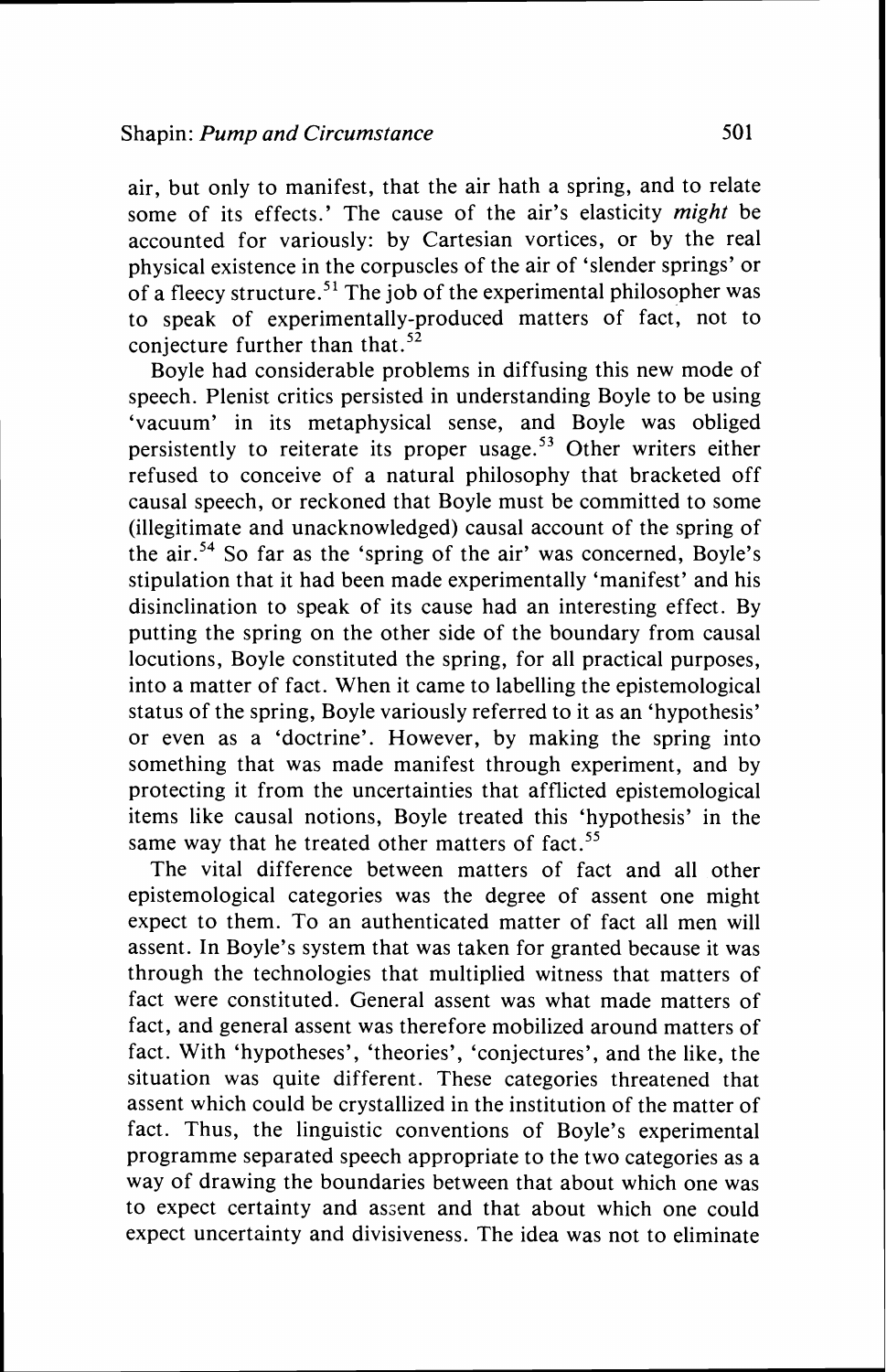dissent or to oblige men to agree to all items in natural philosophy (as it was for Hobbes); rather, it was to manage dissent and to keep it within safe bounds. An authenticated matter of fact was treated as a mirror of nature; a theory, by contrast, was clearly man-made and could, therefore, be contested. Boyle's linguistic boundaries acted to segregate what could be disputed from what could not. The management of dispute in experimental philosophy was crucial to protecting the foundations of knowledge.

## *Manners in Dispute*

Since natural philosophers were not to be compelled to give assent to all items of knowledge, dispute and controversy was to be expected. How should this be dealt with? The problem of conducting dispute was a matter of intense practical concern in early Restoration science. During the Civil War and Interregnum the divisiveness of 'enthusiasts', sectarians and hermeticists threatened to bring about radical individualism in philosophy. Nor did the various sects of Peripatetic natural philosophers display a public image of a stable and united intellectual community. Unless the new experimental community could exhibit a broadly-based consensus and harmony within its own ranks, it was unreasonable to expect it to secure the legitimacy within Restoration culture that its leaders desired. Moreover, that very consensus was vital to the establishment of matters of fact as the foundational category of the new practice.

By the early 1660s Boyle was in a position to give concrete exemplars of how disputes ought to be conducted; three critics published their responses to his *New Experiments,* and he replied to each one: Linus, Hobbes and Henry More. But even before he had been engaged in dispute, Boyle laid down a set of rules for how controversies were to be handled by the experimental philosopher. For example, in *A Proëmial Essay* (composed 1657), Boyle insisted that disputes should be about findings and not about persons. It was proper to take a hard view of reports which were inaccurate but most improper to attack the character of those who rendered them: 'for I love to speak of persons with civility, though of things with freedom'. The *ad hominem* style must at all costs be avoided, for the risk was that of making foes out of mere dissenters. This was the key point: potential contributors of matters of fact, however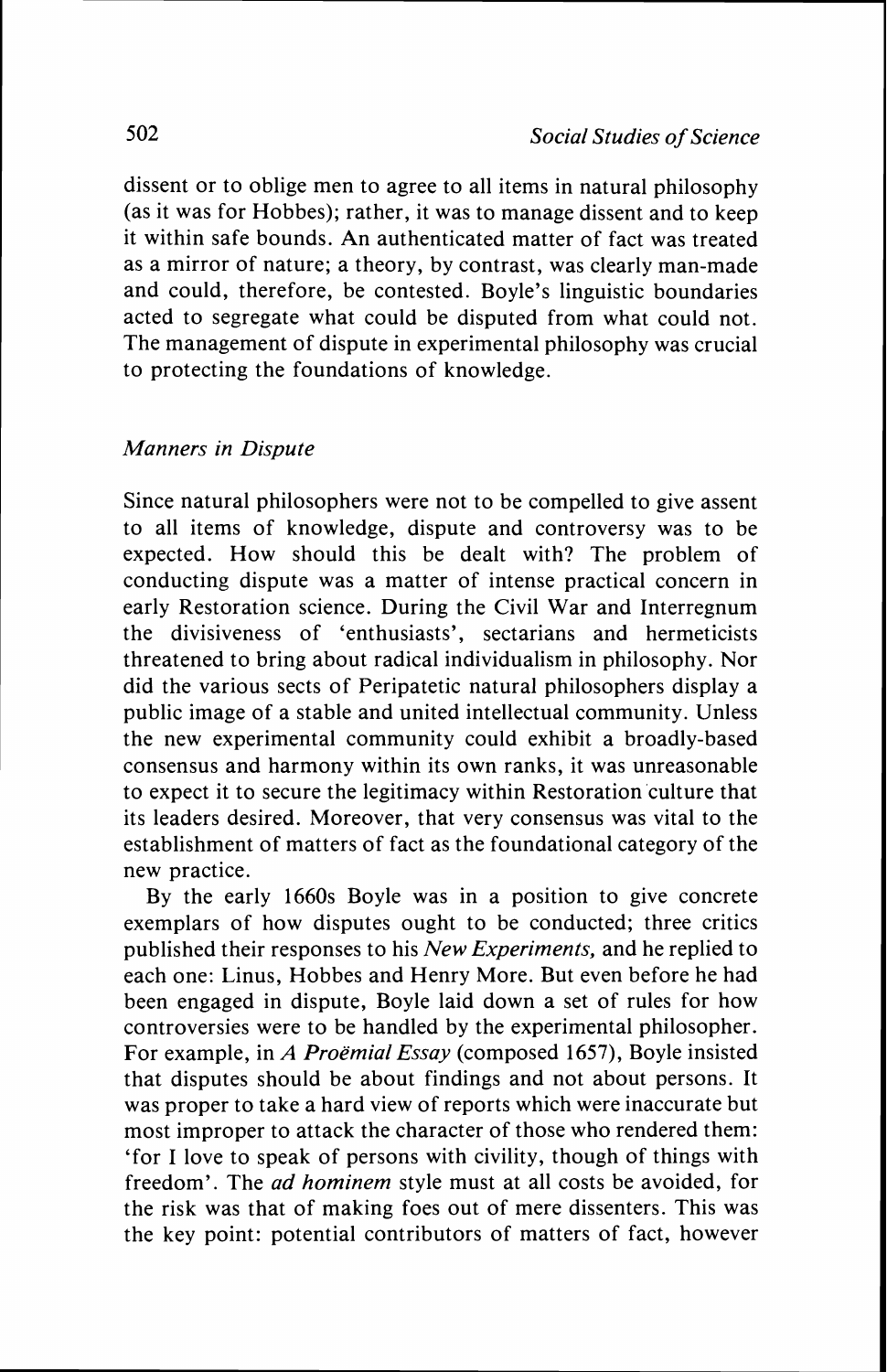wrong they may be, must be treated as possible converts to the experimental philosophy. If, however, they were bitterly treated, they would be lost to the cause and to the community whose size and consensus validated matters of fact:

And as for the (very much too common) practice of many, who write, as if they thought railing at a man's person. or wrangling about his words, necessary to the confutation of his opinions; besides that I think such a quarrelsome and injurious way of writing does very much misbecome both a philosopher and a Christian, methinks it is as unwise, as it is provoking. For if I civilly endeavour to reason a man out of his opinions, I make myself but one work to do, namely, to convince his understanding; but, if in a bitter or exasperating way I oppose his errors, I increase the difficulties I would surmount, and have as well his affections against me as his judgment: and it is very uneasy to make a proselyte of him, that is not only a dissenter from us, but an enemy to us.<sup>56</sup>

Furthermore, it was impolitic to acknowledge the existence of 'sects' in natural philosophy. One way by which one could hope to overcome sectarianism was to decline public recognition that it existed: 'it is none of my design,' Boyle said, 'to engage myself with, or against, any one sect of Naturalists . . .' The experiments will decide the case. The views of these 'sects' should be noted only insofar as they are founded upon experiment. Therefore, it was right and politic to be harsh in one's writings against those who do not contribute experimental findings, for they have nothing to offer to the constitution of matters of fact. Finally, the experimental philosopher must show that there was point and purpose to legitimately conducted dispute. He should be prepared publicly to renounce positions that were shown to be erroneous. Flexibility followed from fallibilism. As Boyle wrote, 'till a man is sure he is infallible, it is not fit for him to be unalterable.<sup>57</sup>

The conventions for managing dispute were dramatized in the structure of *The Sceptical Chymist.* These fictional conversations (between an Aristotelian, two varieties of hermeticists, and 'Carneades' as mouth-piece for Boyle) took the form, not of a Socratic dialogue, but of a *conference*.<sup>58</sup> They were a little piece of theatre that exhibited how persuasion, dissensus and, ultimately, conversion to truth ought to be conducted. Several points about Boyle's theatre of persuasion can be briefly made: first, the 'symposiasts' are imaginary, not real. This means that opinions can be confuted without exacerbating relations between real philosophers. Even Carneades, although he is manifestly 'Boyle's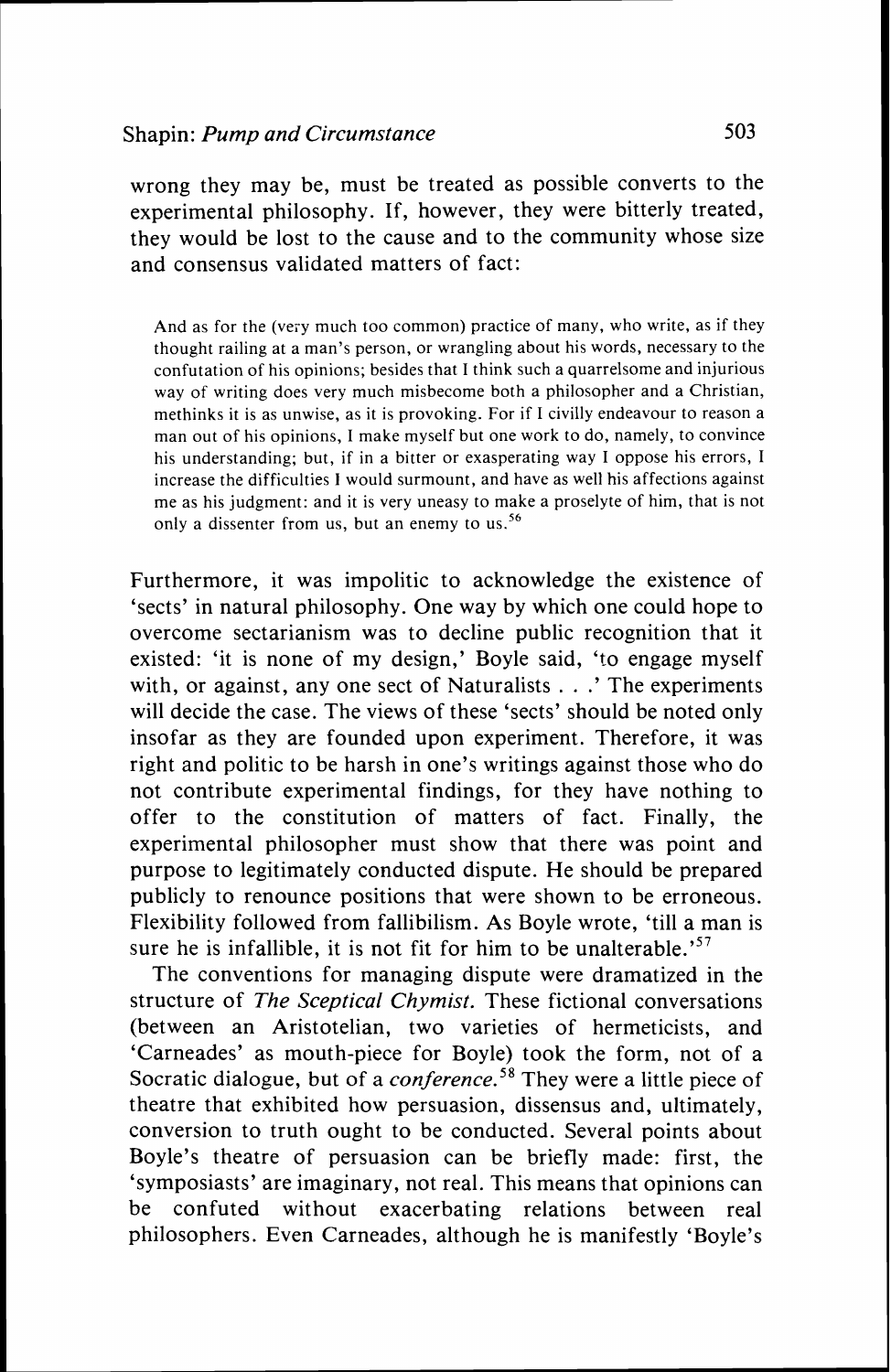man', is not Boyle himself: Carneades is made actually to quote 'our friend Mr *Boyle'* as a device for distancing opinions from individuals. The author is insulated from the text and from the opinions he may actually espouse. Second, truth is not inculcated from Carneades to his interlocutors; rather it is dramatized as emerging through the conversation.<sup>59</sup> Everyone is seen to have a say in the consensus which is the dénouement. $^{60}$  Third, the conversation is, without exception, civil: as Boyle said, 'I am not sorry to have this opportunity of giving an example, how to manage even disputes with civility  $\ldots$ <sup>61</sup> No symposiast abuses another; no ill temper is displayed; no one leaves the conversation in pique or frustration. $^{62}$  Fourth, and most importantly, the currency of intellectual discourse, and the means by which agreement is reached, is the experimental matter of fact. Here, as I have indicated, matters of fact are not treated as the exclusive property of any one philosophical sect. Insofar as the alchemists have produced experimental findings, they have minted the real coins of experimental exchange. Their experiments are welcome, while their 'obscure' speculations are not. Insofar as the Aristotelians produce few experiments, and insofar as they refuse to dismantle the 'arch'-like 'mutual coherence' of their philosophical system into facts and theories, they can make little contribution to the experimental conference. $^{63}$  In these ways, the structure and the linguistic conventions of this imaginary conversation make vivid the rules for real conversations proper to experimental philosophy.

Real disputes followed hard upon the imaginary ones of *The Sceptical Chymist,* providing Boyle with valuable opportunities of putting his principles into practice. Linus was the adversary who putting ins principles into practice. Emas was the adversary who<br>experimented but who denied the power of the 'spring of the air';<br>Henry More was the adversary whom Boyle wished to be an ally offering what he regarded as a theologically more appropriate explanation of Boyle's pneumatic findings; and Hobbes was the adversary who denied the value of experiment and the foundational status of the matter of fact. Each carefully crafted response that Boyle produced was labelled as a model for how disputes should be managed by the experimental philosopher.<sup>64</sup>

First, all public disputes had to be justified: the experimental philosopher should be loath to engage in controversy. As Boyle claimed, '. . . I have a natural indisposedness to contention . . .'65 The justification was not the defence of one's reputation but the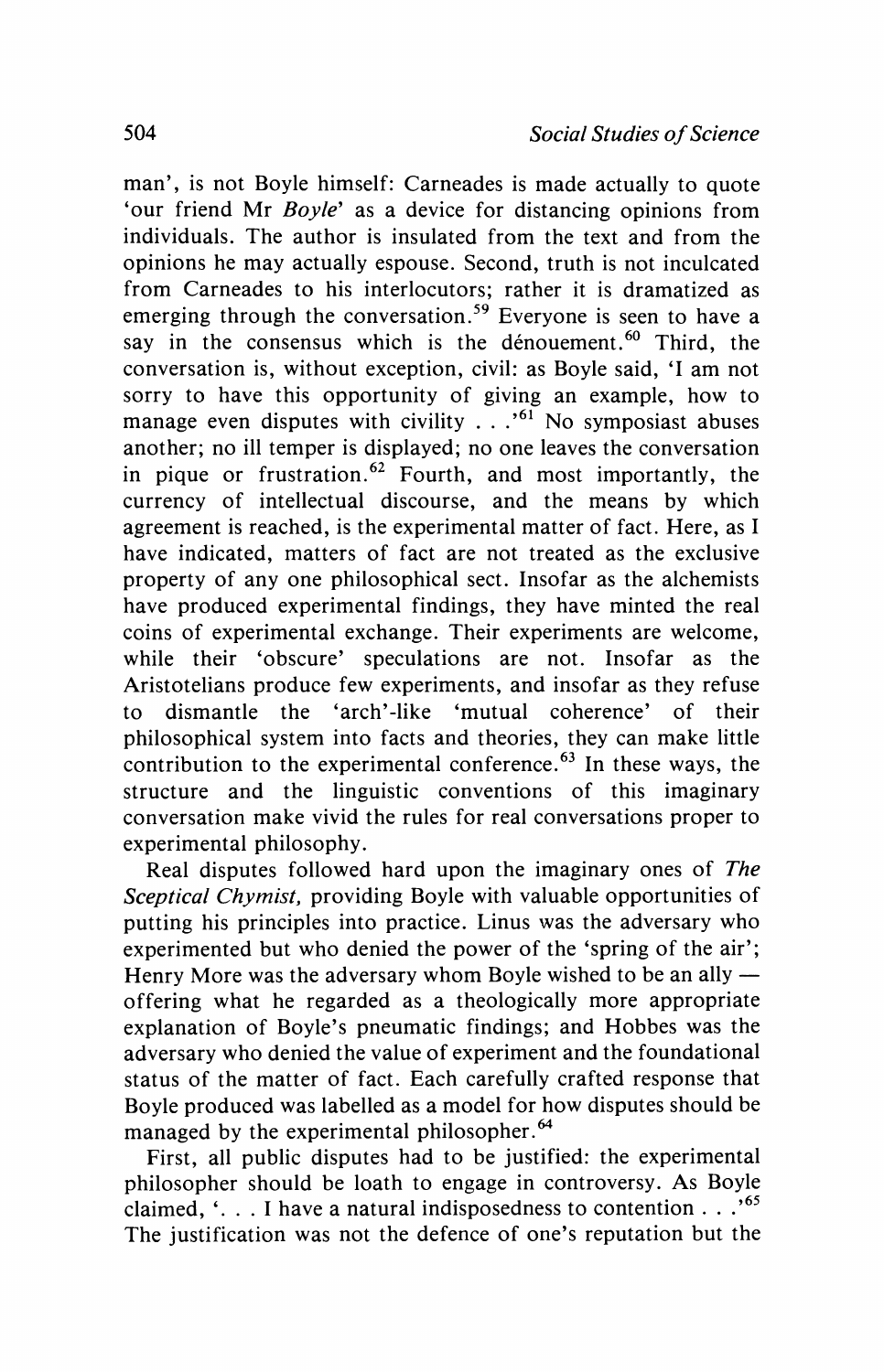protection of what was vital to the collective practice of proper philosophy: the value of systematic experimentation, the matters of fact that experiment produced, the boundaries that separated those facts from less certain epistemological items, and the rules of social life that regulated discourse in the experimental community. As we have seen. Boyle took care to identify the *object* of controversy as interpretations of facts, not the facts themselves. Neither Linus nor Hobbes, he said, denied 'any thing that I deliver as experiment . . ., so that usually . . . they are fain to fall upon the hypotheses themselves.' This was a crucial stipulation, because, if it was accepted, then the arena of disagreement could be so defined as to protect the status of matters of fact. The very phenomenon of public disputation about 'hypotheses' could be contrasted to the absence of controversy about that which Boyle 'deliver[ed] as experiment' **.66** 

The importance of protecting experimental practice is evident in the differing tones of Boyle's responses to Linus and to Hobbes. While Linus attacked the spring of the air, the major interpretative resource of Boyle's pneumatics, 'he takes no exceptions at the experiments themselves, as we have recorded them.' Boyle concluded that this 'is no contemptible testimony, that the matters of fact have been rightly delivered . . .' The Jesuit was congratulated for essaying to experiment himself and for his diligence in understanding what Boyle had written.<sup>67</sup> He was a good adversary and was dealt with as a potential convert. With Hobbes the situation was quite different. This adversary, 'not content to fall upon the explications of my experiments, has (by an attempt, for aught I know, unexampeled) endeavoured to disparage unobvious experiments themselves, and to discourage others from making them.'68 Hobbes was a dangerous adversary; there was no possibility of recruiting such a man to the experimental programme, and his objections had to be publicly exploded.

For all that, Hobbes, no less than Linus and More, had to be dealt with civilly. Boyle aimed, he said, 'to give an example of disputing in print against a provoking, though unprovoked, adversary, without bitterness and incivility . . .' He hoped that his own *Exarnen* 'will not be thought to have less of reason for having the less of passion  $\ldots$ <sup>69</sup> Managing a dispute with Hobbes was a hard case, and, if it could be conducted in a decent tone, it would offer a model of the language of controversy appropriate to a moral community of experimental philosophers. Boyle did not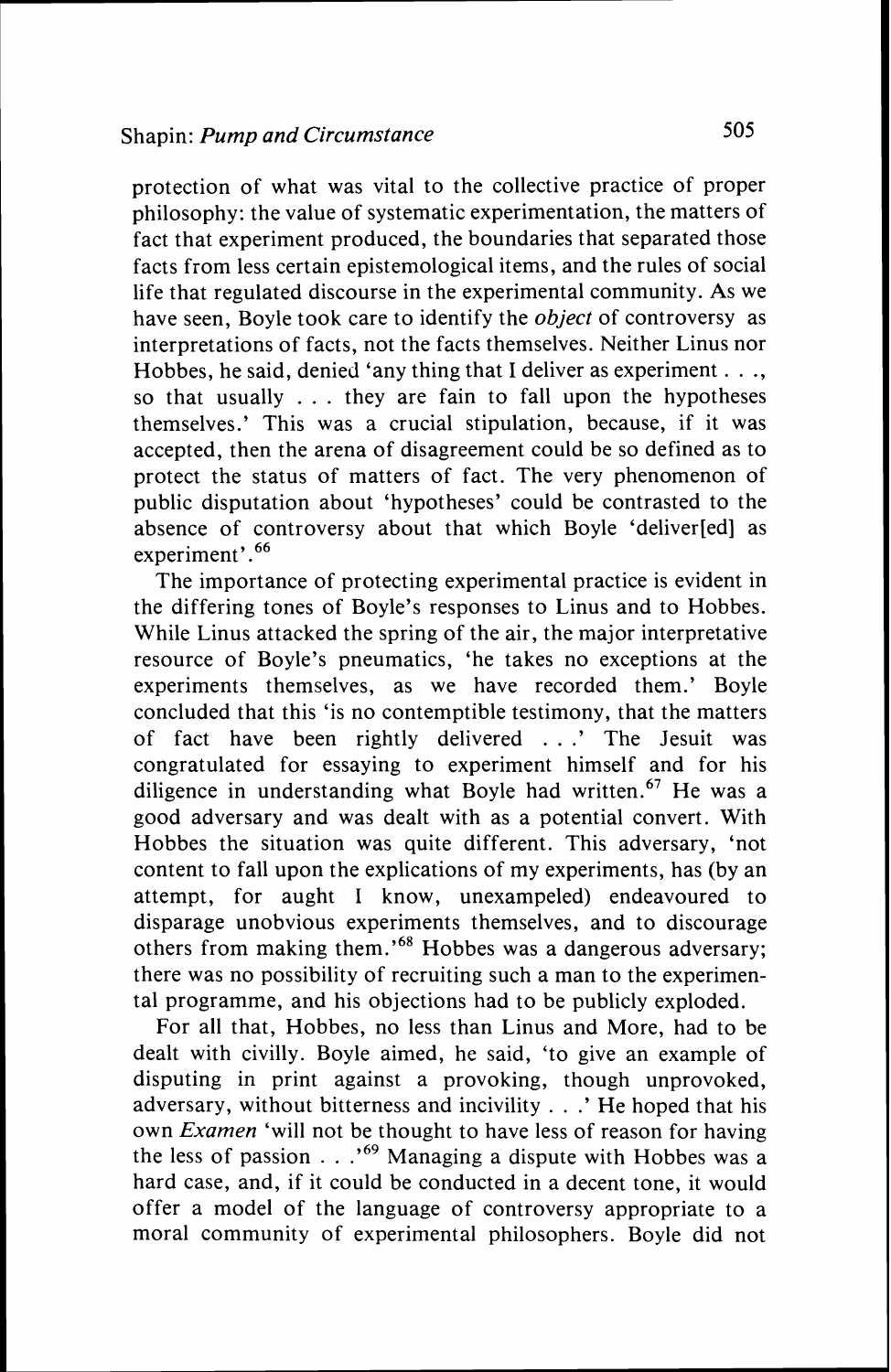have far to look to find examples of improper disputation, in which the language of controversy acted to exacerbate divisions in natural philosophy. From the mid-1650s Hobbes's natural philosophy and geometry had been attacked by the Oxford professors John Wallis and Seth Ward. Wallis, one of the toughest street-fighters of the new philosophy, had not only shown his adversary's notions to be erroneous, he had punned upon the plebian origins of Hobbes's name and insinuated improper political affiliations and motivations. Hobbes, who professed himself concerned for maintaining good manners in dispute, showed his foes the sharp side of his tongue:

So go your ways, you *Uncivil Ecclesiastics, Inhuman Divines, Dedoctors of morality, Unasinous Colleagues, Egregious pair of Issachars, most wretched Vindices and Indices Academiarum* . . .<sup>70</sup>

And again, summing up the value of one of Wallis's criticisms,

. . . all error and railing, that is, stinking wind; such as a jade lets fly, when he is too hard girt upon a full belly. $71$ 

This is what Boyle wished to avoid. It was not merely a matter of Boyle's individual 'modest' temperament or what he reckoned was owing to fellow Christian philosophers. What was at issue was the creation and preservation of a calm public space in which natural philosophers could heal their divisions, collectively agree upon the foundations of knowledge, and, thereby, establish their credit in Restoration culture. Such a calm space was vital to achieving these goals. As Boyle reminded his readers in the introduction to his *New Experiments,* published in that 'wonderful pacifick year' of the Restoration of the monarchy, 'the strange confusions of this unhappy nation, in the midst of which I have made and written these experiments, are apt to disturb that calmness of mind and undistractedness of thoughts, that are wont to be requisite to happy speculations.<sup>72</sup> And Sprat recalled the circumstances of the Oxford group of experimentalists that spawned the Royal Society: 'Their first purpose was no more, then onely the satisfaction of breathing a freer air, and of conversing in quiet one with another, without being ingag'd in the passions, and madness of that dismal Age.' He described the difference between 'humane affairs', which 'may affect us, with a thousand various disquiets', and the experimental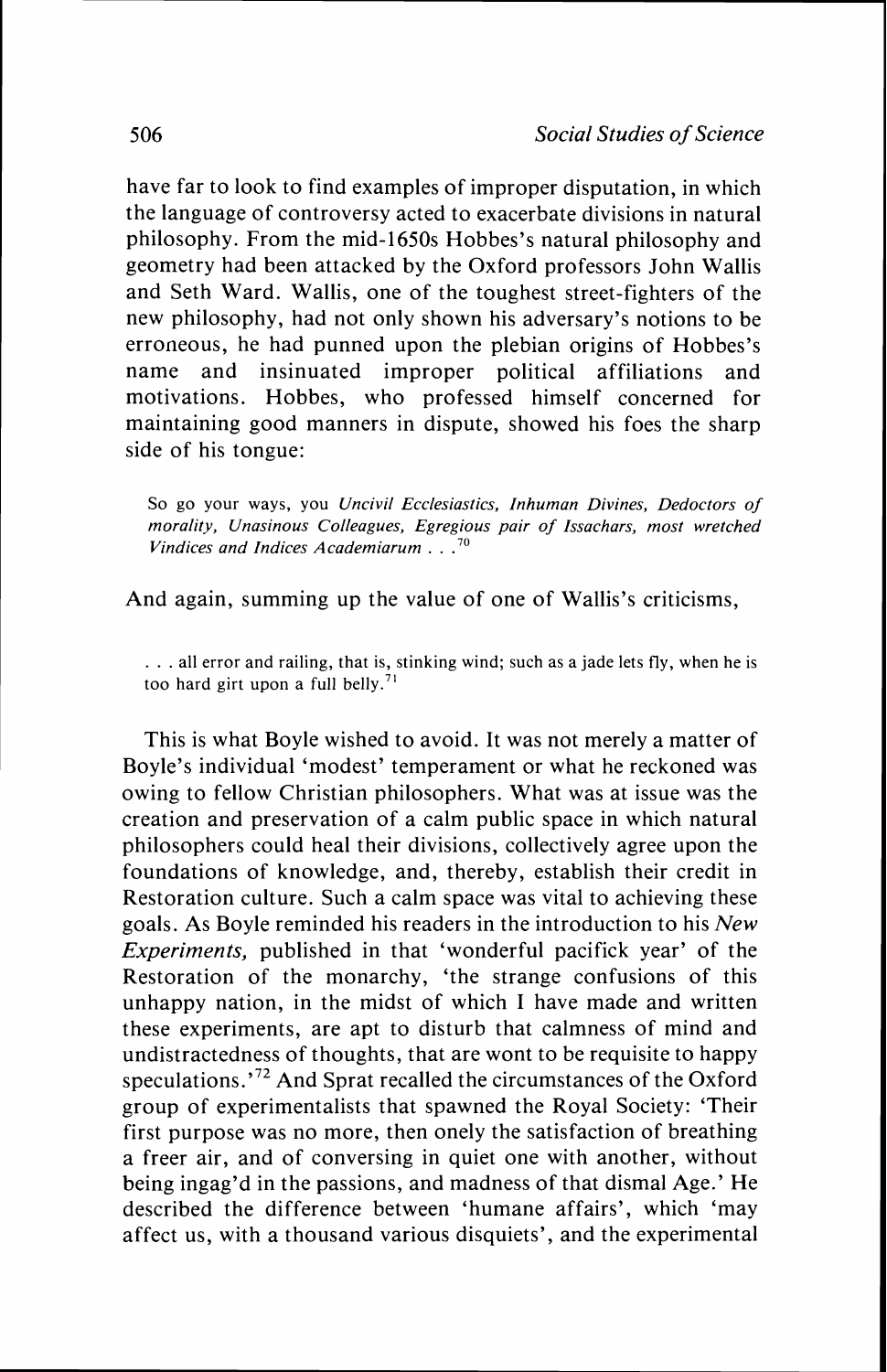study of nature: *'that* gives us room to differ, without animosity; and permits us to raise contrary imaginations upon it, without any danger of a Civil *War.'73* 

This calm space that experimental philosophy was to inhabit would be created and maintained through the deployment within the moral community of appropriate linguistic practices.<sup>74</sup> An appropriate language had to perform several functions. First, it had to be a resource for managing dissent and conflict in such a way as to make it possible for philosophers to express divergent views while leaving the foundations of knowledge intact, and, in fact, buttressing these foundations. We have seen this in the linguistic separation Boyle wished to make between speech of matters of fact and speech of explanatory items. Second, it had to facilitate reconciliation amongst existing sects of philosophers, mobilizing that reconciliation so as to reinforce the foundational status of matters of fact. We have seen this in Boyle's distribution of authentic matters of fact amongst groups with divergent theoretical commitments and in his identification of experimental matters of fact as the medium of exchange in the new practice. Third, such a language had to constitute a vehicle whereby matters of fact could effectively be generated and validated by a community whose size was, in principle, unlimited. And this we have seen in the role played by Boyle's literary technology in multiplying the witnessing experience.

### **Scientific Knowledge and Exposition: Conclusions**

I have shown that three technologies were involved in the production and validation of Boyle's experimental matters of fact: the material, the literary and the social. Although I have concentrated here upon the literary technology, I have also suggested that the three technologies are not distinct: the working of each depends upon and incorporates the others. I want now briefly to develop that point by showing how each technology contributes to a common strategy for constituting matters of fact.

What makes a fact different from an artefact is that the former is not perceived to be man-made. What men make, men may unmake, but a matter of fact is taken to be the very mirror of nature. To identify the role of human agency in the making of an item of knowledge is to identify the possibility of its being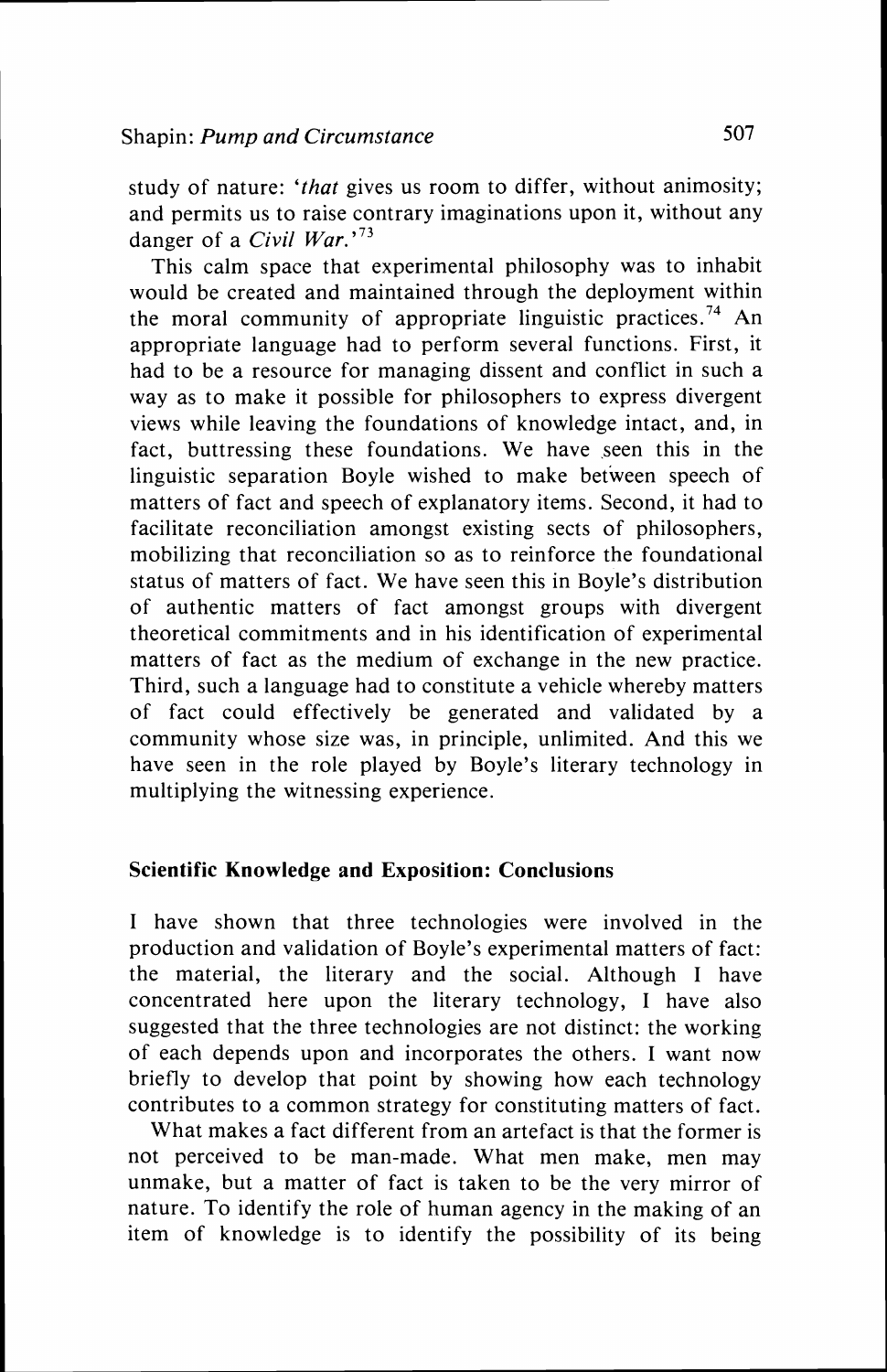otherwise. To shift agency on to natural reality is to stipulate the grounds for universal assent. Each of the three technologies works to achieve the appearance of matters of fact as *given* items: each functions as an objectifying resource.

Take, for example, the role of the air-pump in the production of matters of fact. As I have noted, pneumatic facts were machinemade. The product of the pump was not, as it is for the modern scientific machines studied by Latour, an 'inscription': it was a visual experience that had to be transformed into an inscription by a witness.<sup>75</sup> However, the air-pump of the 1660s has this in common with the gamma counter of the present-day neuroendocrinological laboratory: it stands between the perceptual competences of a human being and natural reality itself. A 'bad' observation taken from a machine need not be ascribed to cognitive or moral faults in the human being, nor is a 'good' observation his personal product. It is the machine that has generated the finding. A striking instance of this usage arose in the 1660s when Christiaan Huygens offered a matter of fact produced by his pump which appeared to conflict with one of Boyle's central explanatory resources. Boyle did not impugn Huygens's integrity or his perceptual and cognitive competences. Instead, he suggested that the fault lay with the machine: '[I] question not his Ratiocination, but only the staunchness of his pump.<sup>76</sup> The machine constitutes a resource that may be used to factor out human agency in the intellectual product: 'it is not 1 who says this: it is the machine that speaks,' or 'it is not your fault; it is the machine's.'

Boyle's social technology constituted an objectifying resource by making the production of knowledge visible as a collective enterprise: 'it is not 1who says this; it is all of us.' As Sprat insisted, collective performance and collective witness served to correct the natural working of the 'idols': the faultiness, the idiosyncracy or the bias of any individual's judgement and observational ability. The Royal Society advertised itself as a 'union of eyes, and hands'; the space in which it produced its experimental knowledge was stipulated to be a *public space.* It was public in a very precisely defined and very rigorously policed sense: not everyone could come in; not everyone's testimony was of equal worth; not everyone was equally able to influence the official voice of the institution. Nevertheless, what Boyle was proposing, and what the Royal Society was endorsing, was a crucially important *move towards* the public constitution and validation of knowledge. The contrast was,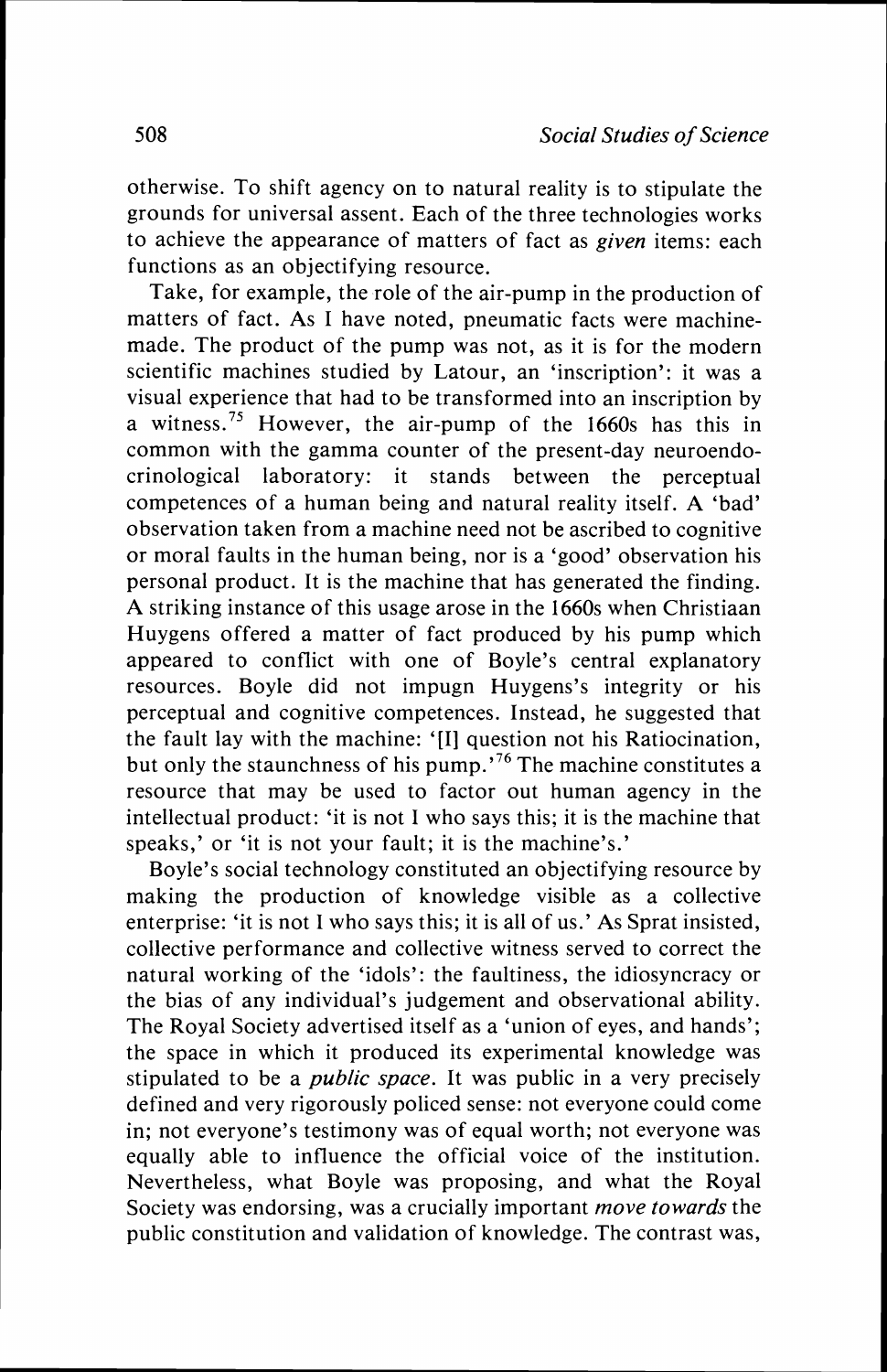on the one hand, with the private work of the alchemists, and, on the other, with the individual dictates of the systematical philosophers.

In the official formulation of the Royal Society, the production of experimental knowledge commenced with individuals' acts of seeing and believing, and was completed when all individuals voluntarily agreed with one another about what had been seen and ought to be believed. This freedom to speak had to be protected by a special sort of discipline. Radical individualism — each individual a special sort of discipline. Radical individualism  $-$  each individual setting himself up as the ultimate judge of knowledge  $-$  would destroy the conventional basis of knowledge, while the disciplined collective social structure of the experimental language game would create and sustain that factual basis. Thus, the experimentalists were on guard against 'dogmatists' and 'tyrants' in philosophy, just as they abominated 'secretists' who produced their knowledgeclaims in a private space. No one man was to have the right to lay down what was to count as knowledge. Legitimate knowledge was objective insofar as it was produced by the collective, and agreed to voluntarily by those who comprised the collective. The objectification of knowledge proceeded through displays of the communal basis of generation and evaluation. Human coercion was to have no visible place in the experimental way of life.<sup>77</sup>

It was the function of the literary technology to create that communal way of life, to bound it, and to provide the forms and conventions of social relations within it. The literary technology of virtual witnessing supplemented the public space of the laboratory by extending a valid witnessing experience to all readers of the text. The boundaries stipulated by Boyle's linguistic practices acted to keep that community from fragmenting and served to protect items of knowledge to which one could expect universal assent from items which produced divisiveness. Similarly, Boyle's stipulations concerning proper manners in dispute worked to guarantee that social solidarity which generated assent to matters of fact and to rule out of order those imputations which would undermine the moral integrity of the experimental way of life.

I have attempted to display these linguistic practices in the making, and, within restrictions of space, I have alluded to sources of seventeenth-century opposition to these practices. It is important to understand two things about these ways of expounding scientific knowledge and securing assent: that they are historical constructions and that there have been alternative practices. It is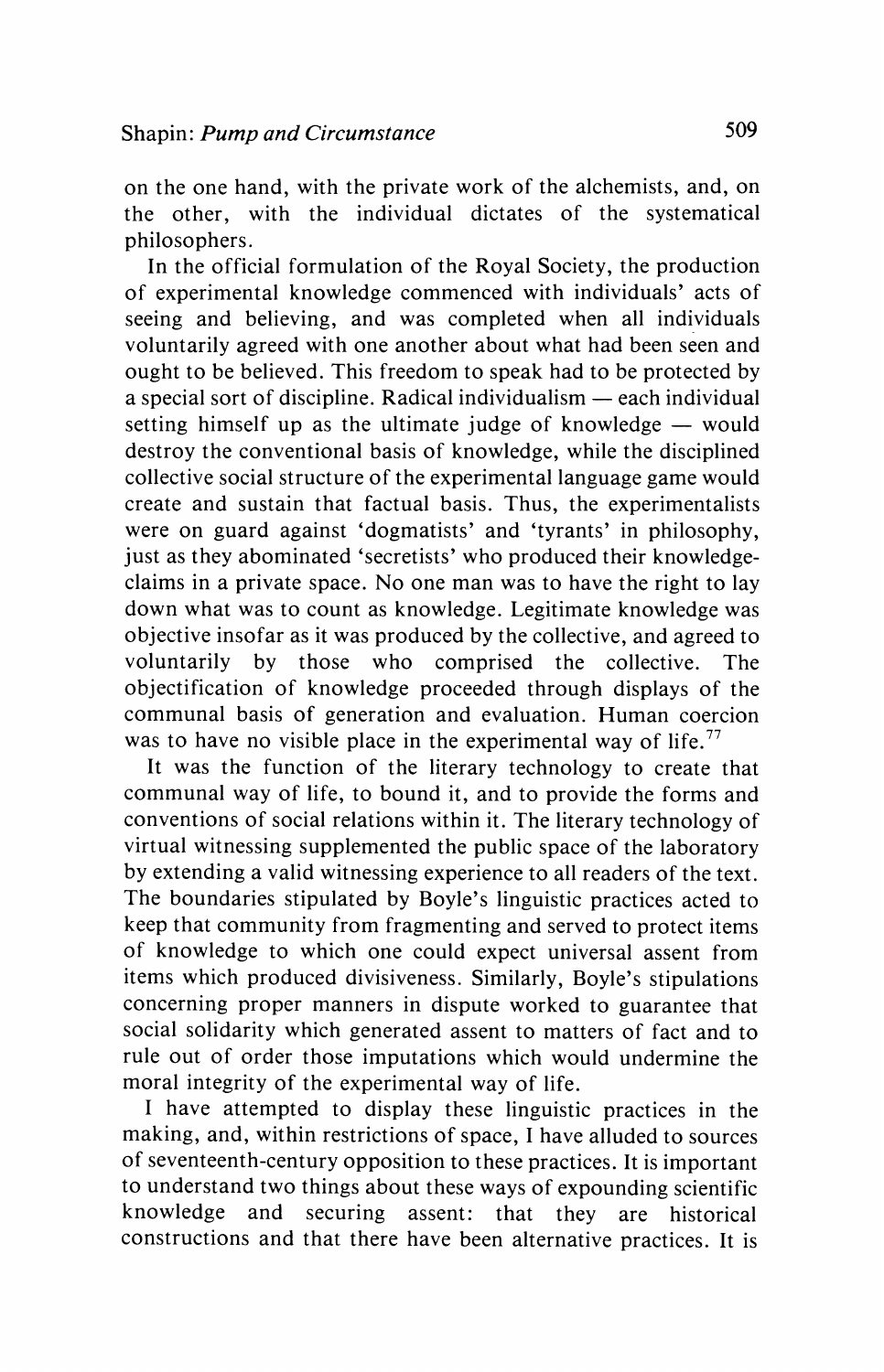particularly important to understand this because of the problems of givenness and self-evidence that attend the institutionalization and conventionalization of these practices. Just as the three technologies operate to create the illusion that matters of fact are not man-made, so the institutionalized and conventional status of the scientific discourse that Boyle helped to produce makes the illusion that scientists' speech about natural reality is simply a reflection of that reality. In this instance, and in others like it, the historian has two major tasks: to display the man-made nature of scientific knowledge, and to account for the illusion that this knowledge is *not* man-made. It is one of the recommendations of the sociology of knowledge perspective that analysts often attempt to accomplish these two tasks in the same exercise.<sup>78</sup>

In the late twentieth century scientific papers are rarely, if ever, written with the depth of circumstantial detail which Boyle's reports contained. Why might this be? The answer to this question leads us to the study of linguistic aspects of scientific institutionalization and differentiation. In discussing the characteristics of a *Denkkollektiv,* Ludwik Fleck noted that such a group cultivates 'a certain exclusiveness both formally and in content':

A thought commune becomes isolated formally, but also absolutely bonded together, through statutory and customary arrangements, sometimes a separate language, or at least special terminology . . . The optimum system of a science, the ultimate organization of its principles, is completely incomprehensible to the novice [or, Fleck might have added, to any non-member].<sup>79</sup>

Fleck was suggesting that the linguistic conventions of a body of practitioners constitute an answer to the question 'Who may speak?' The language of an institutionalized and specialized scientific group is removed from ordinary speech, and from the speech of scientists belonging to another community, both as a sign and as a vehicle of the group's special and bounded status. Not everyone may speak; the ability to speak entails the mastering of special linguistic competences; and the use of ordinary speech is taken as a sign of non-membership and non-competence. Such a group gives linguistic indications that the generation and validation of its knowledge does not require the mobilizing of belief, trust and assent outwith its own social boundaries. (Yet, when external support or subvention is required, special *occasional* modes of speech may be resorted to, including the various languages of 'popularization'.)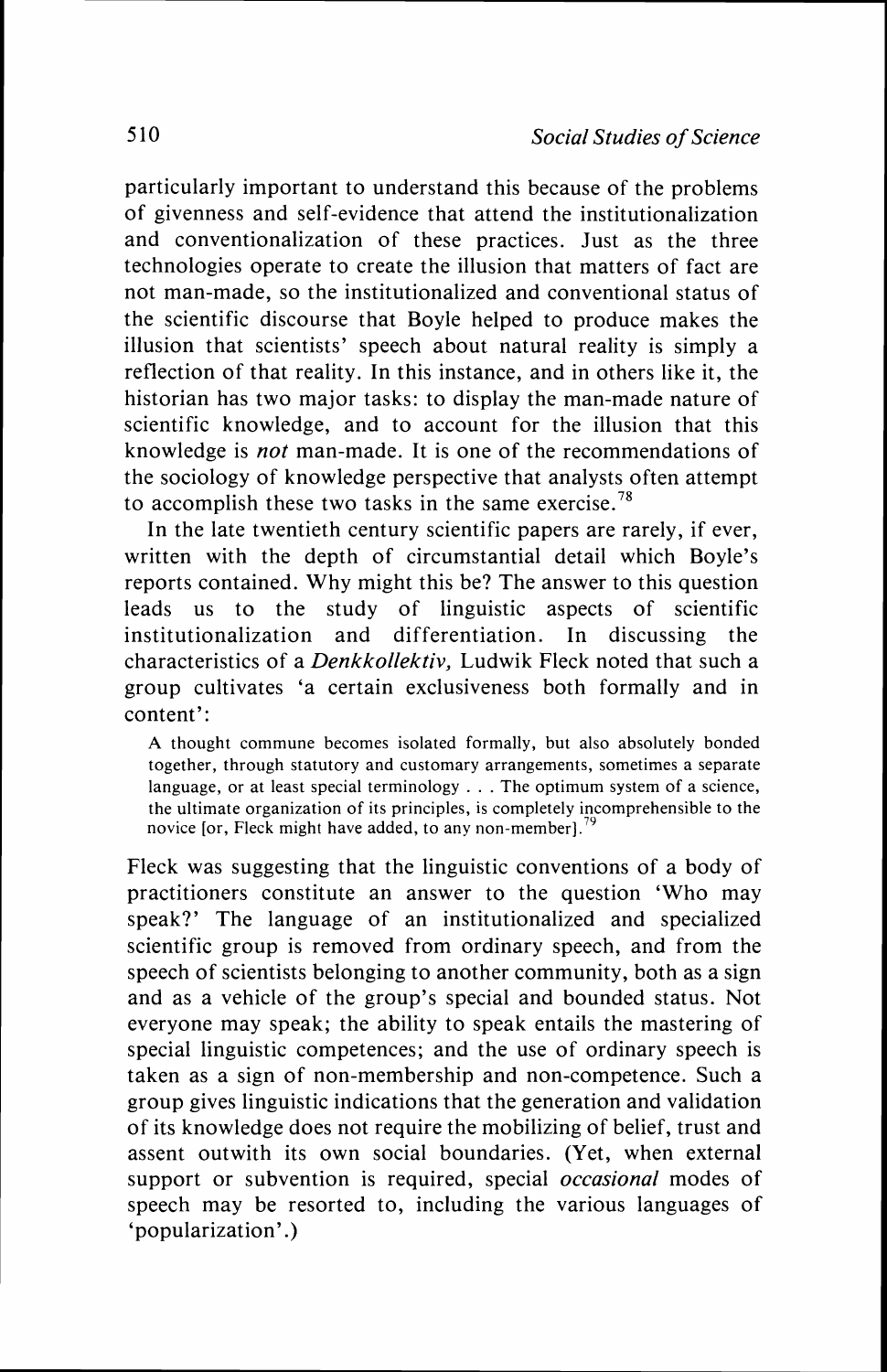### Shapin: *Punzp and Circunzstance* **5** 11

By contrast, Boyle's circumstantial reporting was a means of involving a wider community and soliciting its participation in the making of factual experimental knowledge. His circumstantial language was a way of bringing readers into the experimental scene, indeed of making the reader an actor in that scene. The reader was to be shown not just the products of experiments but their mode of construction and the contingencies affecting their performance, *as if he were present.* Boyle aimed to accomplish this, not by inventing a totally novel language (although it was novel to the natural philosophical community of the time), but, it could be argued, by incorporating aspects of ordinary speech and lay techniques of validating knowledge-claims. The language of early Restoration experimental science was, in this sense, a public language. And the use of this public language was, in Boyle's work, essential to the creation of both the knowledge and the social solidarity of the experimental community. Trust and assent had to be won from a public that might crucially deny trust and assent.

#### $\bullet$  Notes

I am grateful for criticisms of an earlier version of this paper from: Harry Collins, Peter Dear, Nicholas Fisher, Jan Golinski, Bruno Latour, Andrew Pickering and from three anonymous referees of this journal. I owe a special debt to Simon Schaffer with whom I have worked for the past several years on a larger project dealing with seventeenth-century experimentalism.

1. R. Boyle, 'New Experiments Physico-Mechanical, touching the Spring of the Air . . .', in Boyle, *Works,* ed. T. Birch, 6 Vols. (London, 1772), Vol. I, 1-117. (All subsequent references to Boyle's writings are to this edition and will be cited as *RB W.)* 

2. *I.* Hacking, *The Emergence of Probability: A Philosophical Study of Early Ideas about Probability, Induction and Statistical Inference* (Cambridge: Cambridge University Press, 1975), esp. Chapters 3-5; B.J. Shapiro, *Probability*  and Certainty in Seventeenth-Century England: A Study of the Relationships *between Natural Science, Religion, History, Law and Literature* (Princeton, NJ: Princeton University Press, 1983), esp. Chapter 2.

3. Newton's place in the development of a probabilist view of physical science is ambiguous. Certain of his critics thought that he aimed at the necessary assent which most English natural philosophers had agreed to eschew; see Z. Bechler, 'Newton's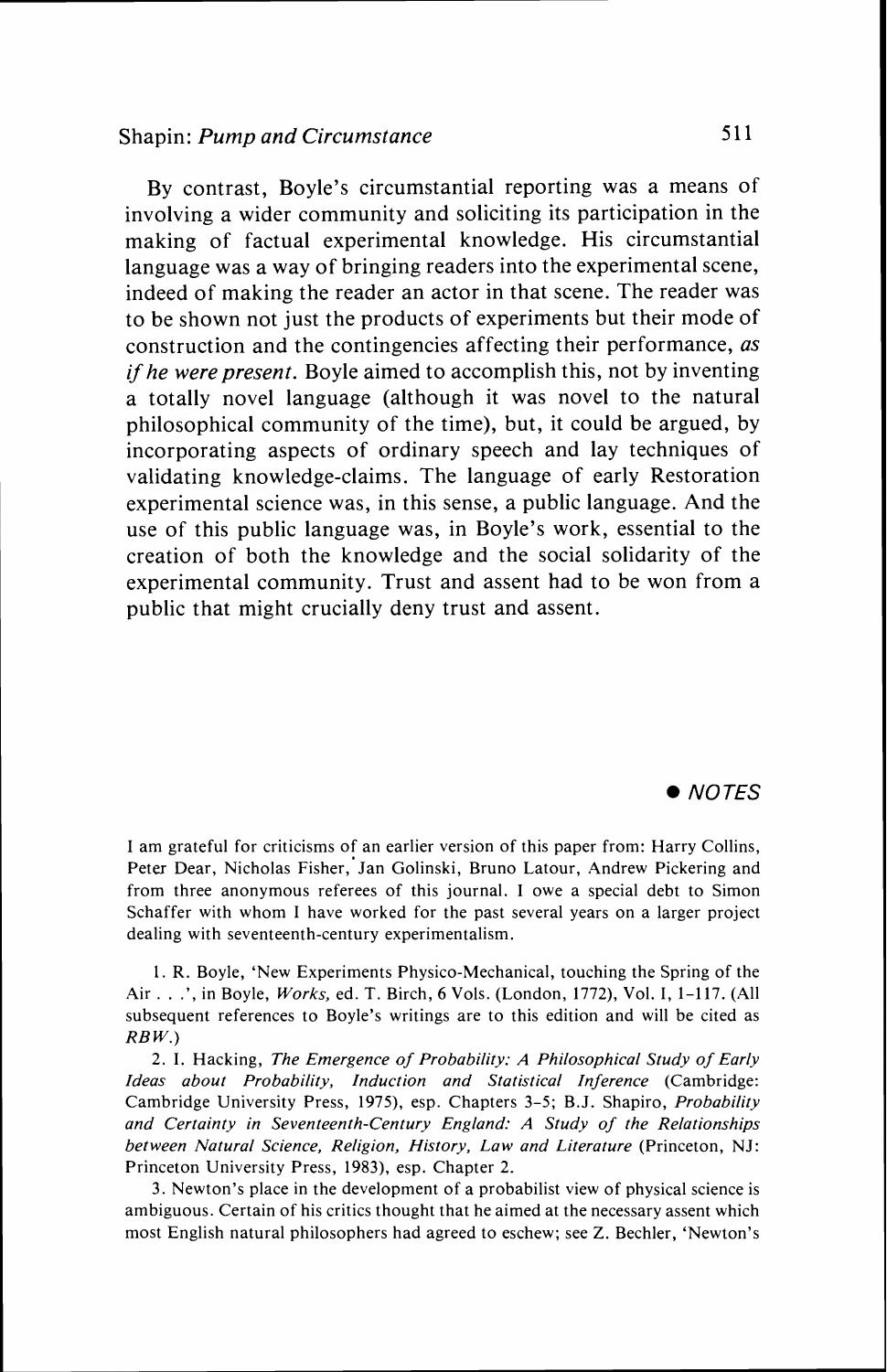1672 Optical Controversies: A Study in the Grammar of Scientific Dissent', in Y. Elkana (ed.), *The Interaction between Science and Philosophy* (Atlantic Highlands, NJ: Humanities Press, 1974), 115-42.

4. The usual form in which Boyle phrased this was the statement that God might produce the same effects in nature through very different causes; therefore 'it is a very easy mistake for men to conclude that because an effect may be produced by such determinate causes, it must be so, or actually is so.' Boyle, 'Some Considerations touching the Usefulness of Experimental Natural Philosophy', *RBW,* Vol. 11, 1-201, at 45 (orig. publ. 1663). See also L. Laudan, 'The Clock Metaphor and Probabilism: The Impact of Descartes on English Methodological Thought, 1650-65', *Annals of Science,* Vol. 22 (1965). 73-104; G.A.J. Rogers, 'Descartes and the Method of English Science', ibid., Vol. 29 (1972), 237-55; H.G. van Leeuwen, *The Problem of Cerrainty in English Thought 1630-1690* (The Hague: M. Nijhoff, 1963), 95-96; Shapiro, op. cit. note 2, 44-61.

5. This is especially evident in historians' treatment (or lack thereof) of criticisms of seventeenth-century experimentalism by philosophers who denied both the central role of experimental procedures and the foundational status of the matter of fact. For example, insofar as Thomas Hobbes's criticisms of Boyle's experimental programme have been discussed, historians have preferred to conclude that he 'misunderstood' Boyle, or that he 'failed to appreciate' the power of experimental methods: see, among others, F. Brandt, *Thornas Hobbes' Mechanical Conception of Nature* (Copenhagen: Levin & Munksgaard, 1928), 377-78; M.B. Hall, 'Boyle, Robert', in *Dictionary of Scientific Biography,* Vol. 2 (New York: Charles Scribner's Sons, 1970), 379; L.T. More, *The Life and Works of the Honourable Robert Boyle* (London: Oxford University Press, 1944), 97, 239. Hobbes's antiexperimentalism is fully treated in S. Shapin and S. Schaffer, *Leviathan and the Air-Pump: Hobbes, Boyle and the Experimenral Life* (Princeton, NJ: Princeton University Press, forthcoming).

6. The use of the word 'technology' in reference to the 'software' of literary practices and social relations may appear jarring, but it is in fact etymologically justified, as Carl Mitcham nicely shows: C. Mitcham, 'Philosophy and the History of Technology', in G. Bugliarello and D.B. Doner (eds), *The Hisrory and Philosophy of Technology* (Urbana, Ill.: University of Illinois Press, 1979), 163-201, esp. 172 ff. The Greek *techne* has behind it the Indo-European stem *rekhn,*  probably meaning 'woodwork' or 'carpentry'. However, in early Plato *rechne* was also conceived as a kind of knowledge. In *Gorgias* Socrates distinguishes two types of *rechne:* one which consists mainly of physical work and another which is closely associated with speech. By using 'technology' to refer to social and literary practices, as well as to hardware, I wish to stress that all three are *knowledgeproducing rools.* 

7. See, for example, Boyle, 'An Examen of Mr. T. Hobbes his Dialogus Physicus de Natura Aeris . . .', in *RBW,* Vol. I, 186-242, at 241 (orig. publ. 1662); Boyle, 'Animadversions upon Mr. Hobbes's Problemata de Vacuo', in *RBW,* Vol. IV, 104-28, at 105 (orig. publ. 1674). The explication of the behaviour of liquids in the gardener's pot was a set-piece in the mid-seventeenth-century contest between rival physical systems; see T. Hobbes, 'Concerning Body', in *The English Works of Thomas Hobbes,* ed. Sir William Molesworth, 11 Vols. (London, 1839-1845), Vol. **1,** 414-1 5 (orig. publ. 1656); compare Boyle, 'Examen of Hobbes', 191-93.

8. Boyle described his pump in 'New Experiments', op. cit. note 1, 6-1 1. One of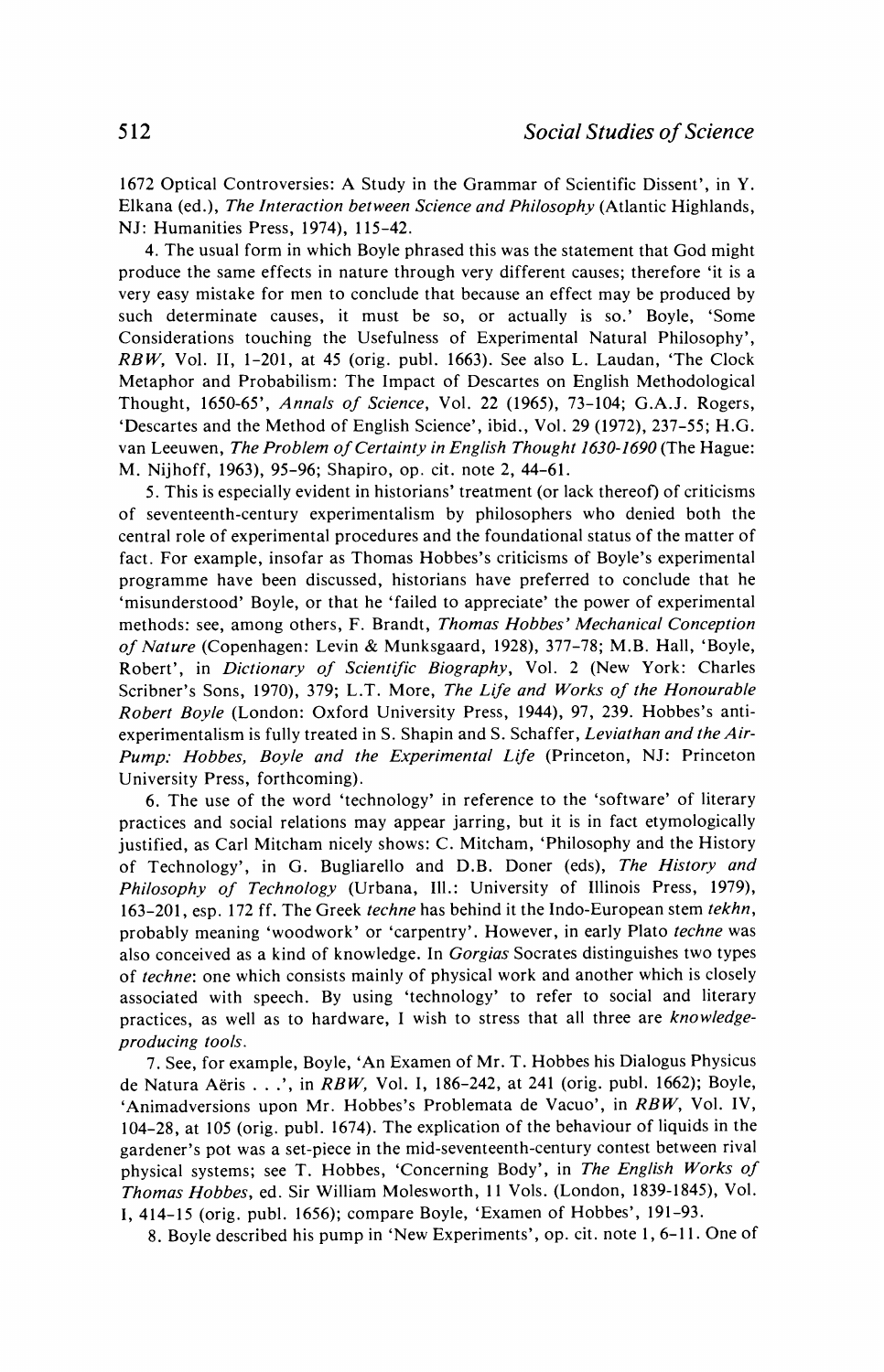the best accounts of the original pump and subsequent designs is still G. Wilson, 'On the Early History of the Air-Pump in England', *Edinburgh New Philosophical*  Journal, Vol. 46 (1849), 330-54; see also R.G. Frank, Jr, *Harvey and the Oxford Physiologists: A Study of Scientific Ideas* (Berkeley,Calif.: University of California Press, 1980), 128-30.

9. The only information we have concerning the cost of the Boyle pump indicates that a version of the *receiver* ran to £5: T. Birch, *The History of the Royal Society of London,* 4 Vols. (London, 1756-1757), Vol. 11, 184. Given the expense of machining the actual pumping apparatus, an estimate of £25 for the entire engine might be conservative. Thus, an air-pump would have cost more than the annual salary of the Curator of the Royal Society, Robert Hooke, who was the London pump's chief operator. Christiaan Huygens's elder brother Constantijn pulled out of a pumpbuilding project, 'being afraid of the cost': Christiaan Huygens, *Oeuvres complètes*, 22 Vols. (The Hague: M. Nijhoff, 1888-1950), Vol. 111, 389. The Accademia del Cimento in Florence did not even try to build a *Machina Boyleana,* even though they had the necessary texts at hand: W.E. Knowles Middleton, *The Experimenters: A Study of the Accadernia del Cimento* (Baltimore, Md: The Johns Hopkins University Press, 1971), 263-65. Full details of the career of the air-pump in the 1660s are in Shapin and Schaffer, op. cit. note 5, Chapter 6.

10. Boyle, 'Examen of Hobbes', op. cit. note 7, 193. Both 'elaborate' and systematic experimentation were also recommended as the bases for constructing well-framed theories, Those theories 'that are grounded but upon few and obvious experiments, are subject to be contradicted' by new findings; see Boyle, 'A Proemial Essay . . . with Some Considerations touching Experimental Essays in General', in *RBW,* Vol. I, 299-318, at 302 (orig. publ. 1661).

11. See, for example, Boyle, 'The Sceptical Chymist', in *RBW,* Vol. I, 458-586, at 460 (orig. publ. 1661): here Boyle suggests that many 'experiments' reported by the alchemists 'questionless they never tried'. For an insinuation that Henry More may not actually have performed experiments adduced against Boyle's findings, see Boyle, 'An Hydrostatical Discourse, Occasioned by the Objections of the Learned Dr. Henry More', in *RBW,* Vol. 111, 596-628, at 607-08 (orig. publ. 1672). Compare the response of Boyle to Pascal's trials and their reporting. Boyle reported the replication of the Puy-de-Dôme experiment in 'New Experiments', op. cit. note 1, 14, 43; and by Power, Towneley and himself in 'A Defence of the Doctrine touching the Spring and Weight of the Air . . . against the Objections of Franciscus Linus', in *RBW,* Vol. I, 118-85, at 15 1-55 (orig. publ. 1662). Yet Boyle doubted the reality of Pascal's other reports of underwater trials; see 'Hydrostatical Paradoxes, made out by New Experiments . . .', in *RBW*, Vol. II, 738-97, at 745-46 (orig. publ. 1666): '. . . though the experiments [Pascal] mentions be delivered in such a manner, as is usual in mentioning matters of fact; yet I remember not, that he expressly says, that he actually tried them, and therefore he might possibly have set them down, as things that *must* happen, upon a just confidence, that he was not mistaken in his ratiocinations . . . Whether or not Monsieur Pascal ever made these experiments himself, he does not seem to have been very desirous, that others should make them after him.' For the role of thought experiments in the history of science, see A. Koyre, *Galileo Studies* (Atlantic Highlands, NJ: Humanities Press, 1978), 97; T.S. Kuhn, 'A Function for Thought Experiments', in Kuhn, *The Essential Tension*  (Chicago: The University of Chicago Press, 1977), 240-65; C.B. Schmitt, 'Experience and Experiment: A Comparison of Zabarella's View with Galileo's in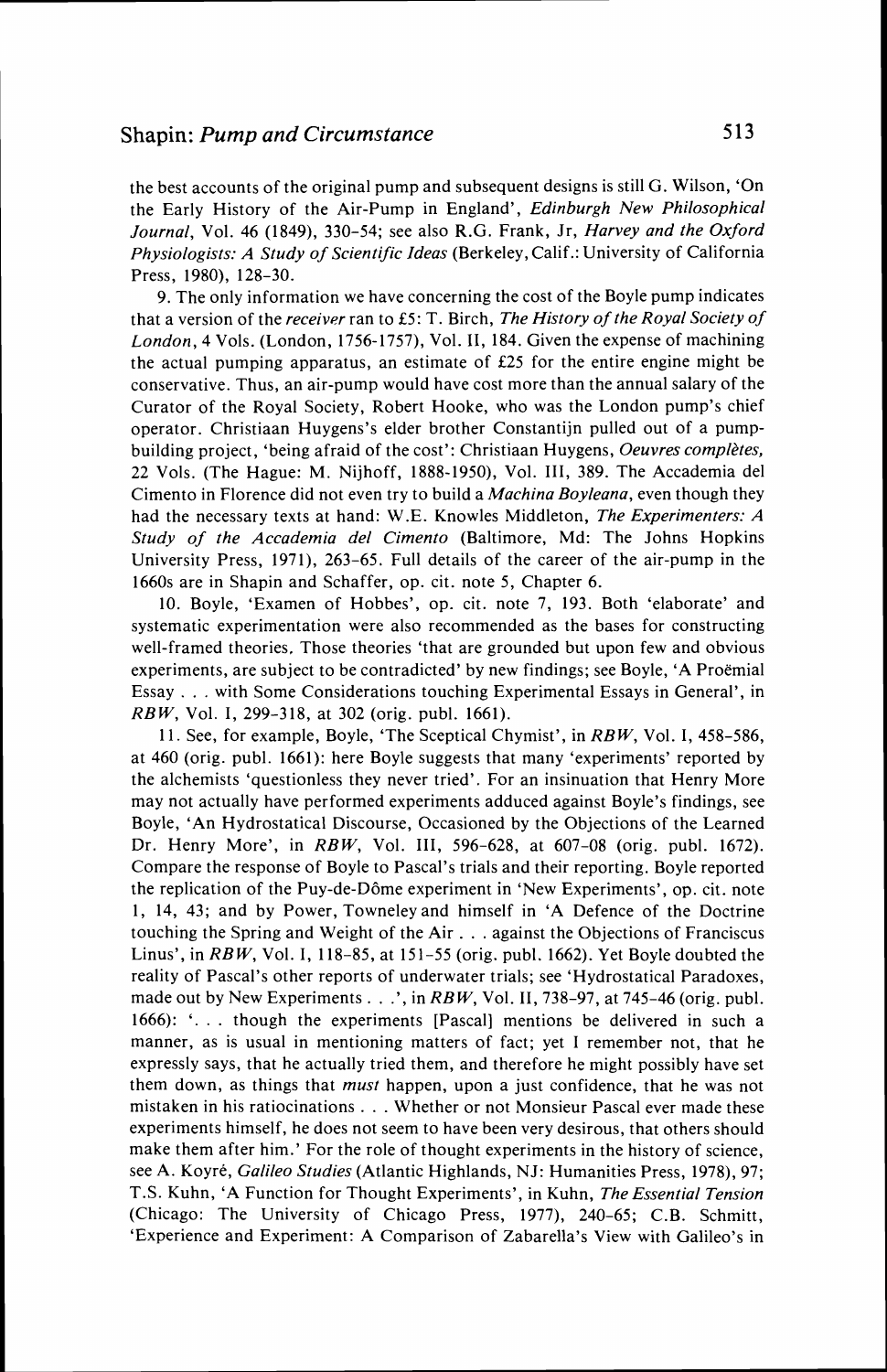*De motu', Studies in the Renaissance, Vol. 16 (1969), 80-137.* 

12. Boyle, 'Two Essays, Concerning the Unsuccessfulness of Experiments', in *RBW,* Vol. 1, 318-53, at 343 (orig. publ. 1661); Boyle, 'Sceptical Chymist', op. cit. note 11, 486. Cf. Boyle, 'Animadversions on Hobbes', op. cit. note 7, 110: here Boyle rejected Hobbes's claim to have observed a phenomenon that Boyle regarded as implausible; Hobbes 'does not here affirm, that he, or any he can trust, has seen the thing done . . . Wherefore, till I be better informed of the matter of fact, I can scarce look upon what Mr. Hobbes says . . . as other than his conjecture . . .'

13. Boyle, 'Some Considerations about the Reconcileableness of Reason and Religion', in *RBW,* Vol. IV, 151-91, at 182 (orig. publ. 1675); see also L.J. Daston, *The Reasonable Calculus: Classical Probability Theory, 1650-1840* (unpublished PhD dissertation, Harvard University, 1979), 90-91; on testimony: Hacking, op. cit. note 2, Chapter 3; on evidence in seventeenth-century English law, see Shapiro, op. cit. note 2, Chapter 5; S. Schaffer, 'Making Certain (essay review of Shapiro), *Social Studies of Scrence,* Vol. 14 (1984), 137-52, esp. 146-47 (for the legal analogy of scientific witnessing).

14. T. Sprat, *History of the Royal Society* (London, 1667), 100.

15. One of the ways by which Hobbes attacked the experimental programme was to insinuate that the Royal Society was *not* a public place: not everyone could come to witness experimental displays; see T. Hobbes, 'Dialogus physicus de natura aeris . . .', in Hobbes, *Opera philosophica,* ed. Sir William Molesworth, 5 Vols. (London, 1839-45), Vol. lV, 233-96, at 240 (orig. publ. 1661): 'Cannot anyone who wishes come, since as 1 suppose they meet in a public place, and give his opinion on the experiments which are seen as well as they? Not at all . . . the place where they meet is not public.' (Translation by Simon Schaffer.) Thomas Birch praised Boyle because 'his laboratory was constantly open to the curious'; see *RBW,* Vol. I, cxlv.

16. Boyle, 'New Experiments', op. cit. note 1, 1; Boyle, 'The History of Fluidity and Firmness', in *RBW,* Vol. I, 377-442, at 410 (orig. publ. 1661); Boyle 'Defence against Linus', op. cit. note 11, 173.

17. R. Hooke, *Philosophical Experiments and Observations* (London, 1726), 27-28.

18. Sprat, op. cit. note 14, 98-99; see also Shapiro, op. cit. note 2, 21-22.

19. Boyle, 'New Experiments', op. cit. note 1, 33-34; Boyle, 'A Discovery of the Admirable Rarefaction of Air . . .', in *RBW,* Vol. 111, 496-500, at 498 (orig. publ. 1671); Boyle, 'Sceptical Chymist', op. cit. note 11, 460.

20. Boyle, 'The Christian Virtuoso', in *RBW,* Vol. V, 508-40, at 529 (orig. publ. 1690); see also Shapiro, op. cit. note 2, Chapter 5 (esp. 179). For a study of social accounting systems in the evaluation of observation reports, see R. Westrum, 'Science and Social Intelligence about Anomalies: The Case of Meteorites', *Socral Studies of Science,* Vol. 8 (1978), 461-93. Explicit concern for the quality of testimony was much more intense in natural history than it was in experimental philosophy. In the latter, access to experimental devices was disciplined by their cost and location; thus, not everyone could *in practice* offer experimental testimony, while those that did were of known character, reliability and probity. By contrast, the offering of observation reports was almost completely undisciplined, and the reliability of such testimony was a matter of fundamental concern.

21. M. Boas [Hall], *Robert Boyle and Seventeenth-Century Chemistry*  (Cambridge: Cambridge University Press, 1958), 40-41; Boyle, 'New Experiments', op. cit. note 1, 2; Boyle, 'The Experimental History of Colours', in *RBW,* Vol. I,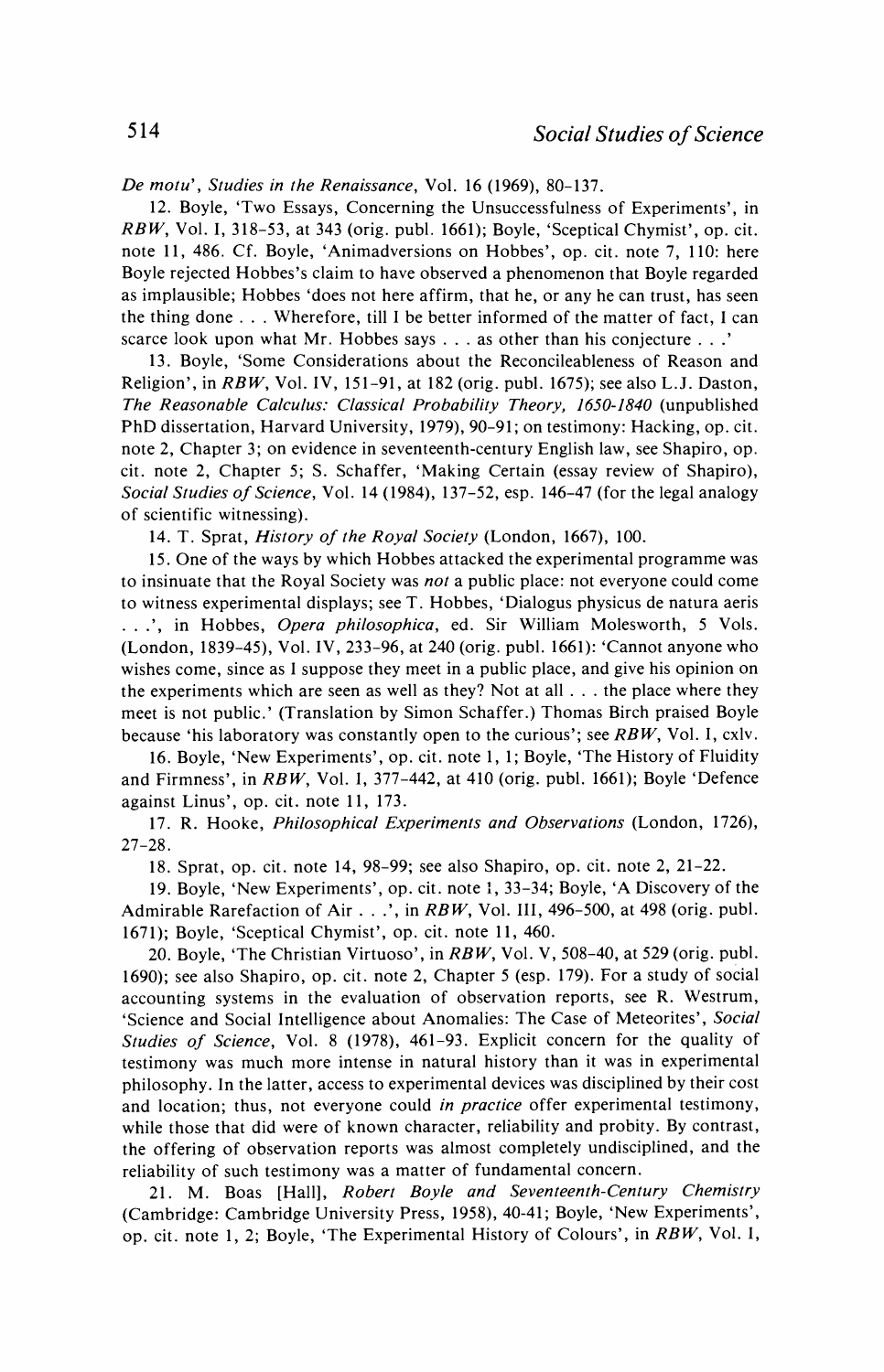662-778, at 633 (orig. publ. 1663). Cf. 664, where certain 'easy and recreative experiments, which require but little time, or charge, or trouble in the making' were recommended to be tried by ladies. Richard Jones was the 'Pyrophilus' to whom other essays were addressed.

22. Boyle 'A Continuation of New Experiments Physico-Mechanical, touching the Spring and Weight of the Air', in *RBW,* Vol. 111, 175-276, at 176. This was written in 1668 and printed a year later. Boyle was not being entirely straightforward here: Huygens's air-pump in The Netherlands had in 1662 produced a matter of fact  $-$  the so-called anomalous suspension of water  $-$  that seriously troubled Boyle's explanatory schema. Boyle never referred to this finding in print; see Shapin and Schaffer, op. cit. note 5, Chapter 6; S. Schaffer, 'Aethers, Air Pumps and Anomalous Suspension', *British Journal for the Hlstory of Science* (forthcoming).

23. Boyle, 'A Continuation of New Experiments, Physico-Mechanical . . . The Second Part', in *RBW,* Vol. IV, 505-93, at 505, 507 (orig. publ. 1680).

24. This practice can be contrasted with the iconography of the antiexperimentalist Hobbes whose natural philosophy texts included only a few images of experimental systems, and these very simple and highly stylized. In giving his account of the air-pump and how it worked, Hobbes deliberately scorned the use of pictures; see Hobbes, op. cit. note 15, 235, 242. For studies of engraving and printmaking in scientific texts, see W.M. Ivins, Jr, *Prints and Visual Communication*  (Cambridge, Mass.: MIT Press, 1969), esp. 33-36, and E.L. Eisenstein, *The*  Printing Press as an Agent of Change (Cambridge: Cambridge University Press, 1979), esp. 262-70, 468-71.

25. Hooke to Boyle, 25 August and 8 September 1664, in *RBW,* Vol. VI, 487-90, and R.E.W. Maddison, 'The Portraiture of the Honourable Robert Boyle, FRS', *Annals of Sclence,* Vol. 15 (1959), 141-214.

26. Boyle, 'Continuation of New Experiments', op. cit. note 22, 178.

27. Unfortunately, this paper was completed before I was able to read Svetlana Alpers's brilliant *The Art of Describing: Dutch Arr in the Seventeenth Century*  (London: John Murray; Chicago: The University of Chicago Press, 1983). Alpers analyzes the purposes and the conventions of realistic pictures in seventeenthcentury Holland, demonstrating substantial links between English empiricist theories of knowledge and Dutch picturing. Her Chapter on 'The Craft of Representation' is a superb examination of the pictorial conventions for generating realist responses. Evidently, the Dutch were trying to achieve by way of picturing what the English were attempting by way of the reform of prose.

28. Boyle, 'New Experiments', op. cit. note 1, 1-2 (emphases added). The role of circumstantial detail in Boyle's prose and in that of other early Fellows of the Royal Society is treated in Shapiro, op. cit. note 2, Chapter 7. See also two excellent unpublished papers: P. Dear, *'Totius* in *verba:* The Rhetorical Constitution of Authority in the Early Royal Society', typescript, Program in History of Science, Princeton University (a version will shortly appear in *Isis*); and J.V. Golinski, 'Robert Boyle: Scepticism and Authority in Seventeenth-Century Chemistry', paper delivered to conference on Linguistic Aspects of Science, Leeds University, 10.11 January 1984. 1 am very grateful to Dear and Golinski for allowing me to see their materials.

29. There is probably a connection between Boyle's justification for circumstantial reporting and Bacon's argument in favour of 'initiative' (as opposed to 'magistral') methods of communication in science: see, for example, D.L.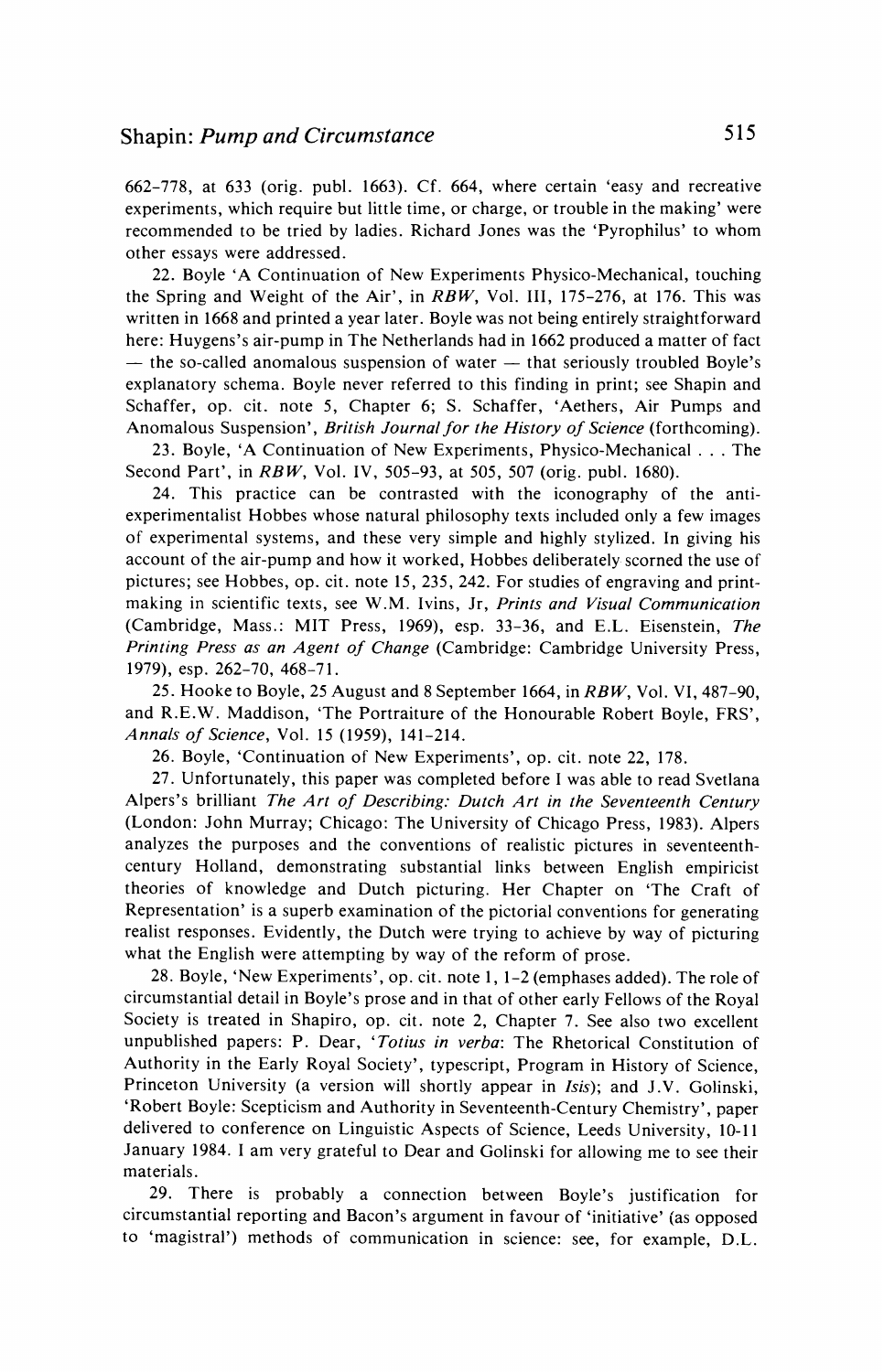Hodges, 'Anatomy as Science', *Assays,* Vol. 1 (1981), 73-89, esp. 83-84; L. Jardine, *Francis Bacon: Discovery and the Art of Discourse* (Cambridge: Cambridge University Press, 1974), 174-78; K.R. Wallace, *Francis Bacon on Communication* & *Rhetoric* (Chapel Hill, NC: The University of North Carolina Press, 1943), 18-19. The magistral method, as Bacon said, 'requires that what is told should be believed; the initiative that it should be examined.' Initiative methods display the processes by which conclusions were reached; magistral methods mask those processes. Although Boyle's inspiration may, plausibly, have been Baconian, the 'influence' of Bacon is sometimes much exaggerated (for example, Wallace, 225-27). It is useful to remember that it was Boyle, not Bacon, who actually developed the literary forms of experimental communication; it is hard to imagine two more different forms than Bacon's aphorisms and Boyle's experimental narratives. See also a marvellous speculative paper on the *Cartesian* roots of contrasting styles of scientific exposition: J.W.N. Watkins, 'Confession is Good for Ideas', in D. Edge (ed.), *Experiment: A Series of Scientific Case Histories* (London: BBC, 1964), 64-70, and the better-known paper in the same collection by P.B. Medawar, 'Is the Scientific Paper a Fraud?' (7-12).

30. Boyle, 'Proemial Essay', op. cit. note 10, 305-06; cf. Boyle, 'New Experiments', op. cit. note 1, 1: R.S. Westfall, 'Unpublished Boyle Papers relating to Scientific Method', *Annals of Science,* Vol. 12 (1956), 63-73, 103-17.

31. Boyle 'Unsuccessfulness of Experiments', op. cit. note 12, 339-40, 353; Recognizing that contingencies might affect experimental outcomes was also a way of tempering inclinations to reject good testimony too readily. If an otherwise reliable authority stipulated an outcome that was not immediately obtained, one was advised to persevere; see ibid., 344-45; Boyle, 'Continuation of New Experiments', op. cit. note 22, 275-76: Boyle, 'Hydrostatical Paradoxes', op. cit. note 11, 743; Westfall, op. cit. note 30, 72-73.

32. Boyle, 'New Experiments', op. cit. note 1, 26. For an example of Boyle reporting an experimental failure, see ibid., 69-70. **A** critic like Hobbes could capitalize upon Boyle's reported failures, or, more interestingly, deconstruct Boyle's reported successes by identifying further contingencies which affected experimental outcomes; see, for instance, Hobbes, op. cit. note 15, 245-46.

33. Boyle, 'Proemial Essay', op. cit. note 10, 300-01, 307; cf. 'Sceptical Chymist', op. cit. note 11, 469-70, 486, 584. Several of the less modest personalities of seventeenth-century English science were individuals who lacked the gentle birth that routinely enhanced the credibility of testimony: e.g., Hobbes, Hooke, Wallis and Newton.

34. The best source for Boyle's social situation and temperament is J.R. Jacob, *Robert Boyle and the English Revolution: A Study in Social and Intellectual Change*  (New York: Burt Franklin, 1977), Chapters 1-2.

35. Boyle, 'ProemialEssay', op. cit. note 10, 318, 304. For the importance of the lens and the perceptual model of knowledge in seventeenth-century epistemology, see Alpers, op. cit. note 27, Chapter 3. The goal for Boyle, as for many other philosophers concerned with linguistic reform, was *plain-speaking.* For the linguistic programme of the early Royal Society and its connections with experimental philosophy, see F. Christensen, 'John Wilkins and the Royal Society's Reform of Prose Style', *Modern Language Quarterly,* Vol. 7 (1946), 179-87, 279-90; R.F. Jones, 'Science and Language in England of the Mid-Seventeenth Century', *Journal of English and Germanic Philology,* Vol. 31 (1932), 315-31; Jones, 'Science and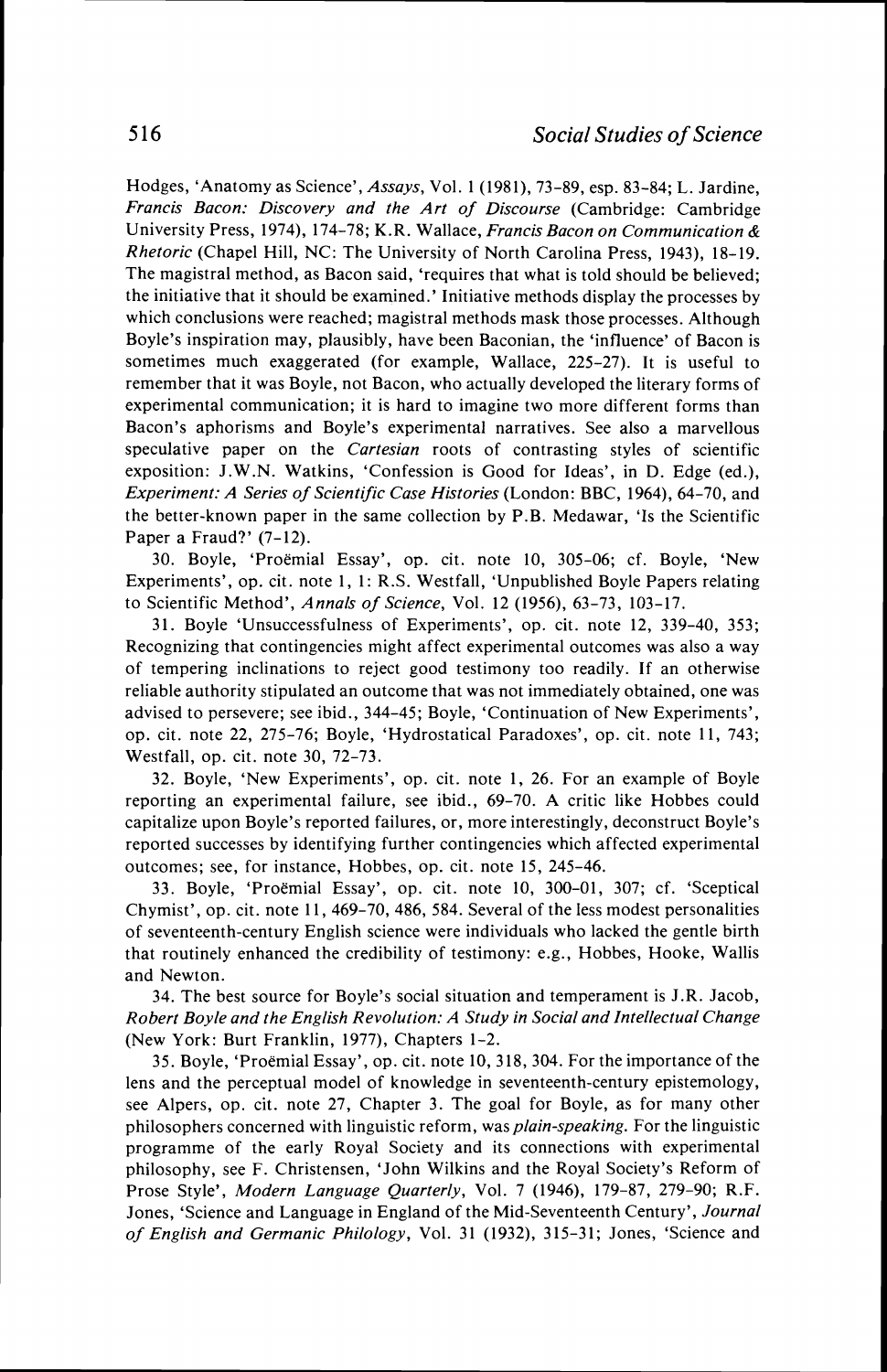English Prose Style in the Third Quarter of the Seventeenth Century', *Publications of the Modern Language Association of America,* Vol. 45 (1930), 977-1009; V. Salmon, 'John Wilkins' *Essay* (1668): Critics and Continuators', *Historiographica Linguistics,* Vol. 1 (1974), 147-63; M.M. Slaughter, *Universal Languages and*  Scientific Taxonomy in the Seventeenth Century (Cambridge: Cambridge University Press, 1982). esp. 104-86; H. Aarsleff, *Frorn Locke to Saussure: Essays on the*  Study of Language and Intellectual History (London: Athlone Press, 1982). 225-77; **M.** Hunter, *Science and Society in Restoration England* (Cambridge: Cambridge University Press, 1981), 118-19; Shapiro, op. cit. note 2, 227-46; and the sources cited in notes 28 and 29. For Boyle's attack on the 'confused', 'equivocal' and 'cloudy' language of the alchemists, see 'Sceptical Chymist', op. cit. note 11, 460, 520-22, 537-39; and, for his criticisms of Hobbes's expository 'obscurity', see 'Examen of Hobbes', op. cit. note 7, 227.

36. Boyle, 'Proemial Essay', op. cit. note 10, 307 (emphases in original). On 'wary and diffident expressions', see also 'New Experiments', op. cit. note 1, 2; and compare Sprat, op. cit. note 14, 100-01; J. Glanvill, *Scepsis scientifica* (London: Kegan, Paul, Trench, 1885; orig. publ. 1665), 200-01. For discussions of Boyle's remarks in the context of probabilist and fallibilist models of knowledge, see Shapiro, op. cit. note 2, 26-27; van Leeuwen, op. cit. note 4, 103; Daston, op. cit. note 13, 164-65.

37. Boyle, 'Hydrostatical Discourse', op. cit. note 11, 596.

38. Boyle, 'New Experiments', op. cit. note 1, 2.

39. Boyle, 'Proemial Essay', op. cit. note 10, 313, 317.

40. On the 'idols' and fallibilism, see Shapiro, op. cit. note 2, 61-62.

41. Boyle, 'Some Specimens of an Attempt to Make Chymical Experiments Useful to Illustrate the Notions of the Corpuscular Philosophy. The Preface', in *RBU',* Voi. I, 354-59, at 355 (orig. publ. 1661); Boyle, 'Proemial Essay', op. cit. note 10, 302. On the corrupting effects of 'preconceived hypothesis or conjecture', see Boyle, 'New Experiments', op. cit. note 1, 47; and for doubts abour the correctness of Boyle's professed unfamiliarity with the writings of Descartes and other systematists, see Westfall, op. cit. note 30, 63; Laudan, op. cit. note 4, 82n.; M. Boas [Hall], 'Boyle as a Theoretical Scientist', *Isis,* Vol. 41 (1950), 261-68; Boas, 'The Establishment of the Mechanical Philosophy', *Osiris,* Vol. 10 (1952), 412-541, at 460-61; Frank, op. cit. note 8, 93-97. My concern here is not with the veracity of Boyle's professions but with the reasons why he made them.

42. Shadwell's play was performed in 1676. There is some evidence that Hooke believed *he* was the model for Gimcrack; see R.S. Westfall, 'Hooke, Robert', in *Dictionary of Scientific Biography, Vol. VI, 481-88, at 483. Charles II, the Royal* Society's patron, was also said to have found the weighing of the air rather funny.

43. For the extent to which experimental philosophy was, in fact, popular, see Hunter, op. cit. note 35, Chapters 3, 6.

44. This is not intended as an exhaustive catalogue of the measures necessary for institutionalization. Obviously, patronage was required and alliances had to be forged with existing powerful institutions.

45. Boyle, 'Sceptical Chymist', op. cit. note 11, esp. 468, 513, 550, 584.

46. Boyle, 'Proemial Essay', op. cit. note 10, 303.

47. Boyle's way of dealing with the hermetics drew on the views of the Hartlib group of the 1640s and 1650s. By contrast, there were those who rejected the findings of late alchemy (e.g., Hobbes) and those who rejected the process of assimilation (e.g.. Newton).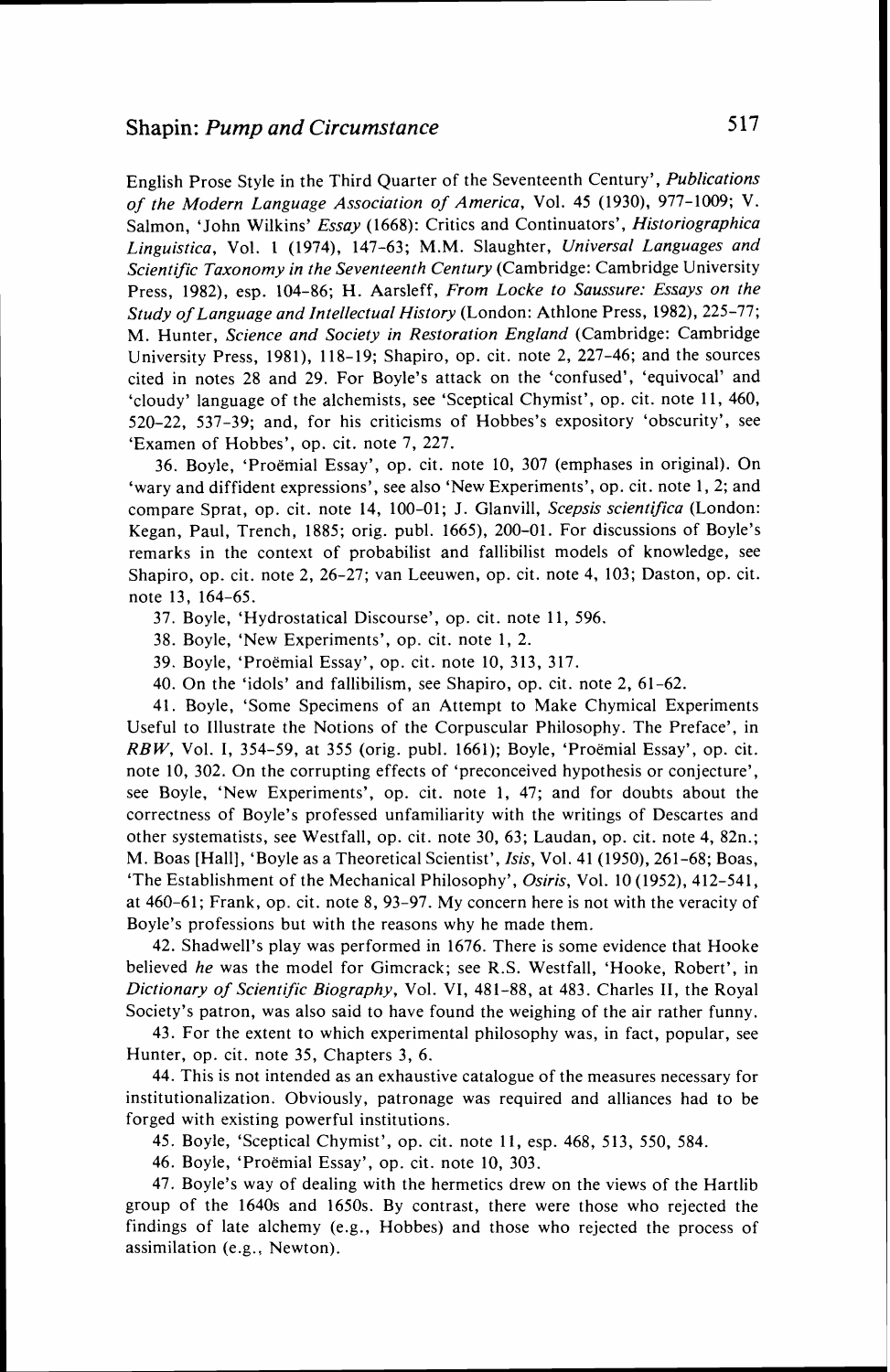48. Boyle, 'Examen of Hobbes', op. cit. note 7, 233, 197; Boyle, 'Defence against Linus', op. cit. note 11, 122.

49. Boyle, 'New Experiments', op. cit. note 1, 10.

50. Boyle, 'Continuation of New Experiments', op. cit. note 22, 250-58. Note that in other contexts Boyle encouraged speech of immaterial entities such as spirits; what he said was that such items ought to be purged from the routine discourse of experimental philosophy; see, for example, 'Hydrostatical Discourse', op. cit. note 11, 608.

51. Boyle, 'New Experiments', op. cit. note 1, 11-12; cf. Boyle, 'The General History of the Air . . .', in RBW, Vol. V, 609-743, at 614-15 (orig. publ. 1692).

52. These problems were structurally similar to those afflicting Newton later in the century. Newton said that he wished to speak of gravitation as a mathematical regularity, without venturing an account of its physical cause. Newton's allies and enemies alike found it difficult to accept such mathematical statements as the endproduct of physical inquiry; see A. Koyré, *Newtonian Studies* (Chicago: The University of Chicago Press, 1968). 115-63, 273-82.

53. Boyle, 'Defence against Linus', op. cit. note 11, 135, 137; Boyle, 'Examen of Hobbes', op. cit. note 7, 191, 207; Boyle, 'Animadversions on Hobbes', op. cit. note 7, 112.

54. Hobbes, op. cit. note 15, 271, 273, 278; for Boyle's reply, see 'Examen of Hobbes', op. cit. note 7, 193-94.

55. Cf. Boas [Hall], 'Boyle', op. cit. note 41; Boas, 'Establishment', op. cit. note 41, 475-77.

56. Boyle, 'Proemial Essay', op. cit. note 10, 312.

57. Ibid., 311.

58. See R.P. Multhauf, 'Some Nonexistent Chemists of the Seventeenth Century: Remarks on the Use of the Dialogue in Scientific Writing', in A.G. Debus and Multhauf, *Alchemy and Chemistry in the Seventeenth Century* (Los Angeles, Calif.: William Andrews Clark Memorial Library, 1966). 31-50.

59. Boyle, 'Sceptical Chymist', op. cit. note 11, 486, In the preface Boyle says that he will not 'declare my own opinion'; he wishes to be 'a silent auditor of their discourses' (460, 466-67).

60. The consensus that emerges is very like the position from which Carneades starts, but the plot of *The Sceptrcal Chymist* involves disguising that fact. Interestingly, the consensus is not total (a point nicely made by Golinksi, op. cit. note 28): Eleutherius indicates reservations about Carneades's arguments; and Philoponus (a more 'hard-line' alchemist who is absent for the bulk of the symposium) might not, in Eleutherius's opinion, have been persuaded. The obvious contrast is with the form and function of the dialogue in the writings of Boyle's antiexperimentalist adversary Hobbes, especially the *Dialogus physicus, Problemata physica* and *Decameron physiologicum.* Boyle strongly disapproved of Hobbes's dialogues, in which the 'Hobbes' character demanded, and secured, absolute assent from his interlocutor; see Boyle, 'Animadversions on Hobbes', op. cit. note 7, 105.

61. Boyle, 'Sceptical Chymist', op. cit. note 11, 462.

62. Actually, the great bulk of the talk is between Carneades and Eleutherius. The other two participants inexplicably absent themselves from most of the proceedings. This is possibly an accident due to Boyle's self-confessed sloppiness with his manuscripts; he was continually apologizing for losing pages of his drafts.

63. Boyle, 'Sceptical Chymist', op. cit. note 11, 469.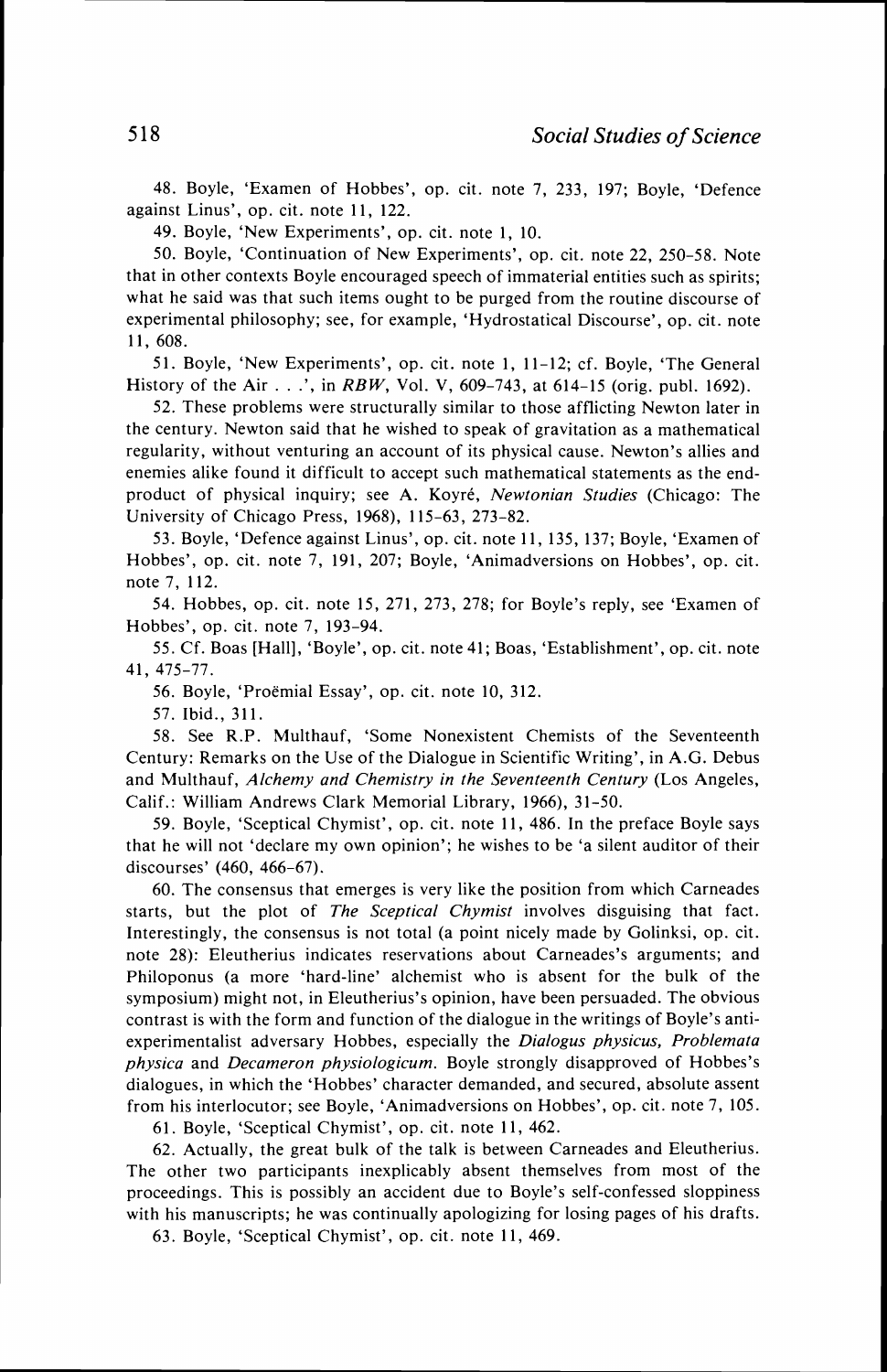64, Boyle's responses to his adversaries are closely examined in Shapin and Schaffer, op. cit. note 5, Chapter 5.

65. Boyle, 'Examen of Hobbes', op. cit. note 7, 190; cf. Boyle, 'Hydrostatical Discourse', op. cit. note 11, 596-97; Boyle, 'Animadversions on Hobbes', op. cit. note 7, 104-05; Boyle, 'Defence against Linus', op. cit. note 11, 118-21.

66. Boyle, 'Defence against Linus', op. cit. note 11, 122; cf. Boyle, 'Examen of Hobbes', op. cit. note 7, 197, 208, 233.

67. Boyle, 'Defence against Linus', op. cit. note 11, 163, 120.

68. Boyle, 'Examen of Hobbes', op. cit. note 7, 186.

69. Ibid., 188; cf. 190.

70. Hobbes, 'Six Lessons to the Professors of the Mathematics . . . in the University of Oxford', in Hobbes, op. cit. note 7, Vol. VII, 181-356, at 356 (orig. publ. 1656).

71. Hobbes, 'Considerations upon the Reputation, Loyalty, Manners, and Religion of Thomas Hobbes', in Hobbes, op. cit. note 7, Vol. IV, 409-40, at 440 (orig. publ. 1662).

72. Boyle, 'New Experiments', op. cit. note 1, 3. The phrase 'wonderful pacifick year' is from Sprat, op. cit. note 14, 58.

73. Sprat, op. cit. note 14, 53, 56.

74. The focus of the paper has been upon an individual, yet its purpose is not individualistic. Boyle was a major innovator and practitioner of the new linguistic technologies. Nevertheless, he proposed them as routine practices for a *community,*  and it is clear rhat Boyle's proposals were widely applauded and implemented, especially in the early Royal Society. His sentiments on this subject were, as I have briefly indicated, echoed by Sprat, Glanvill and Hooke, among others. For further details on the relevant English community of language users, see Shapiro, op. cit. note 2, Chapter 7.

75. B. Latour and S. Woolgar, *Laboratory Lrfe: The Social Construction of Scientific Facts* (Beverly Hills, Calif.: Sage, 1979). Chapter 2; and, for a fine study of the role of instruments in scientific observation reports, see T.J. Pinch, 'Towards an Analysis of Scientific Observation: The Externality and Evidential Significance of Observational Reports in Physics', *Social Studies of Science,* Vol. 15 (1985). in press.

76. Boyle to R. Moray, July 1662, in Huygens, op. cit. note 9, Vol. IV, 217-20; cf. Boyle, 'Defence against Linus', op. cit. note 11, 152-53.

77. Sprat, op. cit. note 14, 85 (for 'eyes and hands'), 98-99 (for the individual and the collective), 28-32 (for 'tyrants' in philosophy). For the disciplining of the Royal Society's public, see Jacob, op. cit. note 34, esp. 156, and J.R. Jacob, *Henry*  Stubbe, Radical Protestantism and the Early Enlightenment (Cambridge: Cambridge University Press, 1983). 59-63; also some brilliantly perceptive remarks in Y. Ezrahi, 'Science and the Problem of Authority in Democracy', in T.F. Gieryn (ed.), *Science and Social Structure: A Festschrift for Robert K. Merton, Transactions ofthe New York Academy of Sciences,* Series 11, Vol. 39 (New York: New York Academy of Sciences, 1980), 43-60, esp. 46-53.

78. See especially the work of Collins whose metaphor of completed and consensual scientific knowledge as 'the ship in the bottle' nicely crystallizes this point: for example, H.M. Collins, 'The Seven Sexes: A Study in the Sociology of a Phenomenon, or the Replication of Experiments in Physics', *Sociology,* Vol. 9 (1975), 205-24; Collins, 'Son of Seven Sexes: The Social Destruction of a Physical